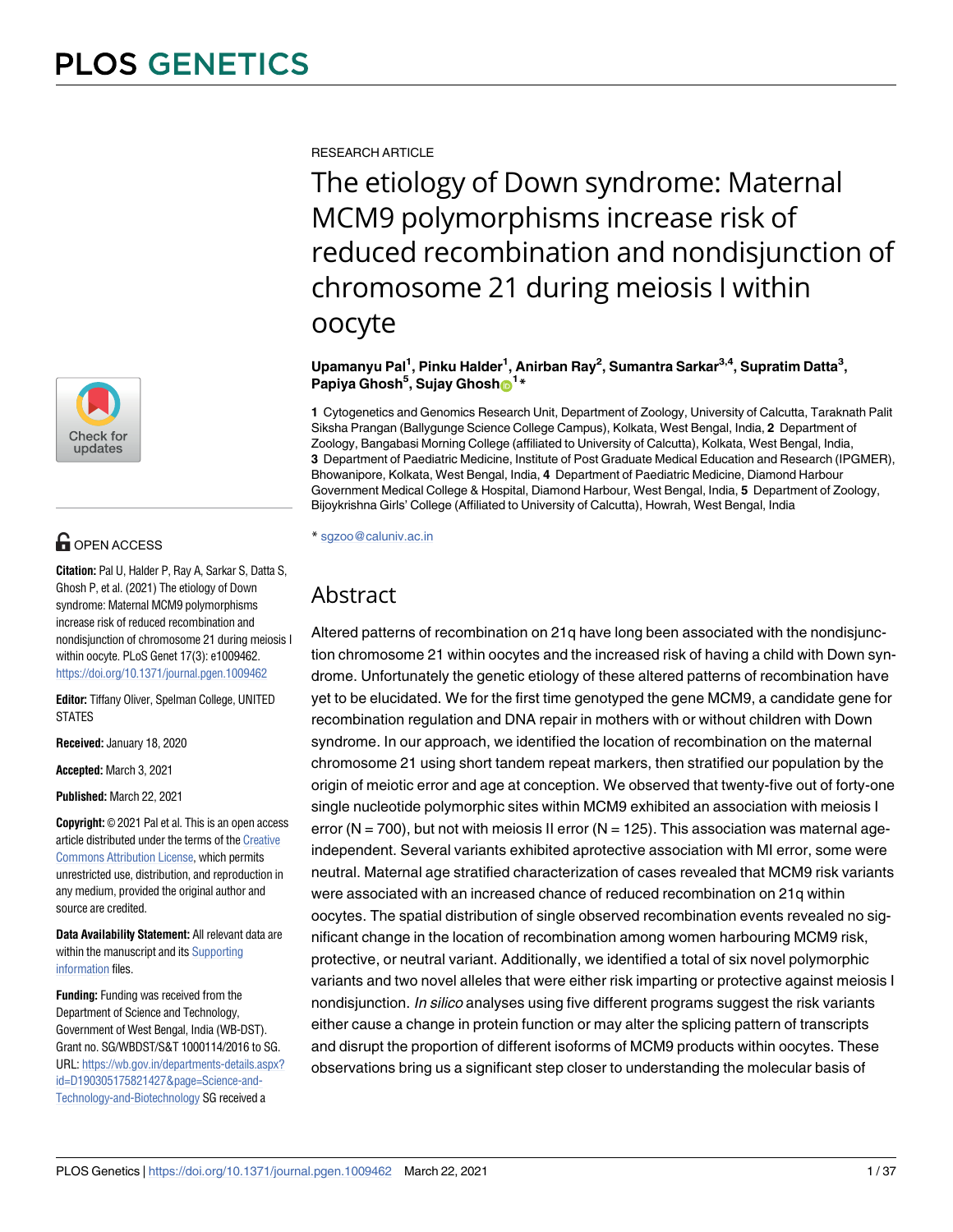<span id="page-1-0"></span>grant from University of Potential excellence (UGC-UPE II). Grant No. UPE-4004214/2017. URL: <https://www.ugc.ac.in/> UP received a fellowship award from Indian Council of Medical Research (ICMR). URL: [www.ICMR.nic.in.](http://www.ICMR.nic.in) The funders had no role in study design, data collection and analysis, decision to publish, or preparation of the manuscript.

**Competing interests:** The authors have declared that no competing interests exist.

recombination errors in chromosome 21 nondisjunction within oocytes that leads to birth of child with Down syndrome.

### Author summary

We studied MCM9 variations in the genome of women with a Down syndrome child by stratifying the women based on MCM9 genotypes, meiotic error group, and their age of conception. We identified polymorphisms are associated with reduced recombination and nondisjunction of chromosome 21 at the meiosis I stage of oogenesis in a maternal age-independent manner. But these variants do not affect the position of chiasma formation. In Silico analyses revealed the presence of MCM9 variants that may cause alteration in protein function due to amino acid substitution. We also identified splice variants in MCM9. We hypothesize that the polymorphisms in MCM9 predispose women to experience reduced recombination on chromosome 21 in oocytes at meiosis I, which ultimately leads to the birth of a child with Down syndrome.

# **Introduction**

Down syndrome [DS], the most frequent genetic form of live-born intellectual disability is caused by the presence of supernumerary chromosome 21 (Ch21). This extra copy of Ch21 originates from errors in the chromosome segregation process, known as nondisjunction (NDJ), that occurs in meiosis during parental gametogenesis. The error is far more frequent in oogenesis (~90% of all observed incidence) than spermatogenesis. The protracted period of maturation may provide an opportunity for genetic and environmental insults to accumulate within oocytes, which increases the risk of NDJ by several fold [[1,2\]](#page-34-0). The incidence of maternal NDJ is more frequent during meiosis I (MI errors accounting for nearly 70% of all maternal cases) than meiosis II (MII errors) [[3](#page-34-0)].

In search of risk factors associated with DS birth, researchers initially identified advanced maternal age at conception as a major challenge to healthy oocyte maturation and correct chromosome segregation [\[4\]](#page-34-0). Later, the recombination anomaly on Ch21q was characterized as the first molecular correlate that predisposes homologue pairs to segregate erroneously during meiosis [\[5](#page-34-0)]. In characterizing the interactions between maternal age and anomalous recombination patterns on Ch21q in NDJ, two independent studies on US [[2](#page-34-0)], and, Indian [[6](#page-34-0)] DS samples revealed that the absence of recombination as well as a single exchange within the telomeric region of 21q are maternal age-independent risk factors for Ch21 MI NDJ. In contrast, single recombination events near the centromere increases the chance of MII errors and this is maternal age-dependent. The presence and ideal location of recombination are prerequisites for proper chromosome separation. The chiasma placed at the middle of chromosome arms hold the chromatids tightly, balance the pull from the opposite poles, and ensure the correct movement of chromosomes towards opposite poles. Therefore, non-exchange chromosomes suffer from the risk of missegregation, and the cell may require surveillance and special separators to ensure correct segregation of non-exchange chromosomes, as evident in yeast [\[7\]](#page-34-0). The risk of NDJ increases gradually with age due to the rapid degradation of protein machinery that includes sister chromatid cohesins  $[8]$  and the surveillance system  $[7,9]$ . A chiasma located at the telomeric end of the chromosome probably links the homologues less efficiently to the spindle due to loss of cohesion and imprecisely orients the kinetochore towards the opposite pole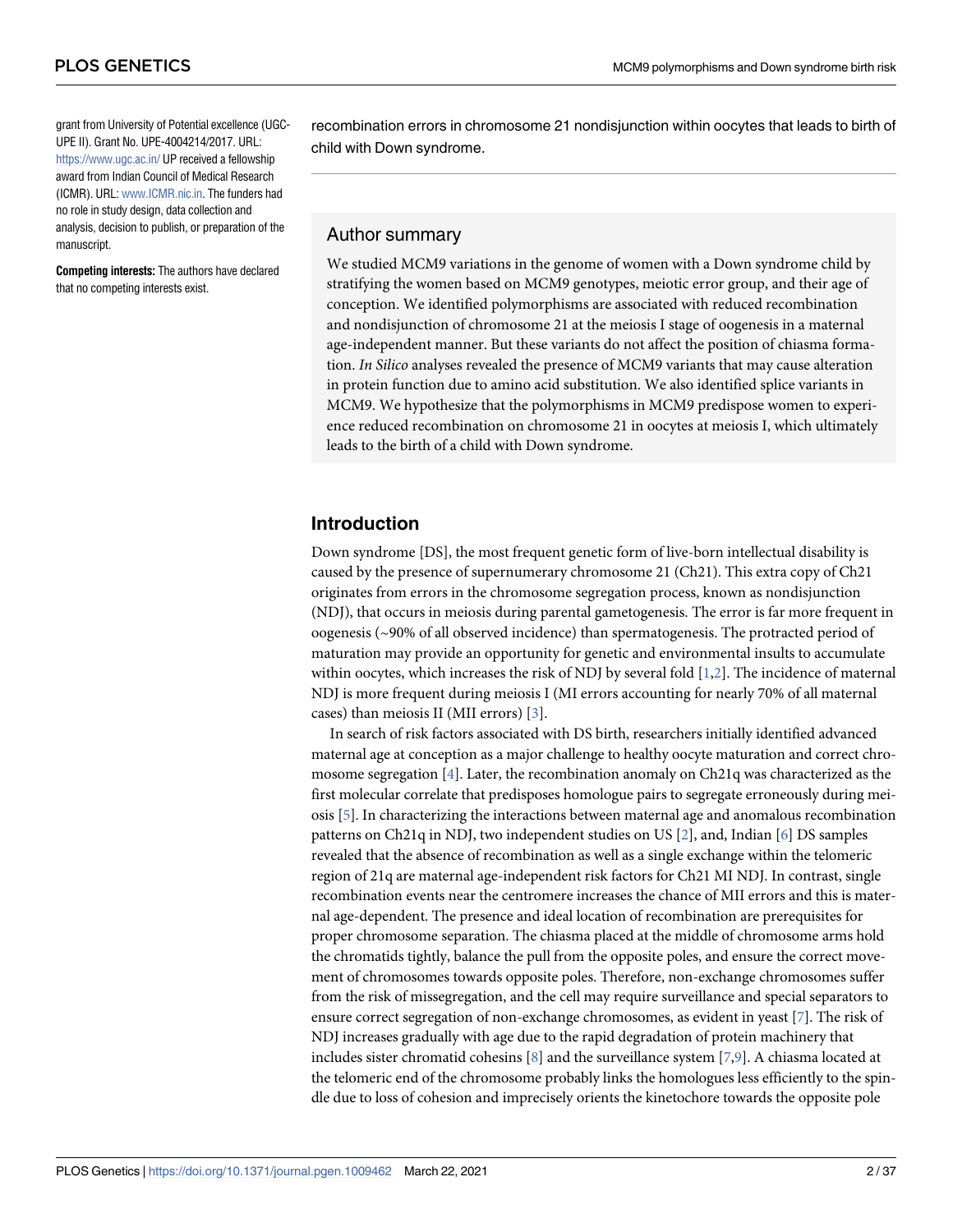<span id="page-2-0"></span>[\[8,10\]](#page-34-0). In contrast, chiasma at proximity to the centromere, may cause chromosome entanglement which is somehow tolerated through MI, but ultimately causes separation of the sister chromatids to fail at MII [[9](#page-34-0),[10\]](#page-34-0). All these observations intuitively suggest the presence of some maternal genetic risk factors that predispose the oocyte to experience recombination anomalies on Ch21, and subsequent separation errors, all in addition to advanced maternal age.

Very limited attempts have been taken to characterize the variations and/or mutations in the maternal genome that may increase recombination anomalies on Ch21q. The first known 'candidate gene' analysis was conducted on the gene PRDM9 (Chromosome 5; HGNC 13994) [\[11,12\]](#page-34-0). In this study, the maternal PRDM9 zinc finger binding domain was genotyped. The result revealed a higher frequency of the minor allele of the PRDM9 gene among the mothers of DS births. Even when the authors compared with the PRDM9 major A-allele, this minor allele variant displayed fewer predicted binding sites on 21q [\[13\]](#page-34-0).

In search of new candidate genes whose polymorphisms/mutations are associated with altered patterns of recombination on Ch21in oocytes, we have now analysed the gene 'Mini-chromosome maintenance 9' [MCM9; Chromosome 6; HGNC: 21484; OMIM 610098; cytogenetic location 6q22.31; genomic coordinates (GRCh38): 6:118,813,454–118,935,158]. The gene encodes a member of the minichromosome maintenance (MCM) family proteins that play a pivotal role in replication and homologous recombination in humans [\[14,15\]](#page-35-0). Biochemically, MCM9 belongs to the class of AAA helicases (ATPases Associated with diverse cellular Activities) and carries a conserved helicase domain (the MCM family domain) of around 300 amino acids, a Zn-finger motif, and Walker A and B ATP hydrolysis motifs  $[16-18]$ . This protein forms a complex with MCM8 that is needed for homologous recombination [HR] repair induced by DNA interstrand crosslinks [ICLs]. Binding of this protein to chromatin is a prerequisite for recruiting the MCM2-7 complex at the replication origin  $[17,19]$  $[17,19]$  $[17,19]$ . It also acts as a positive regulator of chromatin licensing and DNA replication factor 1. It makes complexes with MCM8 and works downstream of Fanconi anemia proteins BCRA2/RAD51, which processess aberrant forks and advances the sister chromatid exchange [\[15,18,20,21\]](#page-35-0). This complex promotes DNA synthesis during homologous recombination, perhaps to promote the repair of broken replication fork [\[19](#page-35-0),[22\]](#page-35-0).

We have selected MCM9 to characterize its polymorphisms as the underlying risk factors of recombination errors on Ch21, considering previous reports on its association with ovarian insufficiency, compromised fertility, and genomic instability in humans and model organisms. A mouse model [\[22\]](#page-35-0) homozygous for MCM9<sup>-</sup>/MCM9<sup>-</sup> revealed complete sterility in females with ovaries devoid of ovum and males with testes having limited sperm count. Moreover, homozygous MCM9<sup>-</sup>/MCM9<sup>-</sup> embryonic fibroblasts exhibit growth defects and chromosomal damage. A study in human females revealed that the MCM9 c.1732+2 T*>*C variant alters a splice donor site and MCM9 c.394C>T p.Arg132(\*) results in a predicted loss of functional MCM9. The repair of chromosome breaks was also impaired in lymphocytes from affected females. Both of these mutations led to defective DNA repair and chromosomal instability, and, exhibited an association with primary ovarian failure (POF) [[20](#page-35-0)] and ovarian insufficiency [\[21\]](#page-35-0). A recent study [[23](#page-35-0)] on a Chinese population provides evidence in favor of an association with premature ovarian insufficiency with three novel mutations in MCM9, namely, c. C1423T (p.L475F), c.T2921C (p.L974S), c.G3388A (p.A1130T). They also report their implication in inefficient DNA repair capacity in cultured cells. These findings strongly suggest the prospective implication of MCM9 mutants/polymorphic variantsin meiotic recombination anomalies that predispose to Ch21 NDJ.

We analyzed the MCM9 genotypes among the women having DS and euploid children to ask four basic questions 1) Are MCM9 variants associated with Ch21 NDJ in Indian Bengali women? 2) How do these MCM9 mutants/variants interact with maternal age at conception? 3) Do MCM9 mutations/polymorphisms associate the amount of observed recombination on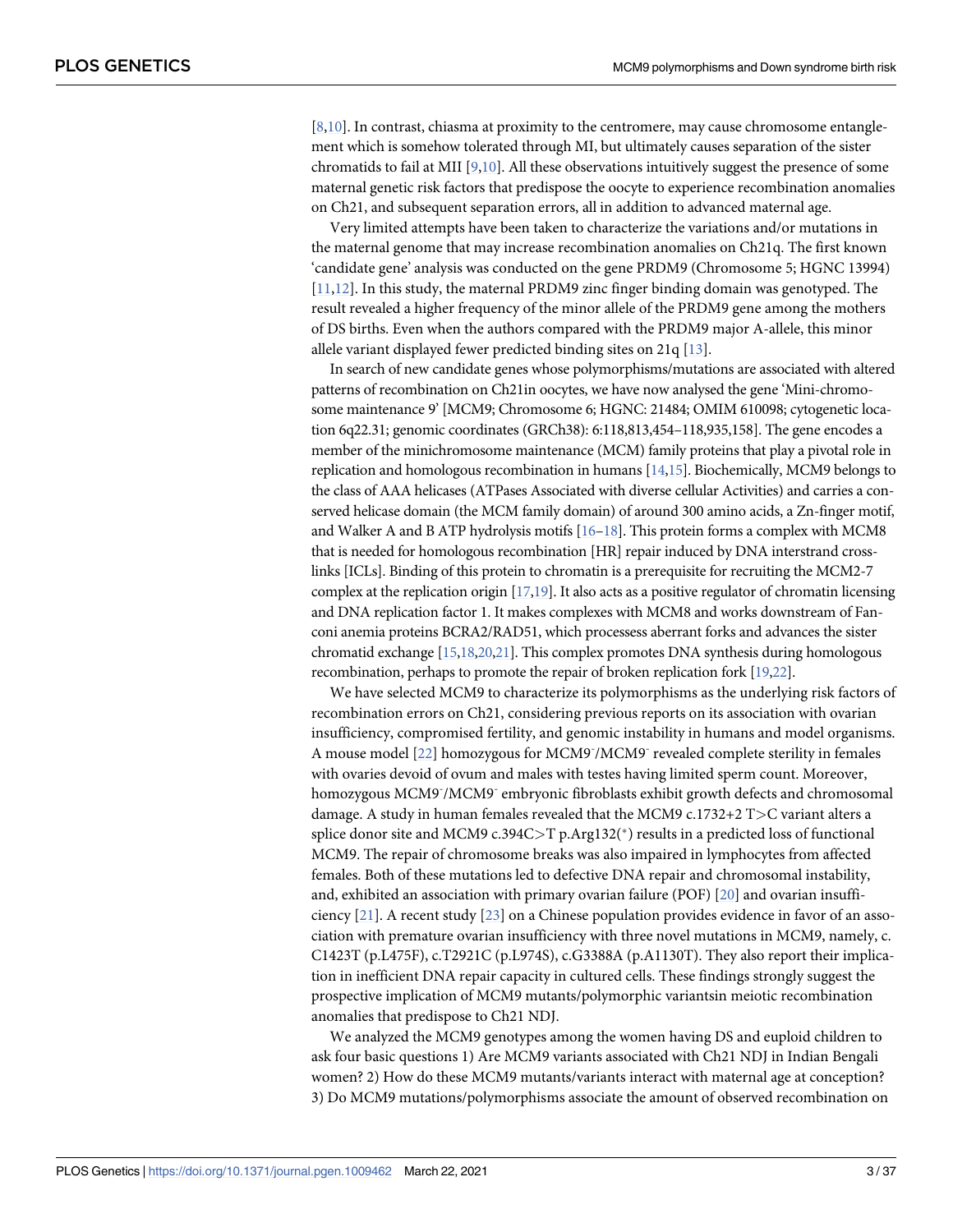<span id="page-3-0"></span>Ch21q, stratified by maternal age and stage of origin of meiotic errors i.e., MI and MII? and 4) Do these mutations or variants influence the position of single observed recombinant events on Ch21q in interaction with maternal age and meiotic error types? We for the first time have scrutinized the complicated relationship among MCM9 variants, maternal age at conception, and recombination pattern and provide more insight into the genetic etiology of Ch21 NDJ in oocytes and subsequent DS birth.

## **Results**

#### **Metadata of sample populations**

Table 1 shows the demographic and epidemiological details of the participating cases and control subjects. Case families were recruited randomly into the study following verification of DS among the new born child upon morphological examination by physician collaborators, and subsequent confirmation of Trisomy 21 status by classical karyotyping at the laboratory of the University of Calcutta. As most of the cases of DS birth were the first issue for the women, we do not have data on the subsequent children born to these mothers as they did not return to the hospital and were not followed up further. All of the epidemiological details, family history, and lifestyle data of the participating families were recorded into a pre-printed form after taking their written consent. Controls were also recruited randomly from the same hospitals which provided the DS samples, to maintain the maximum demographic and epidemiological similarities. All the control women had a healthy euploid baby at the time of reporting to our laboratory. Out of 1007 families whose parental and meiotic origin of NDJ error were determined unambiguously, 825 exhibited clear maternal origin of supernumerary Ch21. Among them, 700 and 125 families exhibited MI and MII origin of the extra Ch21, respectively. Following genotyping of the MCM9 reading frame, we characterized each variant from these two groups as 'risk genotype', 'protective genotype', or 'neutral genotype' based on their

|                                                                     |                 |                 | <b>Control</b> women |
|---------------------------------------------------------------------|-----------------|-----------------|----------------------|
|                                                                     | MI              | <b>MII</b>      |                      |
|                                                                     | 825             | 182             | 855                  |
|                                                                     | 700             | 125             | 730                  |
| Mean maternal age at conception (all referred cases) [Year±SD]      | $30.5 \pm 4.01$ | $33.01 \pm 3.6$ | $28.8 + 4.6$         |
| Mean maternal age of women with MCM9 protective genotypes [Year±SD] | $31.7 \pm 2.07$ | $33.08 \pm 2.5$ | $29.02 \pm 3.1$      |
| Mean maternal age of women with MCM9 risk genotypes [Year±SD]       | $31.9 \pm 3.4$  | $34.01 \pm 4.1$ | $30.2 \pm 5.2$       |
| Mean maternal age of women with MCM9 neutral genotypes [Year±SD]    | $30.8 \pm 2.7$  | $32.06 \pm 3.2$ | $28 + 3.4$           |
| Mean paternal age at conception. (all referred cases) [Year±SD]     | $31.4 \pm 2.01$ | $31.9 \pm 6.2$  | $33.41 \pm 3.5$      |
| Preconception maternal folic acid intake amount (mean±SDµm/day)     | 431.5±4.1       | $351.7 \pm 2.2$ | $532.5 \pm 1.5$      |
| $Low(INR30,000/Month)$ [Frequency]                                  | 227[0.32]       | 68[0.54]        | 268[0.36]            |
| Middle (INR 30,000-50,000/month) [Frequency]                        | 385[0.55]       | 45[0.36]        | 357[0.49]            |
| High (INR $>50,000/m$ onth) [Frequency]                             | 88[0.13]        | 12[0.1]         | 105[0.15]            |
| Kolkata metropolitan [Frequency]                                    | 515[0.74]       | 77[0.61]        | 522[0.71]            |
| Suburbs [Frequency]                                                 | 131[0.19]       | 28[0.22]        | 149[0.2]             |
| Rural [Frequency]                                                   | 54[0.07]        | 20[0.16]        | 59[0.09]             |
| Hindu [Frequency]                                                   | 631[0.9]        | 88[0.7]         | 663[0.9]             |
| Islam [Frequency]                                                   | 59[0.08]        | 29[0.23]        | 49[0.06]             |
| Others [Frequency]                                                  | 20[0.02]        | 8[0.07]         | 24[0.04]             |
| MCM9-neutral type genotype [Frequency]                              | 236[33.7]       | 58[46.4]        | 321[43.96]           |
| MCM9 protective genotype [Frequency]                                | 166[23.7]       | 29[23.2]        | 197[27.0]            |
| MCM9 risk genotypes [Frequency]                                     | 298[42.6]       | 38[30.4]        | 212[29.04]           |
|                                                                     |                 |                 | DS bearing women     |

**Table 1. Participant demographic and epidemiological details.**

<https://doi.org/10.1371/journal.pgen.1009462.t001>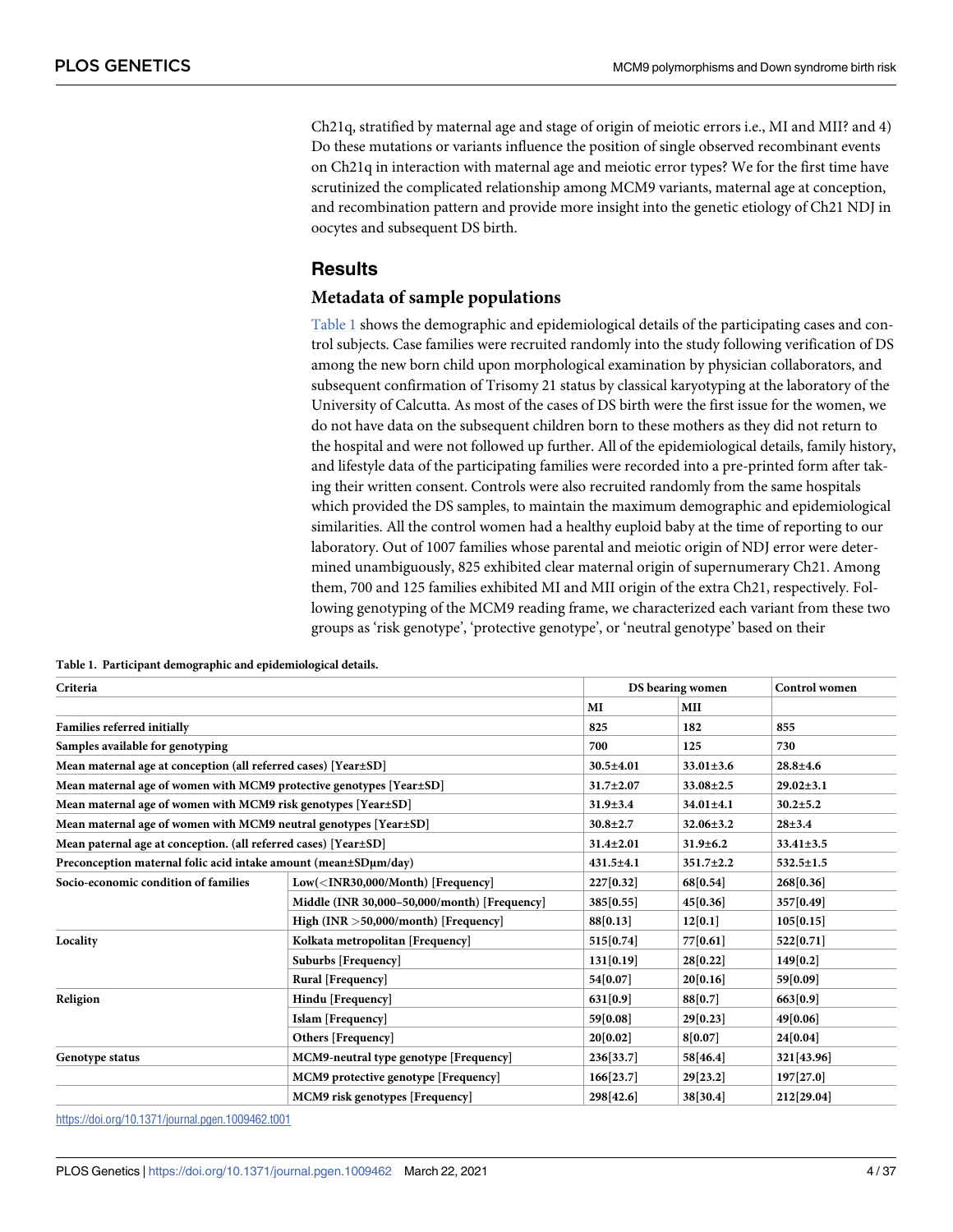<span id="page-4-0"></span>relationship with the NDJ error (definitions are given in the section 'Polymorphism analyses'). The characterization of MCM9 polymorphisms was done blinded without knowing the meiotic outcome status of the error.

#### **MCM9 variants and maternal age**

The estimated mean age of women in the MI error group having MCM9 protective variants was  $31.7 \pm 2.07$  (mean $\pm$ SD) years, which is similar to the estimate of  $31.9\pm3.4$  years for the MI women with MCM9 risk variants ( $P = 0.6$ ) and 30.8±2.7 years for the MI women with neutral variants ( $P = 0.2$ ). The mean age of mothers in the MII error MCM9 risk variant category was  $34.01\pm4.1$  years, which is again concordant with the estimated mean age of  $33.08\pm2.5$  years for MII mothers having protective MCM9 variants ( $P = 0.71$ ) and 32.06 $\pm$ 3.2 years for mothers having neutral variants ( $P = 0.2$ ). The mean age for MCM9 risk variant mothers having a euploid child was 30.2±5.2 years, which is again not statistically different from the estimates for control women carrying protective variants  $(29.02\pm3.1$  years,  $P = 0.64$ ) and neutral variants (28 $\pm$ 3.4 years, P = 0.08). When we compared the mean age of the women in the MI risk variant group with the MII risk variant group, and the difference remained insignificant ( $P = 0.06$ ). Moreover, the meiotic outcome groups with protective variants did not exhibit a difference in mean maternal age of conception when compared to control women having protective variants (MI protective vs. euploid protective  $P = 0.1$ ; MII protective vs. euploid protective  $P = 0.08$ ). As we dealt with maternal errors and maternal genotypes only, we did not analyze the paternal age and paternal genotypes owing to the lack of paternal tissue samples.

#### **MCM9 variants and their association with maternal MI and MII errors**

The paternal and maternal origin of the supernumerary Ch21 was determined by genotyping a set of STR makers spanning from the centromere to the telomere of Ch21q. A subset of pericentromeric STR makers was used to interpret the meiotic stage of origin of errors. Out of 1007 families whose parental and meiotic origin of NDJ error was determined unambiguously, 825 exhibited clear maternal origin of the supernumerary Ch21. We found 700 and 125 families where the error had occurred at MI and MII, respectively. Following genotyping for the MCM9 reading frame by dideoxy sequencing, we stratified these groups again into three genotypic classes; MCM9 risk variants, MCM9 protective variants, and MCM9 neutral variants. We found an excessive number of women from the MI error group having MCM9 risk genotypes when all minor alleles for all the polymorphic sites were considered together. Women who carried one or more MCM9 risk variants represented~42.6% of the total MI error cases, in contrast to  $\sim$ 30.4% from the MII group and  $\sim$ 29% from the controls. This distribution of risk genotypes between MI and the control group was significantly different (OR = 1.84, 95%  $CI = 1.028 - 3.318$ ,  $P = 0.04$ ) but not between MII and controls (OR = 1.04, 95% CI = 0.571– 1.927,  $P = 0.8$ ). Though the frequency of risk variants was much higher in the MI group than in the MII group, we identified no significant difference between them  $(OR = 1.67, 95\%)$  $CI = 0.982 - 3.152$ ,  $P = 0.057$ ). The statistical outcome was calculated by Fisher's exact test.

#### **Polymorphism analysis**

We identified 41 single nucleotide variants (SNPs) through sequencing the entire reading frame of the maternal MCM9 gene. The data on maternal genotypes and their risk association for MI and MII group are represented in Tables [2](#page-5-0) and [3.](#page-10-0) All the polymorphic variants are present as three different genotypes in the population, namely homozygous for the major allele, homozygous for minor allele, and heterozygous. The major allele was more frequent in the population in contrast to the minor allele which probably originated from the former one by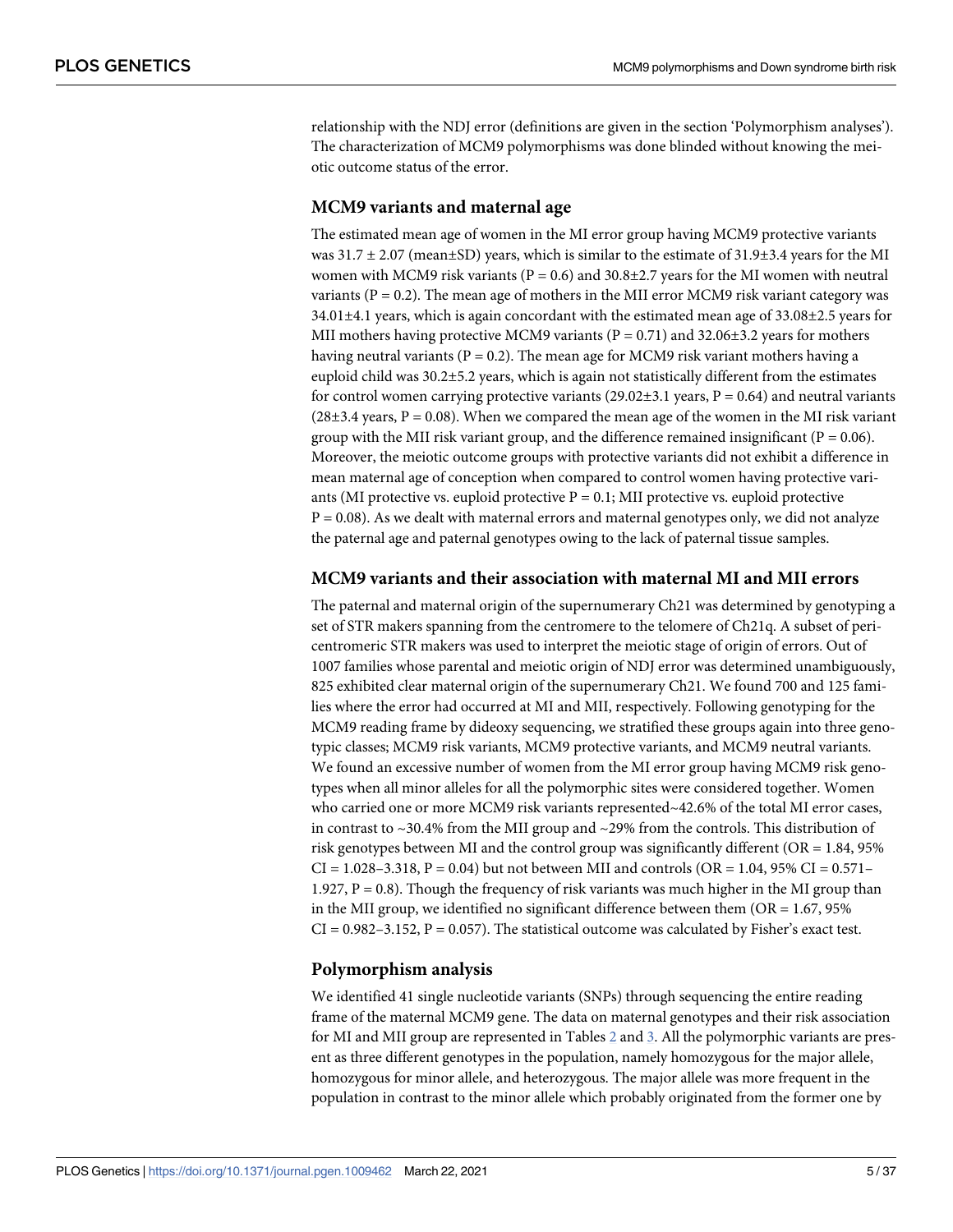#### <span id="page-5-0"></span>[Table 2.](#page-4-0) Distribution of MCM9 genotypes among the control mothers (N = 730) and mothers ofchildren with Down syndrome (N = 700) who experienced meiosis I **errors.** The risk variants exhibited a strong association with MI errors among DS mothers and protective variants exhibit an association with control mothers.

| MI error group  |                |                      |                      |                  |                                                    |                     |                        |               |                    |                            |  |
|-----------------|----------------|----------------------|----------------------|------------------|----------------------------------------------------|---------------------|------------------------|---------------|--------------------|----------------------------|--|
| <b>Variants</b> | Type           | Location             | Amino acid<br>change | Base<br>position | Genotype                                           | Case<br>$(N = 700)$ | Control<br>$(N = 730)$ | Odds<br>ratio | 95% CI             | P-value<br>( <b>0.02</b> ) |  |
| rs62422269 A>G  | 5' UTR variant | 5' Upstream sequence | N.A                  | 118935183        | AA                                                 | 0.37                | 0.39                   | Reference     |                    |                            |  |
|                 |                |                      |                      |                  | AG                                                 | 0.48                | 0.45                   | 1.124         | $0.895 -$<br>1.410 | 0.325                      |  |
|                 |                |                      |                      |                  | GG                                                 | 0.15                | 0.16                   | 0.996         | $0.728 -$<br>1.362 | $\mathbf{1}$               |  |
| rs114000233 T>G | 5' UTR variant | 5' Upstream sequence | N.A                  | 118935167        | <b>TT</b>                                          | 0.42                | 0.51                   | Reference     |                    |                            |  |
|                 |                |                      |                      |                  | TG                                                 | 0.46                | 0.45                   | 1.238         | $0.997 -$<br>1.538 | 0.053                      |  |
|                 |                |                      |                      |                  | GG                                                 | 0.12                | 0.04                   | 3.665         | $2.339-$<br>5.743  | $<$ 0.0001 $^*$            |  |
| rs1885125 T>C   | 5' UTR variant | (Promoter)           | N.A                  | 118934914        | <b>TT</b>                                          | 0.57                | 0.6                    | Reference     |                    |                            |  |
|                 |                | ENSE00002068426      |                      |                  | <b>TC</b>                                          | 0.36                | 0.3                    | 1.263         | $1.007 -$<br>1.584 | 0.044                      |  |
|                 |                |                      |                      |                  | CC                                                 | 0.07                | 0.1                    | 1.342         | $0.902 -$<br>1.996 | 0.147                      |  |
| rs62422267 G>C  | 5' UTR variant | (Promoter)           | N.A                  | 118935008        | $\mathbf{G}\mathbf{G}$                             | 0.42                | 0.44                   | Reference     |                    |                            |  |
|                 |                | ENSE00002068426      |                      |                  | GC                                                 | 0.34                | 0.37                   | 0.962         | $0.760 -$<br>1.218 | 0.764                      |  |
|                 |                |                      |                      |                  | CC                                                 | 0.24                | 0.19                   | 1.320         | $1.002 -$<br>1.737 | 0.050                      |  |
| rs62422268 C>G  | 5' UTR variant | (Promoter)           | N.A                  | 118935067        | $\rm CC$                                           | 0.36                | 0.41                   | Reference     |                    |                            |  |
|                 |                | ENSE00002068426      |                      |                  | CG                                                 | 0.41                | 0.45                   | 1.035         | $0.822 -$<br>1.303 | 0.814                      |  |
|                 |                |                      |                      |                  | GG                                                 | 0.23                | 0.14                   | 1.873         | $1.388 -$<br>2.527 | $<$ 0.0001 $^*$            |  |
| rs72966896 T>C  | 5' UTR variant | (Promoter)           | N.A                  | 118934917        | TT                                                 | 0.41                | 0.47                   | Reference     |                    |                            |  |
|                 |                | ENSE00002068426      |                      |                  | TC                                                 | 0.32                | 0.3                    | 1.222         | $0.958 -$<br>1.559 | 0.107                      |  |
|                 |                |                      |                      |                  | CC                                                 | 0.27                | 0.23                   | 1.345         | $1.036-$<br>1.744  | 0.029                      |  |
| rs62422266 T>C  | 5' UTR variant | (Promoter)           | N.A                  | 118935000        | TT                                                 | 0.46                | 0.49                   | Reference     |                    |                            |  |
|                 |                | ENSE00002068426      |                      |                  | <b>TC</b>                                          | 0.36                | 0.39                   | 0.983         | $0.784 -$<br>1.233 | 0.908                      |  |
|                 |                |                      |                      |                  | CC                                                 | 0.18                | 0.12                   | 1.610         | $1.179-$<br>2.200  | $0.003*$                   |  |
| rs750913698 G>A | 5' UTR variant | (Promoter)           | N.A                  | 118931724        | GG                                                 | 0.35                | 0.31                   | Reference     |                    |                            |  |
|                 |                | ENSE00002046152      |                      |                  | ${\rm GA}$                                         | 0.51                | $\rm 0.48$             | 0.945         | $0.749 -$<br>1.193 | 0.677                      |  |
|                 |                |                      |                      |                  | AA                                                 | 0.14                | 0.21                   | 0.594         | $0.435 -$<br>0.810 | $0.001*$                   |  |
| rs188323243/    | Missense       | (Exon 2)             | Valine-              | 118931602        | $\ensuremath{\mathcal{T}}\ensuremath{\mathcal{T}}$ | $0.81\,$            | $0.54\,$               | Reference     |                    |                            |  |
| MH979673T>G     | (Novel)        | ENSE00002046152      | Glutamine            |                  | TG                                                 | 0.15                | 0.32                   | 0.312         | $0.239 -$<br>0.406 | $<$ 0.0001 $^*$            |  |
|                 |                |                      |                      |                  | $\mathbf{G}\mathbf{G}$                             | 0.04                | $0.14\,$               | 0.191         | $0.123 -$<br>0.296 | ${<}0.0001*$               |  |
| MK599406 G>T    | Missense       | (Exon 2)             | Glutamic acid-       | 118931682        | $\mathbf{G}\mathbf{G}$                             | 0.74                | 0.69                   | Reference     |                    |                            |  |
|                 | (Novel)        | ENSE00002046152      | Aspartic acid        |                  | GT                                                 | 0.21                | 0.25                   | 0.780         | $0.608 -$<br>1.001 | 0.057                      |  |
|                 |                |                      |                      |                  | TT                                                 | 0.04                | 0.06                   | 0.618         | $0.379 -$<br>1.008 | 0.067                      |  |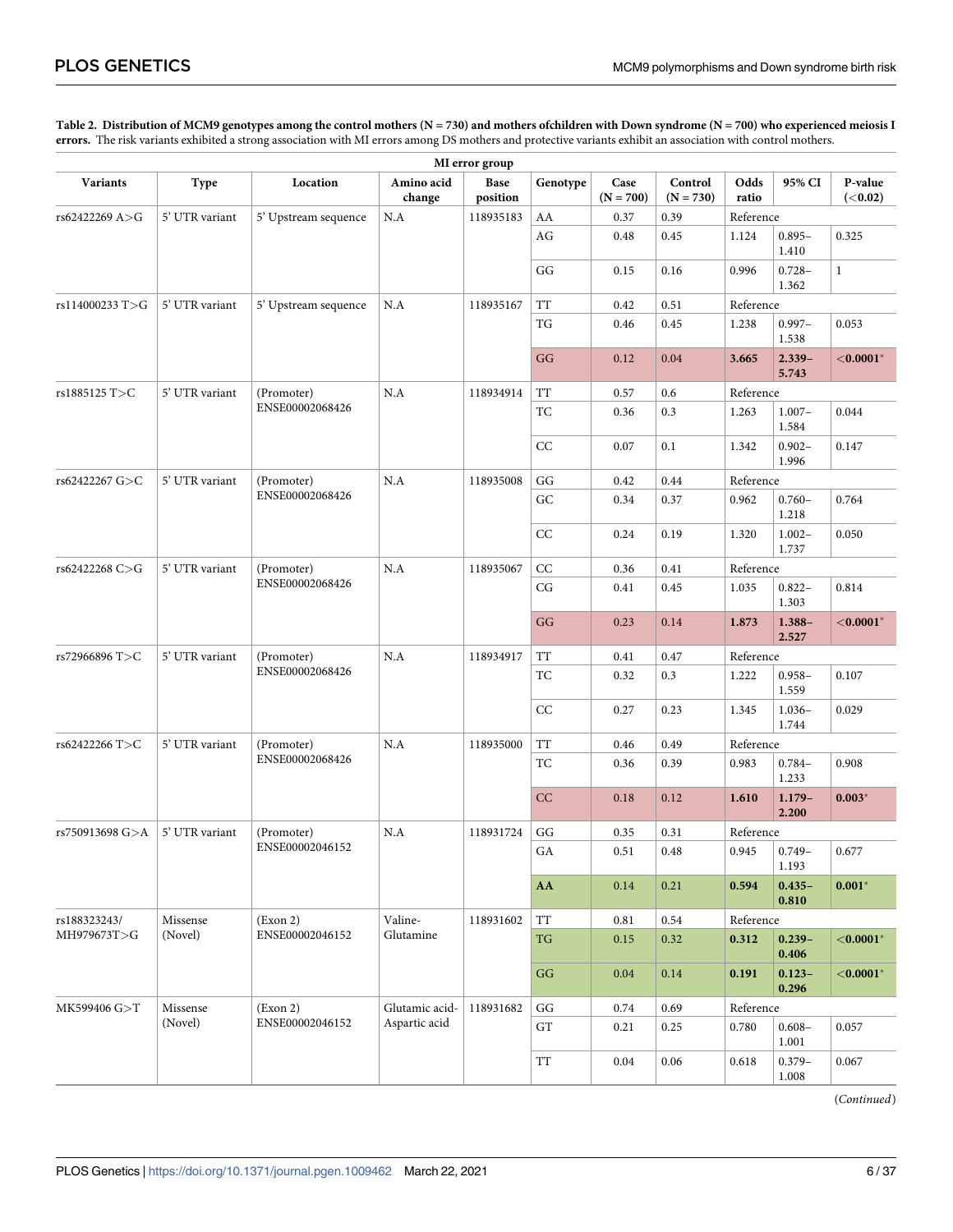| MI error group  |                  |                             |                      |                  |                          |                     |                        |               |                    |                            |  |
|-----------------|------------------|-----------------------------|----------------------|------------------|--------------------------|---------------------|------------------------|---------------|--------------------|----------------------------|--|
| <b>Variants</b> | Type             | Location                    | Amino acid<br>change | Base<br>position | Genotype                 | Case<br>$(N = 700)$ | Control<br>$(N = 730)$ | Odds<br>ratio | 95% CI             | P-value<br>( <b>0.02</b> ) |  |
| MK647974 G>A    | Missense         | (Exon 2)                    | Glutamic acid-       | 118931669        | GG                       | 0.68                | 0.59                   | Reference     |                    |                            |  |
|                 | (Novel)          | ENSE00002046152             | Lysine               |                  | GA                       | 0.26                | 0.31                   | 0.729         | $0.577 -$<br>0.922 | $0.009*$                   |  |
|                 |                  |                             |                      |                  | AA                       | 0.06                | 0.1                    | 0.521         | $0.349 -$<br>0.778 | $0.002*$                   |  |
| MK647975 G>A    | Synonymous       | (Exon 2)                    | Lysine               | 118931658        | GG                       | 0.48                | 0.5                    | Reference     |                    |                            |  |
|                 | (Novel)          | ENSE00002046152             |                      |                  | GA                       | 0.38                | 0.3                    | 1.319         | $1.046 -$<br>1.664 | $0.021*$                   |  |
|                 |                  |                             |                      |                  | AA                       | 0.14                | 0.2                    | 0.729         | $0.542 -$<br>0.980 | 0.037                      |  |
| MK647976 G>A    | Missense         | (Exon 2)                    | Aspartic acid-       | 118931621        | GG                       | 0.38                | 0.42                   | Reference     |                    |                            |  |
|                 | (Novel)          | ENSE00002046152             | Asparagine           |                  | ${\rm GA}$               | 0.5                 | 0.52                   | 1.063         | $0.854 -$<br>1.324 | 0.615                      |  |
|                 |                  |                             |                      |                  | AA                       | 0.12                | 0.06                   | 2.523         | $1.697-$<br>3.751  | $<$ 0.0001 $*$             |  |
| MK647977 G>A    | Synonymous       | (Exon 2)                    | Glutamic acid        | 118931577        | GG                       | 0.43                | 0.49                   | Reference     |                    |                            |  |
|                 | (Novel)          | ENSE00002046152             |                      |                  | GA                       | 0.47                | 0.45                   | 1.189         | $0.958 -$<br>1.477 | 0.123                      |  |
|                 |                  |                             |                      |                  | AA                       | 0.1                 | 0.06                   | 1.936         | $1.285 -$<br>2.916 | $0.002*$                   |  |
| MK647978 G>C    | Missense         | (Exon 2)                    | Alanine-             | 118931497        | GG                       | 0.39                | 0.4                    | Reference     |                    |                            |  |
|                 | (Novel)          | ENSE00002046152             | Proline              |                  | GC                       | 0.48                | 0.58                   | 0.849         | $0.683 -$<br>1.057 | 0.148                      |  |
|                 |                  |                             |                      |                  | CC                       | 0.13                | 0.02                   | 6.489         | $3.667-$<br>11.482 | ${<}0.0001*$               |  |
| MK647979 G>C    | Missense         | (Exon 2)<br>ENSE00002046152 | Glutamine-           | 118931466        | GG                       | 0.61                | 0.22                   | Reference     |                    |                            |  |
|                 | (Novel)          |                             | Histidine            |                  | GC                       | 0.24                | 0.59                   | 0.147         | $0.114-$<br>0.190  | $<$ 0.0001 $*$             |  |
|                 |                  |                             |                      |                  | CC                       | 0.15                | 0.19                   | 0.285         | $0.209 -$<br>0.389 | $<$ 0.0001 $*$             |  |
| rs374755975 G>A | 5'UTR variant    | (Promoter of Exon 2)        | N.A.                 | 118931731        | GG                       | 0.7                 | 0.65                   | Reference     |                    |                            |  |
|                 |                  | ENSE00002046152             |                      |                  | GA                       | 0.2                 | 0.27                   | 0.689         | $0.536 -$<br>0.885 | 0.004                      |  |
|                 |                  |                             |                      |                  | AA                       | 0.1                 | 0.08                   | 1.170         | $0.808 -$<br>1.694 | 0.452                      |  |
| rs1259352607    | Missense         | (Exon 2)                    | Leucine-             | 118931701        | <b>TT</b>                | 0.51                | 0.47                   | Reference     |                    |                            |  |
| T>G             |                  | ENSE00002046152             | Arginine             |                  | $\mathcal{T}\mathcal{G}$ | 0.39                | 0.45                   | 0.797         | $0.641 -$<br>0.992 | $0.045\,$                  |  |
|                 |                  |                             |                      |                  | GG                       | 0.1                 | $0.08\,$               | 1.160         | $0.794 -$<br>1.693 | 0.501                      |  |
| rs1370486625    | Intron/Splice    | Intron $1-2$                | N.A.                 | 118931739        | $\mathbf{G}\mathbf{G}$   | $0.61\,$            | 0.59                   |               | Reference          |                            |  |
| G > T           | acceptor variant |                             |                      |                  | ${\rm GT}$               | 0.36                | $\rm 0.4$              | 0.871         | $0.702 -$<br>1.080 | 0.228                      |  |
|                 |                  |                             |                      |                  | <b>TT</b>                | 0.03                | $0.01\,$               | 3.028         | $1.274-$<br>7.199  | $0.011*$                   |  |
| rs531682044 G>A | Missense         | (Exon 2)                    | Arginine-            | 118931503        | GG                       | 0.32                | 0.4                    | Reference     |                    |                            |  |
|                 |                  | ENSE00002046152             | Glutamine            |                  | GA                       | 0.46                | $0.4\,$                | 1.438         | $1.136-$<br>1.819  | $0.003*$                   |  |
|                 |                  |                             |                      |                  | AA                       | 0.22                | $0.2\,$                | 1.375         | $1.033-$<br>1.830  | 0.029                      |  |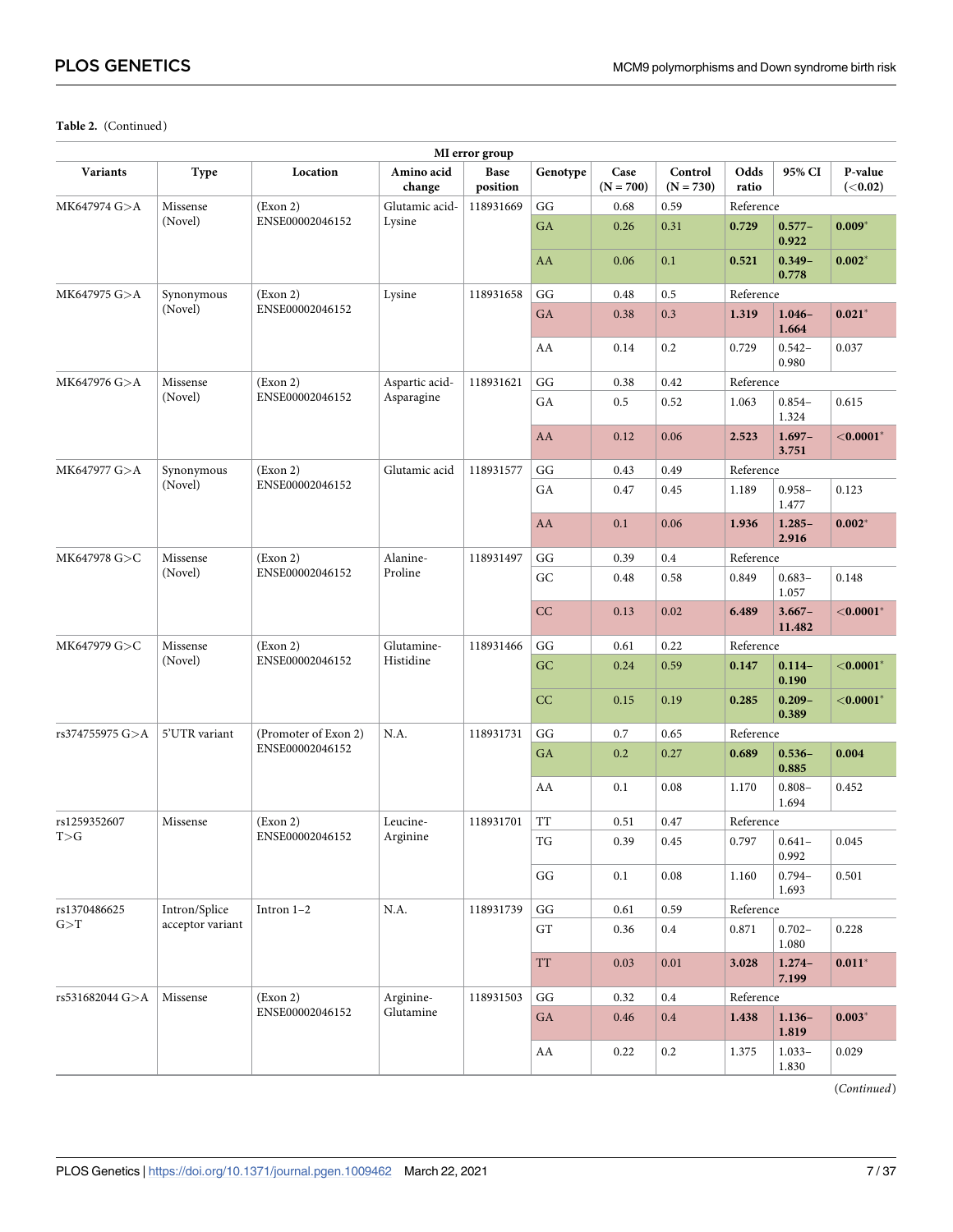| MI error group  |                |                 |                      |                  |                        |                     |                        |               |                     |                            |  |
|-----------------|----------------|-----------------|----------------------|------------------|------------------------|---------------------|------------------------|---------------|---------------------|----------------------------|--|
| <b>Variants</b> | <b>Type</b>    | Location        | Amino acid<br>change | Base<br>position | Genotype               | Case<br>$(N = 700)$ | Control<br>$(N = 730)$ | Odds<br>ratio | 95% CI              | P-value<br>( <b>0.02</b> ) |  |
| rs73521381 T>G  | Synonymous     | (Exon 2)        | Serine               | 118931511        | <b>TT</b>              | 0.38                | 0.71                   | Reference     |                     |                            |  |
|                 | variant        | ENSE00002046152 |                      |                  | TG                     | 0.51                | 0.21                   | 4.553         | $3.580 -$<br>5.789  | ${<}0.0001*$               |  |
|                 |                |                 |                      |                  | GG                     | 0.11                | 0.08                   | 2.590         | $1.786-$<br>3.756   | ${<}0.0001*$               |  |
| rs755141674 G>A | Missense       | (Exon 2)        | Glutamine-           | 118931442        | GG                     | 0.67                | 0.5                    | Reference     |                     |                            |  |
|                 |                | ENSE00002046152 | Histidine            |                  | GA                     | 0.31                | 0.4                    | 0.578         | $0.462 -$<br>0.722  | ${<}0.0001*$               |  |
|                 |                |                 |                      |                  | AA                     | 0.02                | 0.1                    | 0.153         | $0.086 -$<br>0.272  | ${<}0.0001*$               |  |
| rs770564988 G>A | Intron variant | Intron 1-2      | N.A.                 | 118931380        | GG                     | 0.79                | 0.48                   | Reference     |                     |                            |  |
|                 |                |                 |                      |                  | GA                     | 0.18                | 0.38                   | 0.287         | $0.224 -$<br>0.369  | ${<}0.0001*$               |  |
|                 |                |                 |                      |                  | AA                     | 0.03                | 0.14                   | 0.132         | $0.081 -$<br>0.212  | ${<}0.0001*$               |  |
| rs1267215855    | Synonymous     | (Exon 3)        | Proline              | 118924111        | <b>TT</b>              | 0.52                | 0.99                   | Reference     |                     |                            |  |
| T>C             | variant        | ENSE00001160217 |                      |                  | TC                     | 0.32                | 0.01                   | 63.560        | $29.63-$<br>136.31  | $<$ 0.0001 $^*$            |  |
|                 |                |                 |                      |                  | CC                     | 0.16                | ÷,                     | 446.60        | $27.66 -$<br>209.6  | ${<}0.0001*$               |  |
| rs140838152 A>G | Missense       | (Exon 3)        | Glutamic acid-       | 118924109        | AA                     | 0.63                | $\mathbf{1}$           | Reference     |                     |                            |  |
|                 |                | ENSE00001160217 | Valine               |                  | AG                     | 0.31                | ÷,                     | 719.75        | $44.733 -$<br>11581 | ${<}0.0001*$               |  |
|                 |                |                 |                      |                  | GG                     | 0.06                | ÷,                     | 140.64        | $8.627 -$<br>2292.6 | ${<}0.0001*$               |  |
| rs1331061317    | synonymous     | (Exon 3)        | Glutamic acid        | 118924108        | GG                     | 0.43                | 0.61                   | Reference     |                     |                            |  |
| G > A           |                | ENSE00001160217 |                      |                  | GA                     | 0.41                | 0.32                   | 1.813         | $1.446-$<br>2.274   | $<$ 0.0001 $^*$            |  |
|                 |                |                 |                      |                  | AA                     | 0.16                | 0.07                   | 3.247         | $2.260 -$<br>4.663  | $<$ 0.0001 $^*$            |  |
| rs576382724 A>C | Missense       | (Exon 3)        | Histidine-           | 118924067        | AA                     | 0.36                | 0.55                   | Reference     |                     |                            |  |
|                 |                | ENSE00001160217 | Proline              |                  | AC                     | 0.42                | 0.32                   | 2.004         | $1.588 -$<br>2.530  | $<$ 0.0001 $^*$            |  |
|                 |                |                 |                      |                  | CC                     | 0.22                | 0.13                   | 2.586         | $1.915 -$<br>3.492  | ${<}0.0001*$               |  |
| rs375494814 T>C | synonymous     | (Exon 3)        | Serine               | 118924057        | <b>TT</b>              | 0.51                | 0.63                   | Reference     |                     |                            |  |
|                 |                | ENSE00001160217 |                      |                  | TC                     | 0.38                | 0.28                   | 1.680         | $1.336-$<br>2.112   | ${<}0.0001*$               |  |
|                 |                |                 |                      |                  | CC                     | 0.11                | 0.09                   | 1.503         | $1.052 -$<br>2.148  | 0.029                      |  |
| rs367896634 G>C | missense       | (Exon 3)        | Arginine-            | 118924037        | $\mathbf{G}\mathbf{G}$ | 0.46                | $\mathbf{1}$           | Reference     |                     |                            |  |
|                 |                | ENSE00001160217 | Glutamine            |                  | GC                     | 0.33                | ÷,                     | 1048.7        | $65.155 -$<br>16881 | ${<}0.0001*$               |  |
|                 |                |                 |                      |                  | CC                     | 0.21                | $\Box$                 | 668.21        | $41.443 -$<br>10774 | ${<}0.0001*$               |  |
| rs1322432805    | Missense       | (Exon 3)        | Lysine               | 118924021        | $\mathbf{G}\mathbf{G}$ | 0.28                | 0.45                   | Reference     |                     |                            |  |
| G>A             |                | ENSE00001160217 |                      |                  | GA                     | 0.52                | 0.42                   | 1.990         | $1.576-$<br>2.513   | $<$ 0.0001 $^*$            |  |
|                 |                |                 |                      |                  | AA                     | 0.2                 | 0.13                   | 2.474         | $1.805 -$<br>3.389  | ${<}0.0001*$               |  |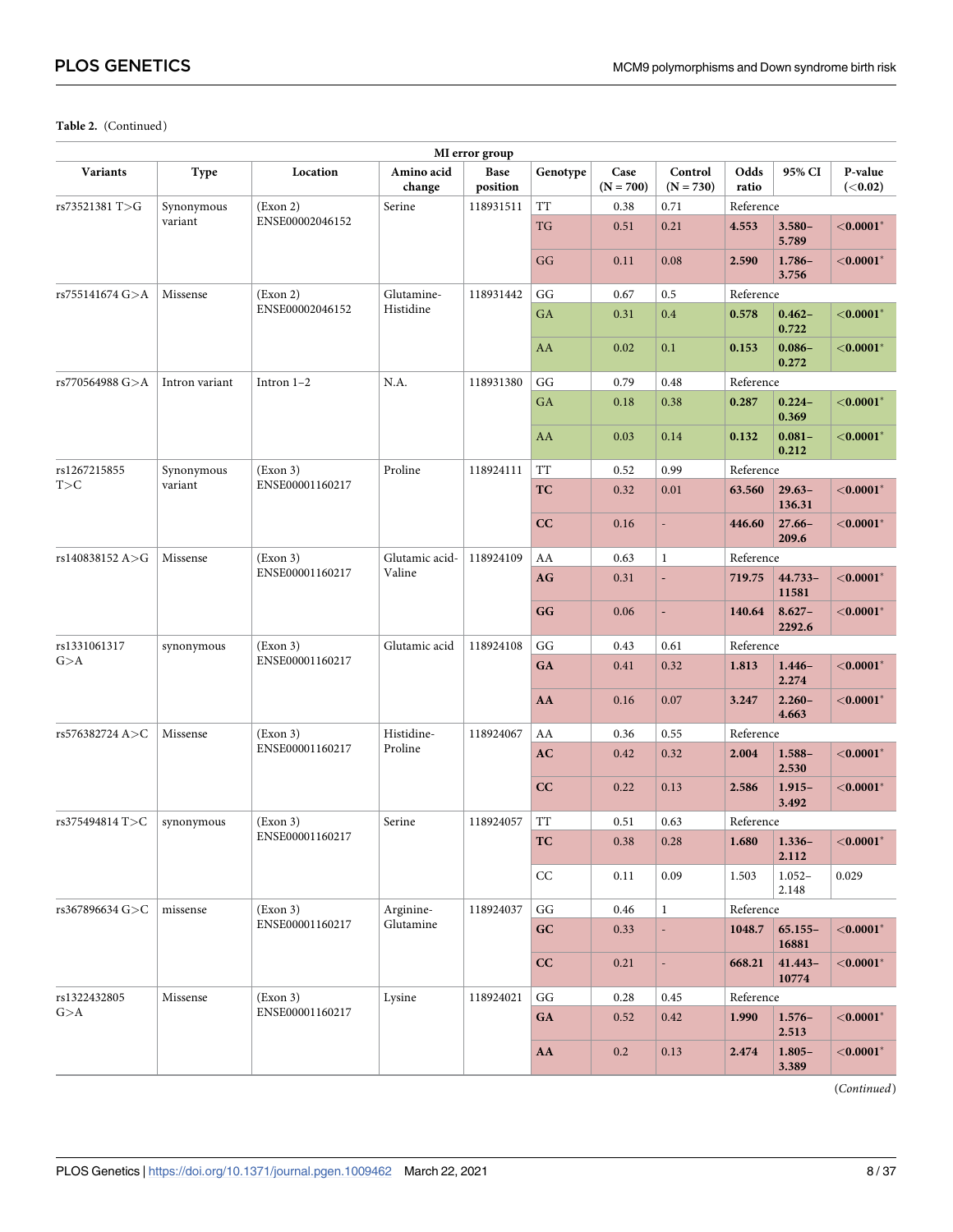| MI error group  |                |                 |                      |                  |                    |                     |                        |               |                      |                            |  |
|-----------------|----------------|-----------------|----------------------|------------------|--------------------|---------------------|------------------------|---------------|----------------------|----------------------------|--|
| <b>Variants</b> | <b>Type</b>    | Location        | Amino acid<br>change | Base<br>position | Genotype           | Case<br>$(N = 700)$ | Control<br>$(N = 730)$ | Odds<br>ratio | 95% CI               | P-value<br>( <b>0.02</b> ) |  |
| rs1316687536    | Missense       | (Exon 3)        | Valine-              | 118924019        | <b>TT</b>          | 0.54                | 0.88                   | Reference     |                      |                            |  |
| T>G             |                | ENSE00001160217 | Alanine              |                  | TG                 | 0.38                | 0.12                   | 5.134         | $3.909 -$<br>6.742   | ${<}0.0001*$               |  |
|                 |                |                 |                      |                  | GG                 | 0.08                | ÷,                     | 191.82        | 11.810-<br>3115.6    | ${<}0.0001*$               |  |
| rs1486475303    | Synonymous     | (Exon 3)        | Tyrosine             | 118923997        | CC                 | 0.43                | $\mathbf{1}$           | Reference     |                      |                            |  |
| C > A           |                | ENSE00001160217 |                      |                  | CA                 | 0.41                | ä,                     | 1335.9        | 83.030-<br>21495     | ${<}0.0001*$               |  |
|                 |                |                 |                      |                  | AA                 | 0.16                | L,                     | 522.76        | 32.369-<br>8442.7    | ${<}0.0001*$               |  |
| rs1364710617    | Missense       | (Exon 3)        | Cystine-             | 118923993        | <b>TT</b>          | 0.55                | 0.92                   | Reference     |                      |                            |  |
| T>G             |                | ENSE00001160217 | Arginine             |                  | TG                 | 0.34                | 0.08                   | 7.162         | $5.236-$<br>9.797    | $<$ 0.0001 $^*$            |  |
|                 |                |                 |                      |                  | GG                 | 0.11                | ÷,                     | 270.40        | $16.704 -$<br>4377   | ${<}0.0001*$               |  |
| rs754872940 A>C | Missense       | (Exon 3)        | Histidine-           | 118923977        | AA                 | 0.37                | 0.93                   | Reference     |                      |                            |  |
|                 |                | ENSE00001160217 | Arginine             |                  | AC                 | 0.49                | 0.07                   | 17.632        | $12.711 -$<br>24.457 | $<$ 0.0001 $^*$            |  |
|                 |                |                 |                      |                  | CC                 | 0.14                | ÷,                     | 515.84        | $31.9 -$<br>8341.6   | ${<}0.0001*$               |  |
| rs549531759 G>A | Missense       | (Exon 3)        | Glutamine-           | 118923946        | GG                 | 0.38                | 0.1                    | Reference     |                      |                            |  |
|                 |                | ENSE00001160217 | Histidine            |                  | GA                 | 0.36                | ÷,                     | 139.28        | $8.578-$<br>2261.3   | ${<}0.0001*$               |  |
|                 |                |                 |                      |                  | AA                 | 0.26                | ÷,                     | 100.67        | $6.194 -$<br>1636.1  | ${<}0.0001*$               |  |
| rs764822140 C>A | Stop gained    | (Exon 3)        | Tyrosine             | 118923940        | CC                 | 0.41                | 0.53                   | Reference     |                      |                            |  |
|                 |                | ENSE00001160217 |                      |                  | CA                 | 0.30                | 0.41                   | 0.947         | $0.749 -$<br>1.196   | 0.677                      |  |
|                 |                |                 |                      |                  | AA                 | 0.29                | 0.06                   | 6.221         | $4.340 -$<br>8.917   | $<$ 0.0001 $^*$            |  |
| rs573678849 G>A | Synonymous     | (Exon 3)        | Glutamic acid        | 118923904        | GG                 | 0.34                | 0.48                   | Reference     |                      |                            |  |
|                 |                | ENSE00001160217 |                      |                  | GA                 | 0.36                | 0.41                   | 1.243         | $0.983 -$<br>1.572   | 0.072                      |  |
|                 |                |                 |                      |                  | AA                 | 0.3                 | 0.11                   | 3.871         | $2.852 -$<br>5.256   | ${<}0.0001*$               |  |
| rs370725680 T>C | synonymous     | (Exon 3)        | Serine               | 118923889        | <b>TT</b>          | 0.35                | 0.49                   | Reference     |                      |                            |  |
|                 |                | ENSE00001160217 |                      |                  | TC                 | 0.51                | 0.43                   | 1.661         | $1.330-$<br>2.075    | ${<}0.0001*$               |  |
|                 |                |                 |                      |                  | cc                 | 0.14                | 0.08                   | 2.469         | $1.717-$<br>3.550    | ${<}0.0001*$               |  |
| rs7746114 C>T   | Intron variant | Intron $3-4$    | N.A.                 | 118923680        | CC                 | 0.35                | 0.38                   | Reference     |                      |                            |  |
|                 |                |                 |                      |                  | ${\cal C}{\cal T}$ | 0.45                | 0.42                   | 1.160         | $0.919 -$<br>1.464   | 0.213                      |  |
|                 |                |                 |                      |                  | TT                 | 0.2                 | 0.2                    | 1.084         | $0.812 -$<br>1.447   | 0.607                      |  |
| rs9374756 A>G   | Intron variant | Intron 5-6      | N.A.                 | 118913523        | AA                 | 0.42                | 0.38                   | Reference     |                      |                            |  |
|                 |                |                 |                      |                  | AG                 | 0.49                | 0.44                   | 1.010         | $0.808 -$<br>1.264   | 0.955                      |  |
|                 |                |                 |                      |                  | GG                 | 0.09                | 0.18                   | 0.455         | $0.323 -$<br>0.640   | ${<}0.0001*$               |  |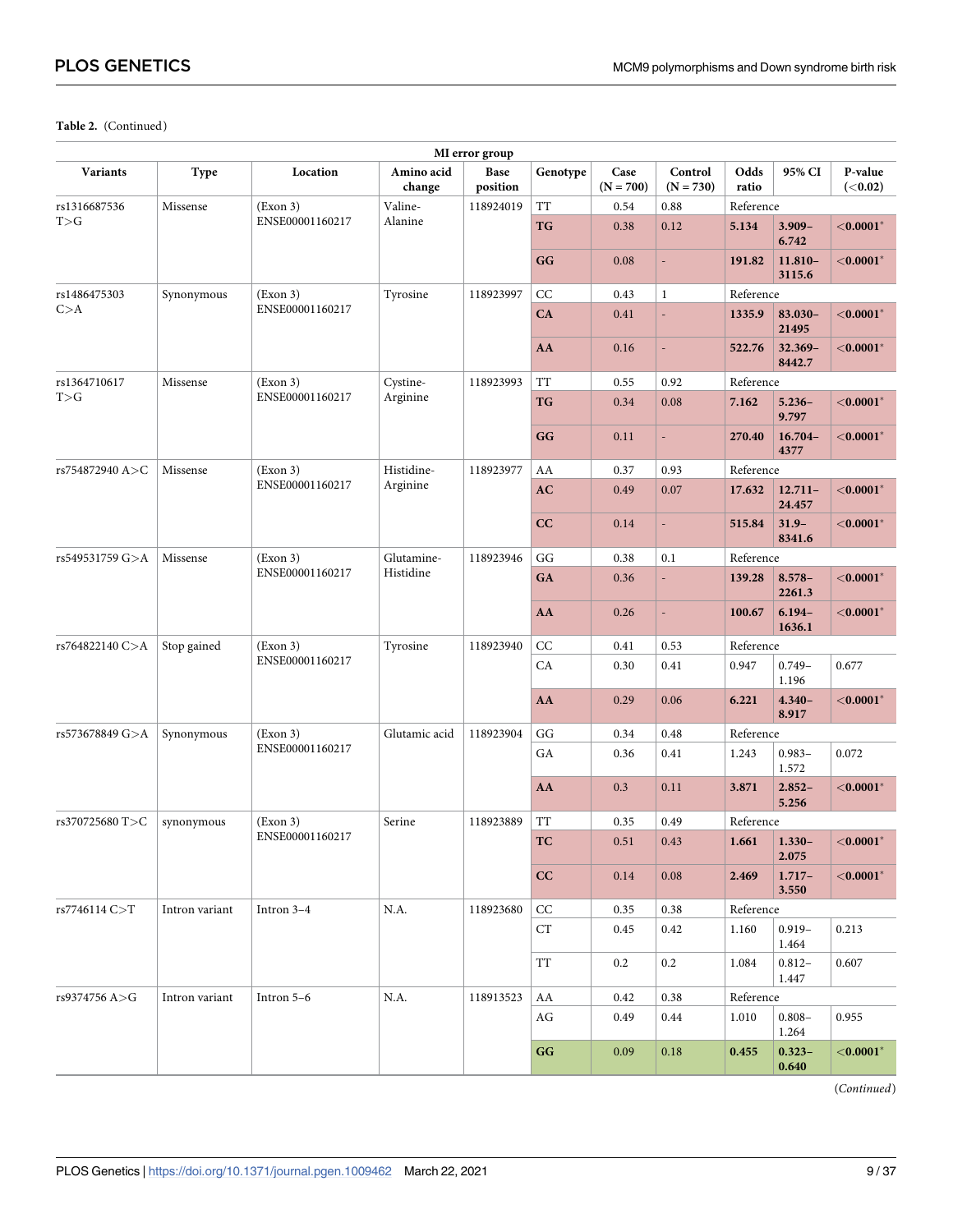<span id="page-9-0"></span>

| MI error group |                |              |                      |                  |           |                     |                        |               |                    |                            |  |
|----------------|----------------|--------------|----------------------|------------------|-----------|---------------------|------------------------|---------------|--------------------|----------------------------|--|
| Variants       | Type           | Location     | Amino acid<br>change | Base<br>position | Genotype  | Case<br>$(N = 700)$ | Control<br>$(N = 730)$ | Odds<br>ratio | 95% CI             | P-value<br>( <b>0.02</b> ) |  |
| rs41292550 C>T | Intron variant | Intron $5-6$ | N.A.                 | 118913534        | CC        | 0.53                | 0.56                   | Reference     |                    |                            |  |
|                |                |              |                      |                  | <b>CT</b> | 0.37                | 0.32                   | 1.220         | $0.974-$<br>1.529  | 0.085                      |  |
|                |                |              |                      |                  | <b>TT</b> | 0.1                 | 0.12                   | 0.887         | $0.628 -$<br>1.252 | 0.539                      |  |

Colour Code-

**Red**- For variants that were found to be risk factors based on significant P values and Odds ratios*>* 1.

**Green**- For variants that were found to be protective based on P values and Odds ratios*<*1.

� P-value obtained through Fisher's exact test. P-value after Bonferroni's Correction- '*<*0.02' is considered as statistically significant. P-value is obtained as follows- 0.05/ 3 = 0.0166 or 0.02. '3' is the number of genotypes. The 95% CI was calculated using the approximation of Woolf. Also, the P values, odds ratio, and the 95% CIs have been rounded to three decimal places to equilibrate the data.

<https://doi.org/10.1371/journal.pgen.1009462.t002>

random mutation. Depending on the association of detected variants in the MI, MII, and control groups, we classified them as 'neutral variants', 'risk variants', and 'protective variants'. Polymorphisms which showed no significant association either with cases or with controls were termed as 'neutral variants'; the variants (minor alleles) that exhibited a significant association with NDJ were termed as 'risk variants', and variants that exhibited an association with controls were considered as 'protective variants'. We calculated the odds ratio for each of the maternal genotypes for all of the detected variants, treating the homozygous major allele genotype as the reference. Of the forty-one polymorphic sites that were detected, twenty-five variants (thirty-eight genotypes) revealed risk association with MI NDJ errors. On the contrary, eight variants (thirteen genotypes) were revealed as 'protective' (i.e., significantly more frequent among the control women). The remainder of the eight variants did not reveal any significant association either with MI or control women, hence, 'neutral'.The case-control analyses involving MII error women revealed a significant risk association for only one polymorphic site.

All variants were found in the upstream UTR sequence, exon 2 and exon 3 of the MCM9 gene. No variants were found in the remaining exons or in the conserved ATP-binding domains (i.e., the multiple ATP binding sites spanning from 314V to 567R residue that correspond to exon 6, 7, 8, 9, and 10 of the reading frame).

**Novel polymorphic sites and novel alleles.** We found six novel polymorphic sites [\(Fig 1](#page-14-0)) within exon 2 that were unique in the Bengali population. We submitted these novel variants to NCBI Gen-Bank for validation and received accession numbers MK599406 G*>*T (neutral allele), MK647974G*>*A (protective allele), MK647975G*>*A (risk allele), MK647976G*>*A (risk allele), MK647977G*>*A (risk allele), and MK647979G*>*C (protective allele). Each of these variants cause amino acid replacements. The anticipated changes in the MCM9 amino acid sequences are MK599406 G*>*T glutamic acid to aspartic acid, MK647974 G*>*A glutamic acid to lysine, MK647975 G*>*A synonymous lysine, MK647976 G*>*A aspartic acid to asparagine, MK647977 G*>*A synonymous glutamic acid, MK647979 G*>*C glutamine to histidine. Also, we found two novel alleles for the polymorphic sites rs188323243 and rs771165705 within exon 2. For rs188323243 (protective allele) the reference (NCBI GDB) major and minor alleles were 'T' and 'A' respectively, but we found a minor allele 'G' in our population. This change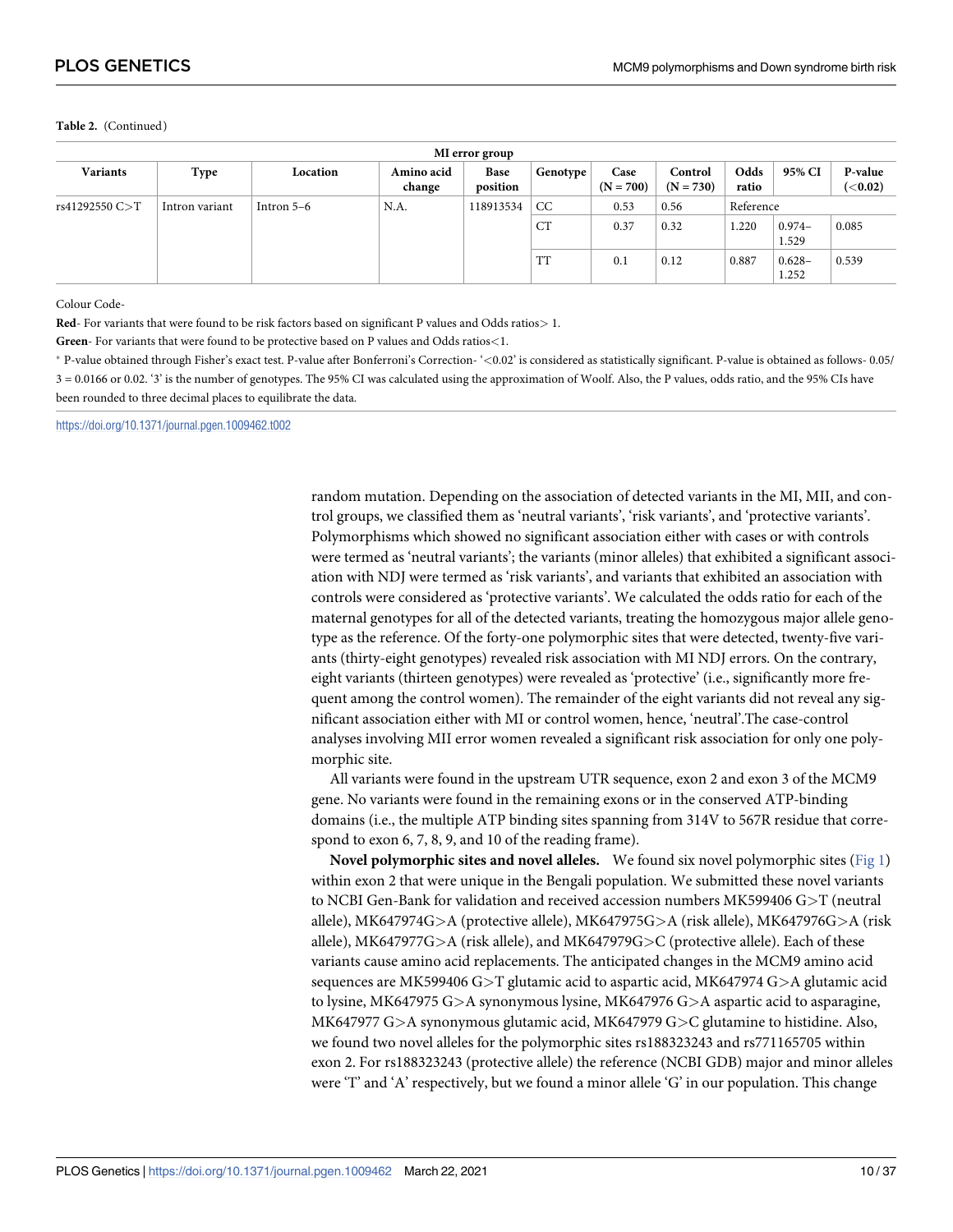#### <span id="page-10-0"></span>[Table 3.](#page-4-0) Distribution of MCM9 genotypes among the control mothers (N = 730) and mothers of children with Down syndrome (N = 125) who experienced meiosis **II errors.** This table shows MCM9 variants are not associated with Meiosis II errors.

| <b>MII</b> Error group               |                  |                                               |                      |                  |                              |                     |                        |               |                    |                            |  |
|--------------------------------------|------------------|-----------------------------------------------|----------------------|------------------|------------------------------|---------------------|------------------------|---------------|--------------------|----------------------------|--|
| <b>Variants</b>                      | Type             | Location                                      | Amino acid<br>change | Base<br>position | Genotype                     | Case<br>$(N = 125)$ | Control<br>$(N = 730)$ | Odds<br>ratio | 95% CI             | P-value<br>( <b>0.02</b> ) |  |
| rs62422269                           | Intronic variant | 5' Upstream sequence                          | N.A                  | 118935183        | AA                           | 0.44                | 0.39                   | Reference     |                    |                            |  |
| A>G                                  |                  |                                               |                      |                  | AG                           | 0.34                | 0.45                   | 0.662         | $0.429 -$<br>1.019 | 0.064                      |  |
|                                      |                  |                                               |                      |                  | GG                           | 0.22                | 0.16                   | 1.251         | $0.756 -$<br>2.070 | 0.429                      |  |
| rs114000233                          |                  | Intronic variant $\vert$ 5' Upstream sequence | N.A                  | 118935167        | TT                           | 0.51                | 0.51                   | Reference     |                    |                            |  |
| T>G                                  |                  |                                               |                      |                  | TG                           | 0.41                | 0.45                   | 0.901         | $0.606 -$<br>1.340 | 0.616                      |  |
|                                      |                  |                                               |                      |                  | GG                           | 0.08                | 0.04                   | 2.004         | $0.931 -$<br>4.313 | 0.102                      |  |
| rs1885125 T>C $\vert$ 5' UTR variant |                  | (Promoter)                                    | N.A                  | 118934914        | $\operatorname{TT}$          | 0.56                | 0.6                    | Reference     |                    |                            |  |
|                                      |                  | ENSE00002068426                               |                      |                  | TC                           | 0.39                | 0.3                    | 1.400         | $0.939 -$<br>2.088 | 0.116                      |  |
|                                      |                  |                                               |                      |                  | CC                           | 0.05                | 0.1                    | 0.514         | $0.216 -$<br>1.228 | 0.151                      |  |
| rs62422267                           | 5' UTR variant   | (Promoter)                                    | N.A                  | 118935008        | $\mathbf{G}\mathbf{G}$       | 0.4                 | 0.44                   | Reference     |                    |                            |  |
| G>C                                  |                  | ENSE00002068426                               |                      |                  | ${\rm GC}$                   | 0.34                | 0.37                   | 1.022         | $0.659 -$<br>1.585 | $\,1$                      |  |
|                                      |                  |                                               |                      |                  | CC                           | 0.26                | 0.19                   | 1.478         | $0.909 -$<br>2.404 | 0.122                      |  |
| rs62422268                           | 5' UTR variant   | (Promoter)                                    | N.A                  | 118935067        | CC                           | 0.5                 | 0.41                   | Reference     |                    |                            |  |
| C > G                                |                  | ENSE00002068426                               |                      |                  | CG                           | 0.4                 | 0.45                   | 0.721         | $0.482 -$<br>1.079 | 0.125                      |  |
|                                      |                  |                                               |                      |                  | GG                           | 0.1                 | 0.14                   | 0.558         | $0.289 -$<br>1.077 | 0.104                      |  |
| rs72966896                           | 5' UTR variant   | (Promoter)                                    |                      | N.A              | 118934917                    | <b>TT</b>           | 0.48                   | 0.47          | Reference          |                            |  |
| T>C                                  |                  | ENSE00002068426                               |                      |                  | TC                           | 0.37                | 0.3                    | 1.201         | $0.789 -$<br>1.827 | 0.389                      |  |
|                                      |                  |                                               |                      |                  | CC                           | 0.15                | 0.23                   | 0.647         | $0.374-$<br>1.118  | 0.121                      |  |
| rs62422266                           | 5' UTR variant   | (Promoter)                                    | N.A                  | 118935000        | <b>TT</b>                    | 0.5                 | 0.49                   | Reference     |                    |                            |  |
| T>C                                  |                  | ENSE00002068426                               |                      |                  | TC                           | 0.37                | 0.39                   | 0.917         | $0.608 -$<br>1.383 | 0.754                      |  |
|                                      |                  |                                               |                      |                  | CC                           | 0.13                | 0.12                   | 1.045         | $0.575 -$<br>1.898 | 0.879                      |  |
| rs188323243                          | Missense         | (Promoter)                                    | N.A                  | 118931602        | TT                           | 0.39                | 0.31                   | Reference     |                    |                            |  |
| T>G                                  | (Novel)          | ENSE00002046152                               |                      |                  | $\operatorname{\mathsf{TG}}$ | 0.42                | 0.48                   | 0.688         | $0.450 -$<br>1.052 | 0.099                      |  |
|                                      |                  |                                               |                      |                  | GG                           | 0.19                | 0.21                   | 0.727         | $0.428 -$<br>1.234 | 0.295                      |  |
| MK599406                             | Missense         | (Exon 2)                                      | Valine-              | 118931682        | $\mathbf{G}\mathbf{G}$       | 0.52                | 0.54                   | Reference     |                    |                            |  |
| G > T                                | (Novel)          | ENSE00002046152                               | Glutamine            |                  | ${\rm GT}$                   | 0.37                | 0.32                   | 1.192         | $0.79 -$<br>1.797  | 0.399                      |  |
|                                      |                  |                                               |                      |                  | TT                           | 0.11                | $0.14\,$               | 0.832         | $0.449 -$<br>1.542 | 0.652                      |  |
| MK647974                             | Missense         | (Exon 2)                                      | Glutamic acid-       | 118931669        | GG                           | 0.62                | 0.69                   | Reference     |                    |                            |  |
| G>A                                  | (Novel)          | ENSE00002046152                               | Aspartic acid        |                  | ${\rm GA}$                   | 0.30                | 0.25                   | 1.304         | $0.851 -$<br>1.997 | 0.259                      |  |
|                                      |                  |                                               |                      |                  | ${\rm AA}$                   | 0.08                | 0.06                   | 1.466         | $0.708 -$<br>3.032 | 0.304                      |  |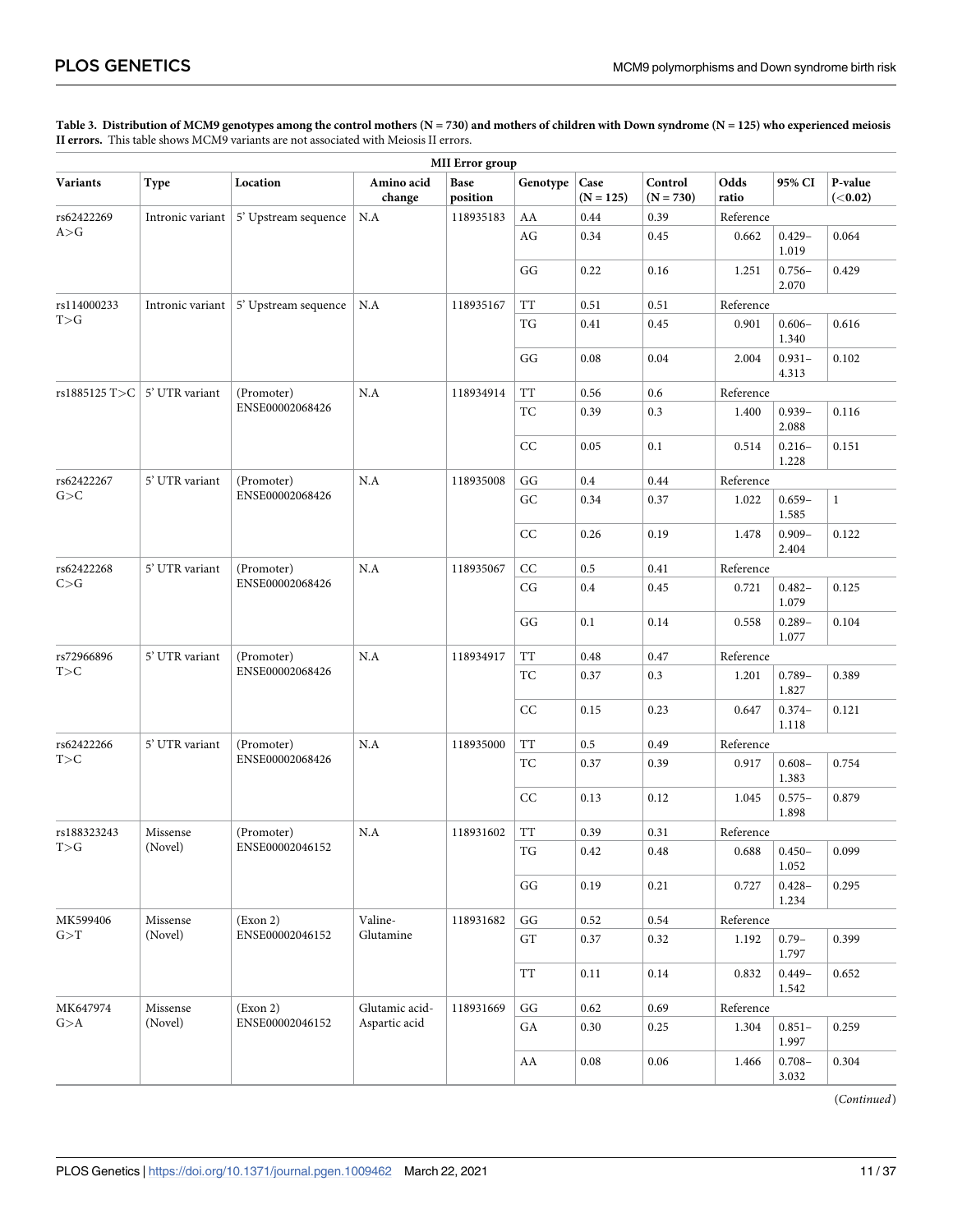| <b>MII</b> Error group |                 |                 |                      |                  |                          |                     |                        |                    |                    |                            |  |
|------------------------|-----------------|-----------------|----------------------|------------------|--------------------------|---------------------|------------------------|--------------------|--------------------|----------------------------|--|
| Variants               | Type            | Location        | Amino acid<br>change | Base<br>position | Genotype                 | Case<br>$(N = 125)$ | Control<br>$(N = 730)$ | Odds<br>ratio      | 95% CI             | P-value<br>( <b>0.02</b> ) |  |
| MK647975               | Synonymous      | (Exon 2)        | Glutamic acid-       | 118931658        | GG                       | 0.51                | 0.59                   | Reference          |                    |                            |  |
| G > A                  | (Novel)         | ENSE00002046152 | Lysine               |                  | GA                       | 0.4                 | 0.31                   | 1.302              | $0.867 -$<br>1.955 | 0.208                      |  |
|                        |                 |                 |                      |                  | AA                       | 0.09                | 0.1                    | 0.984              | $0.496 -$<br>1.952 | $\mathbf{1}$               |  |
| MK647976               | Missense        | (Exon 2)        | Lysine               | 118931621        | GG                       | 0.47                | 0.5                    | Reference          |                    |                            |  |
| G > A                  | (Novel)         | ENSE00002046152 |                      |                  | GA                       | 0.41                | 0.3                    | 1.441              | $0.956 -$<br>2.172 | 0.088                      |  |
|                        |                 |                 |                      |                  | AA                       | 0.12                | 0.2                    | 0.636              | $0.349 -$<br>1.156 | 0.164                      |  |
| MK647977               | Synonymous      | (Exon 2)        | Aspartic acid-       | 118931577        | GG                       | 0.4                 | 0.42                   | Reference          |                    |                            |  |
| G > A                  | (Novel)         | ENSE00002046152 | Asparagine           |                  | GA                       | 0.5                 | 0.52                   | 1.371              | $0.919 -$<br>2.046 | 0.123                      |  |
|                        |                 |                 |                      |                  | AA                       | 0.1                 | 0.06                   | 2.165              | $1.088 -$<br>4.305 | 0.05                       |  |
| MK647978               | Missense        | (Exon 2)        | Glutamic acid        | 118931497        | GG                       | 0.47                | 0.49                   | Reference          |                    |                            |  |
| G>C                    | (Novel)         | ENSE00002046152 |                      |                  | ${\rm GC}$               | 0.42                | 0.45                   | 0.959              | $0.642 -$<br>1.433 | 0.919                      |  |
|                        |                 |                 |                      |                  | CC                       | 0.11                | 0.06                   | 1.976              | $1.018 -$<br>3.834 | 0.05                       |  |
| MK647979               | Missense        | (Exon 2)        | Alanine-Proline      | 118931466        | GG                       | 0.45                | 0.4                    | Reference          |                    |                            |  |
| G>C<br>(Novel)         |                 | ENSE00002046152 |                      |                  | GC                       | 0.54                | 0.58                   | 0.821              | $0.559 -$<br>1.205 | 0.324                      |  |
|                        |                 |                 |                      | CC               | 0.01                     | 0.02                | 0.348                  | $0.045 -$<br>2.686 | 0.484              |                            |  |
| rs374755975            | 5' UTR variant  | (Exon 2)        | Glutamine-           | 118931731        | GG                       | 0.2                 | 0.22                   | Reference          |                    |                            |  |
| G>A                    |                 | ENSE00002046152 | Histidine            |                  | GA                       | 0.57                | 0.59                   | 1.063              | $0.651 -$<br>1.737 | 0.902                      |  |
|                        |                 |                 |                      |                  | AA                       | 0.23                | 0.19                   | 1.344              | $0.751 -$<br>2.403 | 0.375                      |  |
| rs1259352607           | Missense        | (Exon 2)        | N.A.                 | 118931701        | TT                       | 0.62                | 0.65                   | Reference          |                    |                            |  |
| T>G                    |                 | ENSE00002046152 |                      |                  | TG                       | 0.3                 | 0.27                   | 1.144              | $0.748 -$<br>1.750 | 0.581                      |  |
|                        |                 |                 |                      |                  | GG                       | 0.08                | 0.08                   | 1.050              | $0.515 -$<br>2.141 | 0.855                      |  |
| rs1370486625           | Splice acceptor | (Exon 2)        | Leucine-             | 118931739        | GG                       | 0.51                | 0.47                   | Reference          |                    |                            |  |
| G > T                  | variant         | ENSE00002046152 | Arginine             |                  | GT                       | 0.35                | $0.45\,$               | 0.701              | $0.463 -$<br>1.061 | 0.096                      |  |
|                        |                 |                 |                      |                  | TT                       | 0.14                | $0.08\,$               | 1.663              | $0.919 -$<br>3.008 | 0.097                      |  |
| rs531682044            | Missense        | Intron $1-2$    | N.A.                 | 118931503        | $\mathbf{G}\mathbf{G}$   | $0.65\,$            | 0.59                   |                    | Reference          |                            |  |
| G > A                  |                 |                 |                      |                  | GA                       | 0.34                | $0.4\,$                | 0.756              | $0.507 -$<br>1.128 | 0.196                      |  |
|                        |                 |                 |                      |                  | AA                       | 0.01                | 0.01                   | 0.751              | $0.091 -$<br>6.188 | $\mathbf{1}$               |  |
| rs73521381             | Synonymous      | (Exon 2)        | Arginine-            | 118931511        | TT                       | 0.5                 | $0.4\,$                | Reference          |                    |                            |  |
| T>G                    | variant         | ENSE00002046152 | Glutamine            |                  | $\mathcal{T}\mathcal{G}$ | 0.35                | $0.4\,$                | 0.698              | $0.459 -$<br>1.061 | 0.094                      |  |
|                        |                 |                 |                      |                  | $\mathbf{G}\mathbf{G}$   | 0.14                | $0.2\,$                | 0.571              | $0.326 -$<br>1.001 | 0.051                      |  |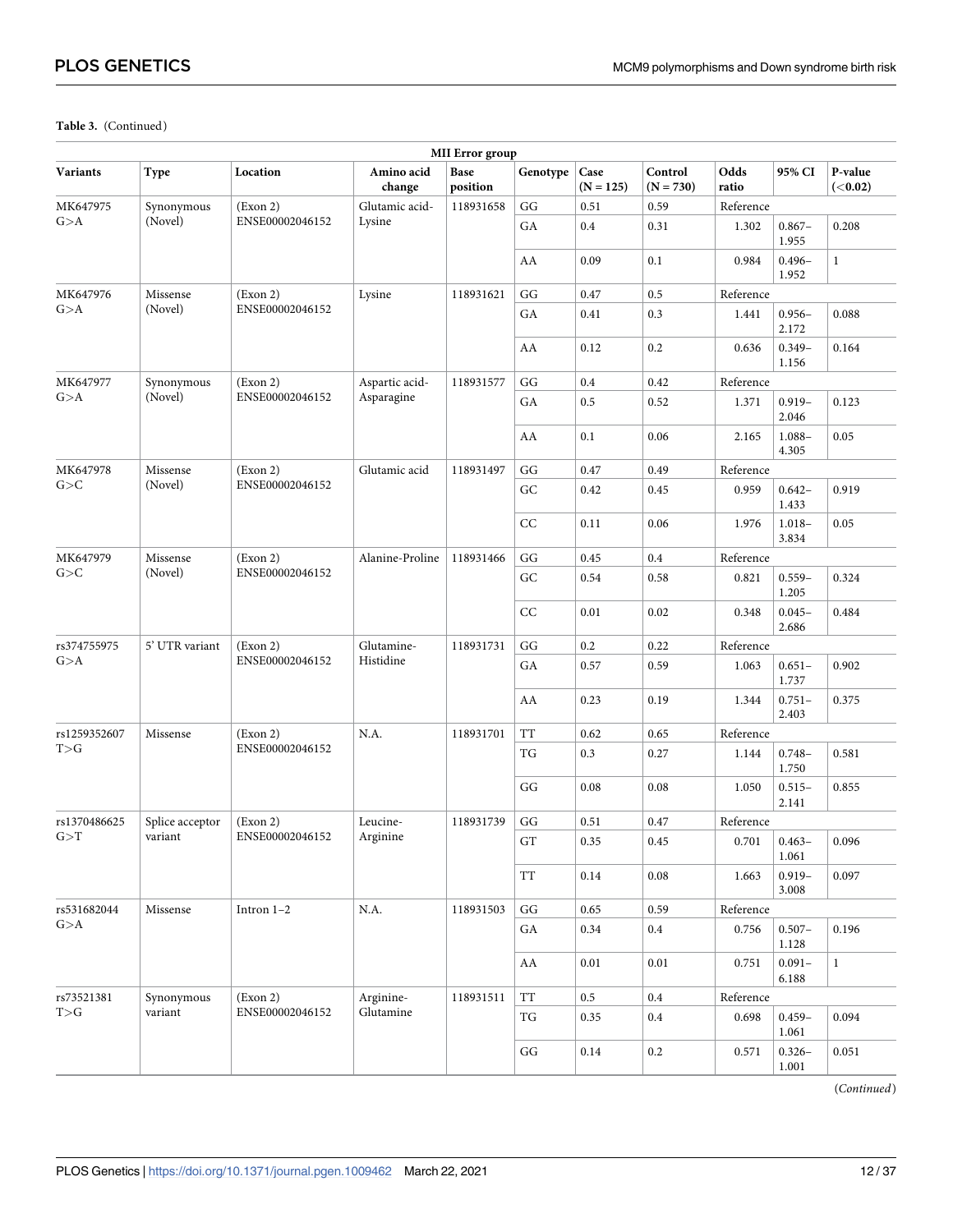| <b>MII</b> Error group |                |                 |                      |                  |                          |                          |                          |                          |                          |                            |  |
|------------------------|----------------|-----------------|----------------------|------------------|--------------------------|--------------------------|--------------------------|--------------------------|--------------------------|----------------------------|--|
| <b>Variants</b>        | Type           | Location        | Amino acid<br>change | Base<br>position | Genotype                 | Case<br>$(N = 125)$      | Control<br>$(N = 730)$   | Odds<br>ratio            | 95% CI                   | P-value<br>( <b>0.02</b> ) |  |
| rs750913698            | 5' UTR variant | (Exon 2)        | Serine               | 118931724        | GG                       | 0.68                     | 0.71                     | Reference                |                          |                            |  |
| G>A                    |                | ENSE00002046152 |                      |                  | GA                       | 0.21                     | 0.21                     | 1.038                    | $0.645 -$<br>1.668       | 0.903                      |  |
|                        |                |                 |                      |                  | AA                       | 0.11                     | 0.08                     | 1.474                    | $0.787 -$<br>2.760       | 0.219                      |  |
| rs755141674            | Missense       | (Exon 2)        | Glutamine-           | 118931442        | GG                       | 0.6                      | 0.5                      | Reference                |                          |                            |  |
| G > A                  |                | ENSE00002046152 | Histidine            |                  | GA                       | 0.34                     | $0.4\,$                  | 0.7                      | $0.465 -$<br>1.054       | 0.104                      |  |
|                        |                |                 |                      |                  | AA                       | 0.06                     | 0.1                      | 0.533                    | $0.246 -$<br>1.155       | 0.134                      |  |
| rs770564988            | Intron variant | Intron $1-2$    | N.A.                 | 118931380        | GG                       | 0.5                      | 0.48                     | Reference                |                          |                            |  |
| G > A                  |                |                 |                      |                  | GA                       | 0.4                      | 0.38                     | 0.817                    | $0.541 -$<br>1.234       | 0.352                      |  |
|                        |                |                 |                      |                  | AA                       | 0.1                      | 0.14                     | 0.656                    | $0.348 -$<br>1.236       | 0.239                      |  |
| rs1267215855           | Synonymous     | (Exon 3)        | Proline              | 118924111        | TT                       | 0.99                     | 0.99                     | Reference                |                          |                            |  |
| T>C                    | variant        | ENSE00001160217 |                      |                  | TC                       | 0.01                     | 0.01                     | 0.833                    | $0.102 -$<br>6.832       | $\mathbf{1}$               |  |
|                        |                |                 |                      |                  | CC                       | $\overline{a}$           | $\overline{\phantom{a}}$ | $\overline{\phantom{a}}$ | $\overline{\phantom{a}}$ | $\overline{\phantom{a}}$   |  |
| rs140838152            | Missense       | (Exon 3)        | Glutamic acid-       | 118924109        | AA                       | $\mathbf{1}$             | 1                        | Reference                |                          |                            |  |
| A>G                    |                | ENSE00001160217 | Valine               |                  | AG                       | $\overline{a}$           | $\mathbb{L}$             |                          |                          |                            |  |
|                        |                |                 |                      |                  | GG                       | $\overline{a}$           | $\mathbf{r}$             |                          |                          |                            |  |
| rs1331061317           | Synonymous     | (Exon 3)        | Glutamic acid        | 118924108        | $\mathbf{G}\mathbf{G}$   | $0.7\,$                  | 0.61                     | Reference                |                          |                            |  |
| G > A                  |                | ENSE00001160217 |                      |                  | GA                       | 0.24                     | 0.32                     | 0.648                    | $0.416 -$<br>1.010       | 0.057                      |  |
|                        |                |                 |                      | AA               | 0.06                     | 0.07                     | 0.6941                   | $0.305 -$<br>1.580       | 0.455                    |                            |  |
| rs576382724            | Missense       | (Exon 3)        | Histidine-           | 118924067        | AA                       | 0.53                     | 0.55                     | Reference                |                          |                            |  |
| A > C                  |                | ENSE00001160217 | Proline              |                  | AC                       | 0.30                     | 0.32                     | 0.989                    | $0.643 -$<br>1.521       | $\mathbf{1}$               |  |
|                        |                |                 |                      |                  | CC                       | 0.17                     | 0.13                     | 1.346                    | $0.785 -$<br>2.310       | 0.308                      |  |
| rs375494814            | synonymous     | (Exon 3)        | Serine               | 118924057        | <b>TT</b>                | 0.61                     | 0.63                     | Reference                |                          |                            |  |
| T>C                    |                | ENSE00001160217 |                      |                  | TC                       | 0.3                      | 0.28                     | 1.127                    | $0.739 -$<br>1.721       | 0.585                      |  |
|                        |                |                 |                      |                  | CC                       | 0.09                     | 0.09                     | 1.009                    | $0.509 -$<br>1997        | $\mathbf{1}$               |  |
| rs367896634            | Missense       | (Exon 3)        | Arginine-            | 118924037        | GG                       | $\mathbf{1}$             | $\mathbf{1}$             | Reference                |                          |                            |  |
| G>C                    |                | ENSE00001160217 | Glutamine            |                  | ${\rm GC}$               | $\overline{\phantom{a}}$ | L,                       |                          |                          |                            |  |
|                        |                |                 |                      |                  | $\rm CC$                 | $\overline{\phantom{a}}$ | $\Box$                   |                          |                          | $\overline{\phantom{a}}$   |  |
| rs1322432805           | Missense       | (Exon 3)        | Lysine               | 118924021        | $\mathbf{G}\mathbf{G}$   | 0.48                     | 0.45                     | Reference                |                          |                            |  |
| G>A                    |                | ENSE00001160217 |                      |                  | ${\rm GA}$               | 0.42                     | 0.42                     | 0.947                    | $0.634-$<br>1.414        | 0.838                      |  |
|                        |                |                 |                      |                  | AA                       | 0.1                      | 0.13                     | 0.693                    | $0.358 -$<br>1.341       | 0.352                      |  |
| rs1316687536           | Missense       | (Exon 3)        | Valine-Alanine       | 118924019        | $\operatorname{TT}$      | 0.88                     | 0.88                     | ${\rm Reference}$        |                          |                            |  |
| T>G                    |                | ENSE00001160217 |                      |                  | $\mathcal{T}\mathcal{G}$ | 0.12                     | 0.12                     | 0.995                    | $0.555 -$<br>1.784       | $\mathbf{1}$               |  |
|                        |                |                 |                      |                  | $\mathbf{G}\mathbf{G}$   |                          | $\overline{a}$           |                          |                          |                            |  |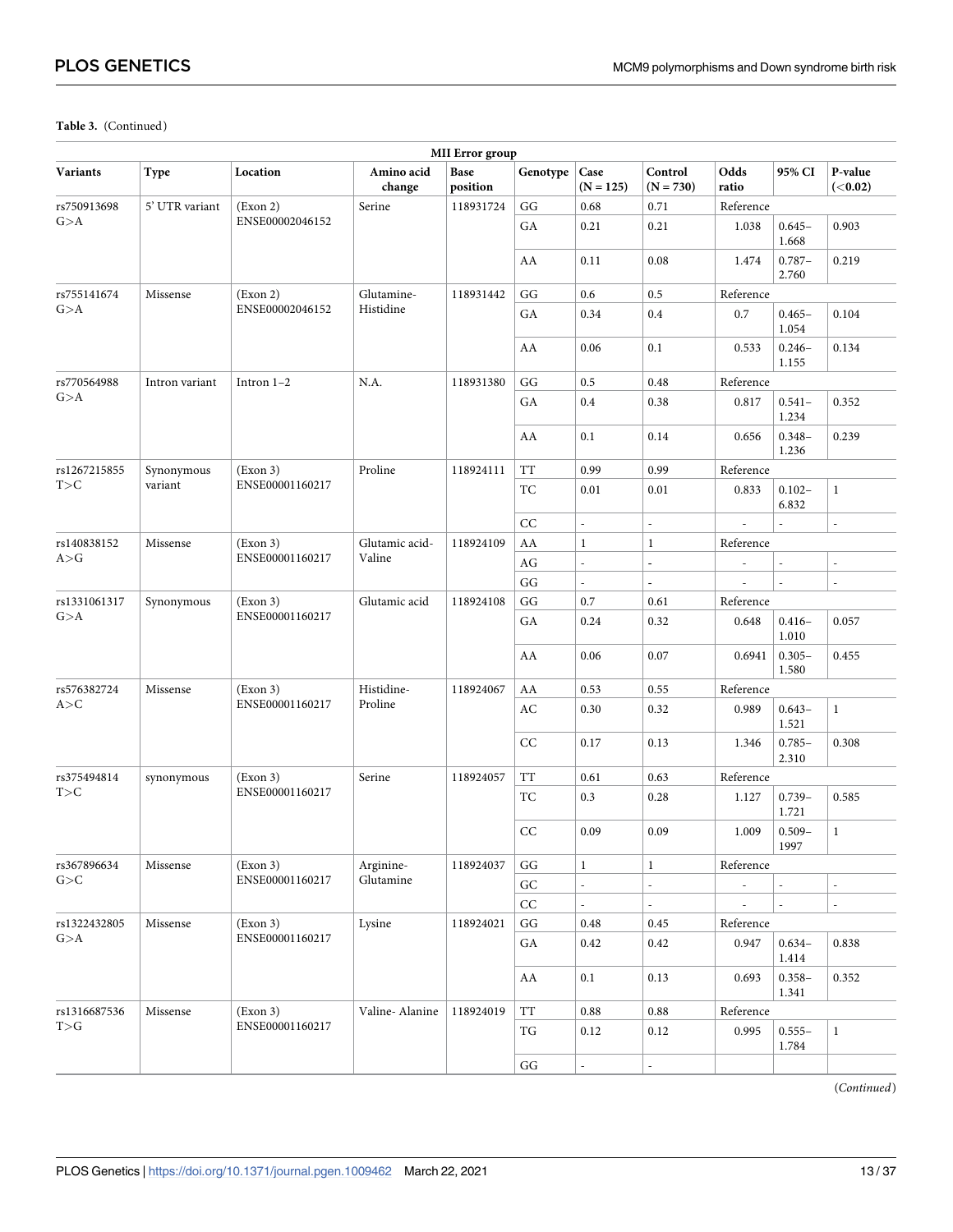| <b>MII</b> Error group |                |                           |                      |                  |                        |                          |                          |                    |                          |                            |       |
|------------------------|----------------|---------------------------|----------------------|------------------|------------------------|--------------------------|--------------------------|--------------------|--------------------------|----------------------------|-------|
| <b>Variants</b>        | Type           | Location                  | Amino acid<br>change | Base<br>position | Genotype               | Case<br>$(N = 125)$      | Control<br>$(N = 730)$   | Odds<br>ratio      | 95% CI                   | P-value<br>( <b>0.02</b> ) |       |
| rs1486475303           | Synonymous     | (Exon 3)                  | Tyrosine             | 118923997        | CC                     | $\mathbf{1}$             | $\mathbf{1}$             | Reference          |                          |                            |       |
| C > A                  |                | ENSE00001160217           |                      |                  | CA                     | $\overline{a}$           | L,                       |                    |                          | $\overline{\phantom{a}}$   |       |
|                        |                |                           |                      |                  | AA                     |                          |                          |                    |                          | L.                         |       |
| rs1364710617           | Missense       | (Exon 3)                  | Cystine-             | 118923993        | <b>TT</b>              | 0.84                     | 0.92                     | Reference          |                          |                            |       |
| T>G                    |                | ENSE00001160217           | Arginine             |                  | TG                     | 0.09                     | 0.08                     | 1.324              | $0.688 -$<br>2.549       | 0.370                      |       |
|                        |                |                           |                      |                  | GG                     | 0.07                     | L.                       | 108.36             | $6.204 -$<br>1892.7      | $< 0.0001$ *               |       |
| rs754872940            | Missense       | (Exon 3)                  | Histidine-           | 118923977        | AA                     | 0.9                      | 0.93                     | Reference          |                          |                            |       |
| A > C                  |                | ENSE00001160217           | Arginine             |                  | AC                     | 0.1                      | 0.07                     | 1.414              | $0.731 -$<br>2.735       | 0.352                      |       |
|                        |                |                           |                      |                  | CC                     | $\overline{a}$           | $\overline{a}$           |                    |                          |                            |       |
| rs549531759            | Missense       | (Exon 3)                  | Glutamine-           | 118923946        | GG                     | $\mathbf{1}$             | 0.1                      | Reference          |                          |                            |       |
| G>A                    |                | ENSE00001160217           | Histidine            |                  | GA                     | $\overline{\phantom{a}}$ | $\overline{\phantom{0}}$ |                    | $\overline{\phantom{m}}$ | $\overline{\phantom{a}}$   |       |
|                        |                |                           |                      |                  | AA                     | $\overline{a}$           | $\overline{\phantom{a}}$ | $\overline{a}$     |                          | $\overline{\phantom{a}}$   |       |
| rs764822140            | Stop gained    | (Exon 3)                  | Tyrosine             | 118923940        | CC                     | 0.5                      | 0.53                     | Reference          |                          |                            |       |
| C > A                  |                | ENSE00001160217           |                      |                  |                        | CA                       | 0.4                      | 0.41               | 1.027                    | $0.688 -$<br>1.534         | 0.919 |
|                        |                |                           |                      | AA               | 0.1                    | 0.06                     | 1.675                    | $0.839 -$<br>3.346 | 0.161                    |                            |       |
| rs573678849            | Synonymous     | (Exon 3)<br>Glutamic acid |                      | 118923904        | GG                     | 0.5                      | 0.48                     | Reference          |                          |                            |       |
| G>A                    |                | ENSE00001160217           |                      |                  | GA                     | 0.42                     | 0.41                     | 0.969              | $0.651 -$<br>1.443       | 0.919                      |       |
|                        |                |                           |                      |                  | AA                     | 0.08                     | 0.11                     | 0.696              | $0.342 -$<br>1.417       | 0.409                      |       |
| rs370725680            | synonymous     | (Exon 3)                  | Serine               | 118923889        | TT                     | 0.47                     | 0.49                     | Reference          |                          |                            |       |
| T>C                    |                | ENSE00001160217           |                      |                  | TC                     | 0.41                     | 0.43                     | 0.986              | $0.658 -$<br>1.477       | $\mathbf{1}$               |       |
|                        |                |                           |                      |                  | CC                     | 0.12                     | 0.08                     | 1.569              | $0.835 -$<br>2.950       | 0.159                      |       |
| rs7746114 C>T          | Intron variant | Intron 3-4                | N.A.                 | 118923680        | CC                     | 0.36                     | 0.38                     | Reference          |                          |                            |       |
|                        |                |                           |                      |                  | CT                     | 0.44                     | 0.42                     | 1.103              | $0.720 -$<br>1.689       | 0.666                      |       |
|                        |                |                           |                      |                  | TT                     | 0.2                      | 0.2                      | 1.054              | $0.621 -$<br>1.788       | 0.892                      |       |
| rs9374756              | Intron variant | Intron 5-6                | N.A.                 | 118913523        | AA                     | 0.49                     | 0.38                     | Reference          |                          |                            |       |
| A>G                    |                |                           |                      |                  | AG                     | 0.37                     | 0.44                     | 1.6                | $1.035-$<br>2.474        | 0.04                       |       |
|                        |                |                           |                      |                  | $\mathbf{G}\mathbf{G}$ | $0.14\,$                 | $0.18\,$                 | 0.626              | $0.356 -$<br>1.102       | 0.112                      |       |
| rs41292550             | Intron variant | Intron 5-6                | N.A.                 | 118913534        | CC                     | 0.52                     | 0.56                     | Reference          |                          |                            |       |
| C > T                  |                |                           |                      |                  | CT                     | 0.36                     | 0.32                     | 1.210              | $0.801 -$<br>1.828       | 0.393                      |       |
|                        |                |                           |                      |                  | $\operatorname{TT}$    | 0.12                     | 0.12                     | 1.085              | $0.591 -$<br>1.991       | 0.754                      |       |

Colour Code-

**Red**- Variants found to be risk factors based on significant P values and Odds ratios*>* 1.

**Green**- Variants found to be protective also based on P values and Odds ratios*<*1.

� P-value after Bonferroni's Correction- '*<*0.02' is considered as statistically significant. The P-value was obtained as follows- 0.05/3 = 0.0166 or 0.02. '3' is the number of genotypes. The 95% CI was calculated using an approximation of Woolf. Also, the P values, odds ratios, and the 95% CIs were rounded to three decimal places to equilibrate the data.

<https://doi.org/10.1371/journal.pgen.1009462.t003>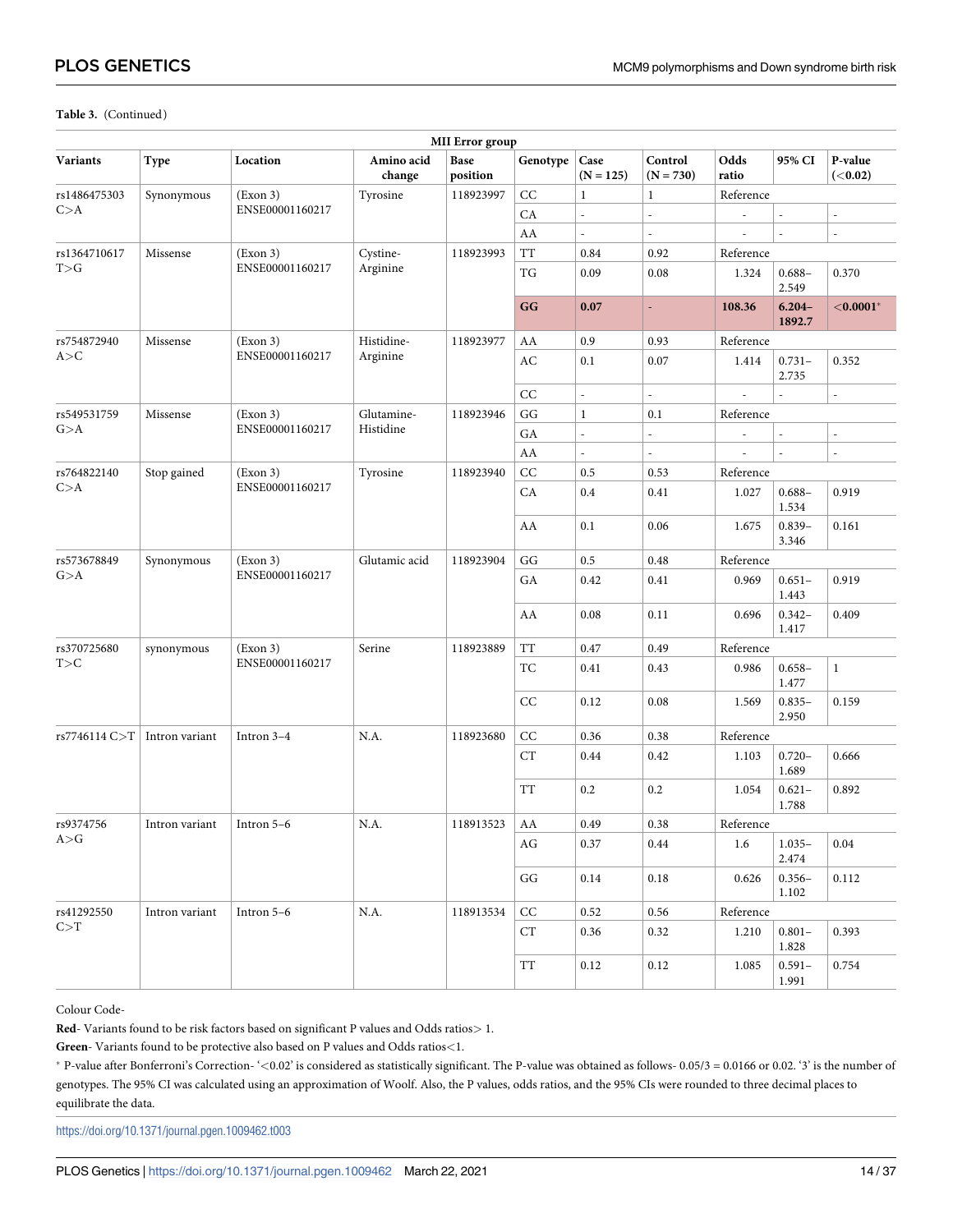<span id="page-14-0"></span>

**[Fig 1. C](#page-9-0)hromatograms show wild type homozygous alleles and mutant heterozygous novel alleles in the control (mothers with euploid child) and case (mothers of DS child) samples found within exon 2 of the MCM9 gene.**

<https://doi.org/10.1371/journal.pgen.1009462.g001>

causes an amino acid replacement of valine to glutamic acid. We received an accession number for this new allele as MH979673T*>*G (protective allele). For the SNP rs771165705, the reference replacement was C*>*T that caused an amino acid change from leucine to serine, but we found the replacement G*>*C (risk allele), which causes an anticipatory missense change from alanine to proline in the MCM9 protein. The accession number for this new variant is MK647978 G*>*C [\(Table 2\)](#page-5-0).

**Polymorphisms associated with MI error.** This section describes the association of MCM9 risk variants with MI errors. We found twenty-five variants out of forty-one as 'risk' for MI errors and these variants altogether constituted thirty-eight maternal 'risk genotypes'. We observed a strong association between two promoter (ENSE00002068426) variants, namely rs62422268 (GG) and rs62422266 (CC) with MI error. The estimated odds for the risk of NDJ among risk genotype-MI mothers was 1.8 (rs62422268) and 1.6 (rs62422266) times that of controls [\(Table 2](#page-5-0)). Also, the homozygous 'GG' genotype of variant rs114000233, which occurs in the 5´ UTR region, increases the odds of NDJ in favour of case mothers by 3.7 (approx.) times.

We detected twelve SNPs in exon 2 (ENSE00002046152) [\(Table 2](#page-5-0)). Out of these 6 were from the 'risk' category, and the rest were either 'neutral' or 'protective'. The heterozygous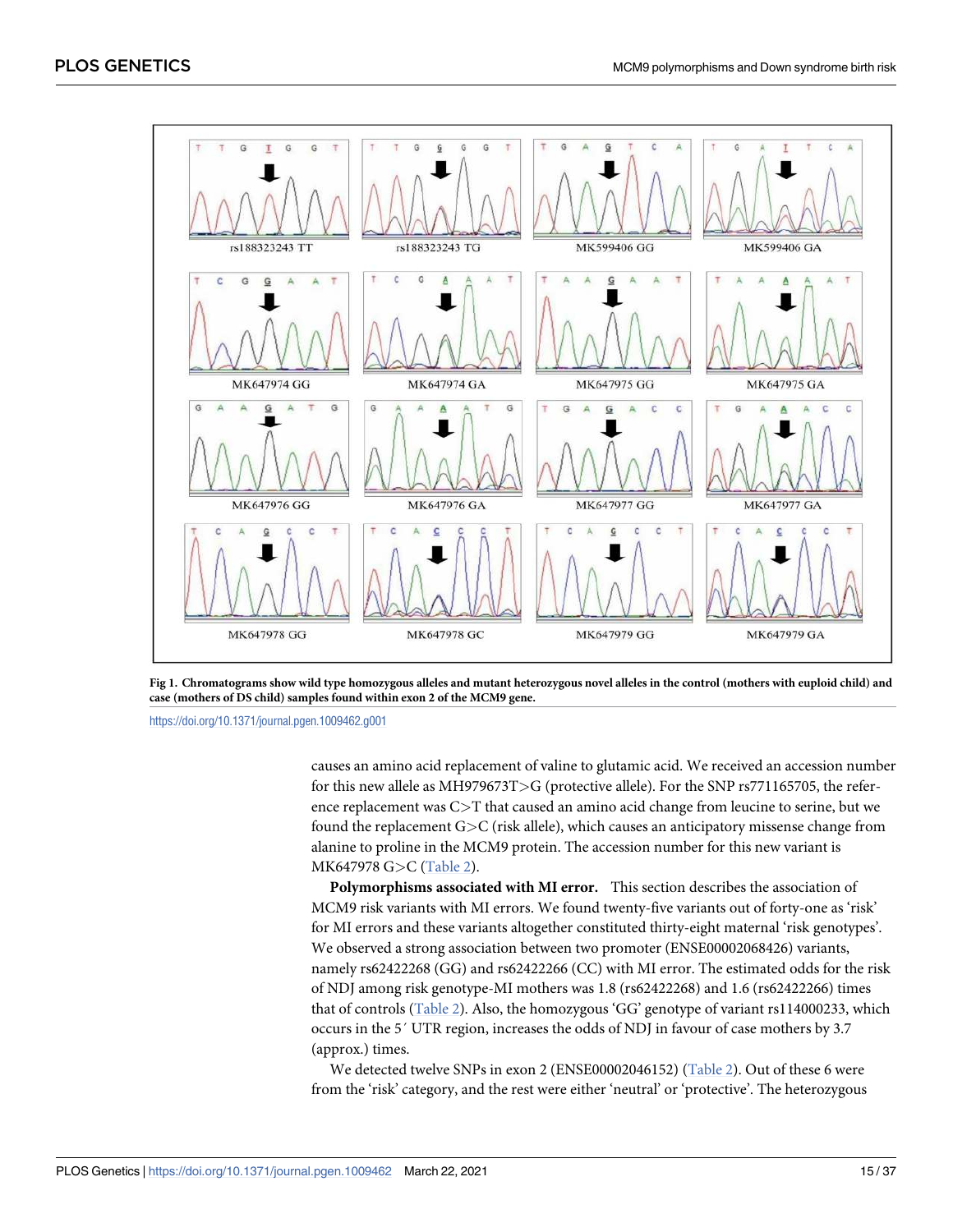'GA' genotype of the novel variant MK647975, the homozygous 'AA' genotype of the novel variant MK647976, the homozygous 'AA' genotype of the novel variant MK647977, the homozygous 'CC' of the novel variant MK647978, the heterozygous 'GA' of rs531682044, and both heterozygous 'TG' and homozygous 'GG' of the variant rs73521381 exhibited elevated odds infavor of MI-NDJ errors ([Table 2\)](#page-5-0). Similarly, the homozygous 'TT' genotype of intronic variant rs1370486625 exhibited odds in favor of MI error by 3.028 times.

We observed fifteen SNPs in exon 3  $(Table 2)$ . Interestingly, four variants rs140838152, rs367896634, rs1486475303, and rs549531759 (minor allele), were found present only in the case samples, but not in controls. Both heterozygous and homozygous genotypes of the abovementioned variants exhibited odds in favor of MI error among case women than controls. Additionally, for rs1267215855, rs1316687536, rs1364710617, and rs754872940, we observed homozygous genotypes for minor alleles only in case samples and found the odds in favour of MI error. The heterozygous genotypes of these four polymorphic sites were found in control women and again their estimated odds were in favor of MI errors ([Table 2](#page-5-0)).

Similarly, the heterozygous and homozygous genotypes of the exon 3 variants rs1331061317 (GA and AA), rs576382724 (AC and CC), rs1322432805 (GA and AA) and rs370725680 (TC and CC) [\(Table 2](#page-5-0)) exhibited elevated odds in favor of MI errors than controls. The remaining three variants, (i.e., the heterozygous 'TC' genotype of rs375494814, homozygous 'AA' genotype of rs764822140, and homozygous 'AA' genotype of rs573678849) also demonstrated odds in favor of MI errors [\(Table 2](#page-5-0)).

**Polymorphisms protective against MI error.** Our analyses revealed eight variants of MCM9 in which the minor allele exhibited a negative association within the MI error group [\(Table 2\)](#page-5-0); in other words, these variants were more likely to occur among the control women. The homozygous 'AA' genotype of rs750913698 in the 5´UTR region exhibited decreased odds in favor of MI errors. The heterozygous 'GA' genotype of rs374755975 in the promoter of exon 2, the heterozygous and homozygous genotypes of rs188323243/MH979673 (TG and GG), MK647974 (GA and GG), MK647979 (GC and CC) and rs755141674 (GA and AA) also showed protective association. Similarly, the presence of both heterozygous 'GA'and homozygous 'AA' genotypes of the intronic variant rs770564988, and the homozygous 'GG' genotype of the rs9374756 also showed reduced odds for MI errors among case mothers when compared to controls [\(Table 2\)](#page-5-0). We considered these polymorphisms as 'protective' against maternal MI errors.

**MI neutral polymorphisms.** Eight polymorphic sites exhibited no significant association with either the MI error group or with the control group  $(Table 2)$  $(Table 2)$ . We considered them as 'neutral' sites. These included the 5´ UTR upstream site variant rs62422269 A*>*G, the promoter site variants rs1885125 T*>*C, rs62422267 G*>*C, rs72966896 T*>*C, and MK599406 G*>*T (which codes for the novel minor 'T' allele among Bengali women and causes a missense replacement), the exon 2 variant rs125952607 T*>*G (causes missense amino acid change), and the intronic variants (located between exon 3 and 4) rs7746114 C*>*A, and rs412925550 C*>*T (located between exon 5 and 6).

**Polymorphisms associated with MII error.** We also performed an association study for the MII error group. Previously  $[2]$  $[2]$  it was observed that recombination anomalies increase the risk of MII errors in a different way than it does for MI errors. Intuitively, the polymorphisms of recombination regulator genes that exhibit association with MI NDJ may show different risk association with MII NDJ. The genotype distribution of MII women and the association of polymorphic sites are represented in [Table 3](#page-10-0). Surprisingly, we found only one variant, rs1364710617 T*>*G as a significant risk factor for MII errors. It was present only among MII error women, and not in controls. The estimated odds of the homozygous 'GG' genotype in favor of MII error is 108.36 times that of controls [\(Table 3](#page-10-0)). This nucleotide change causes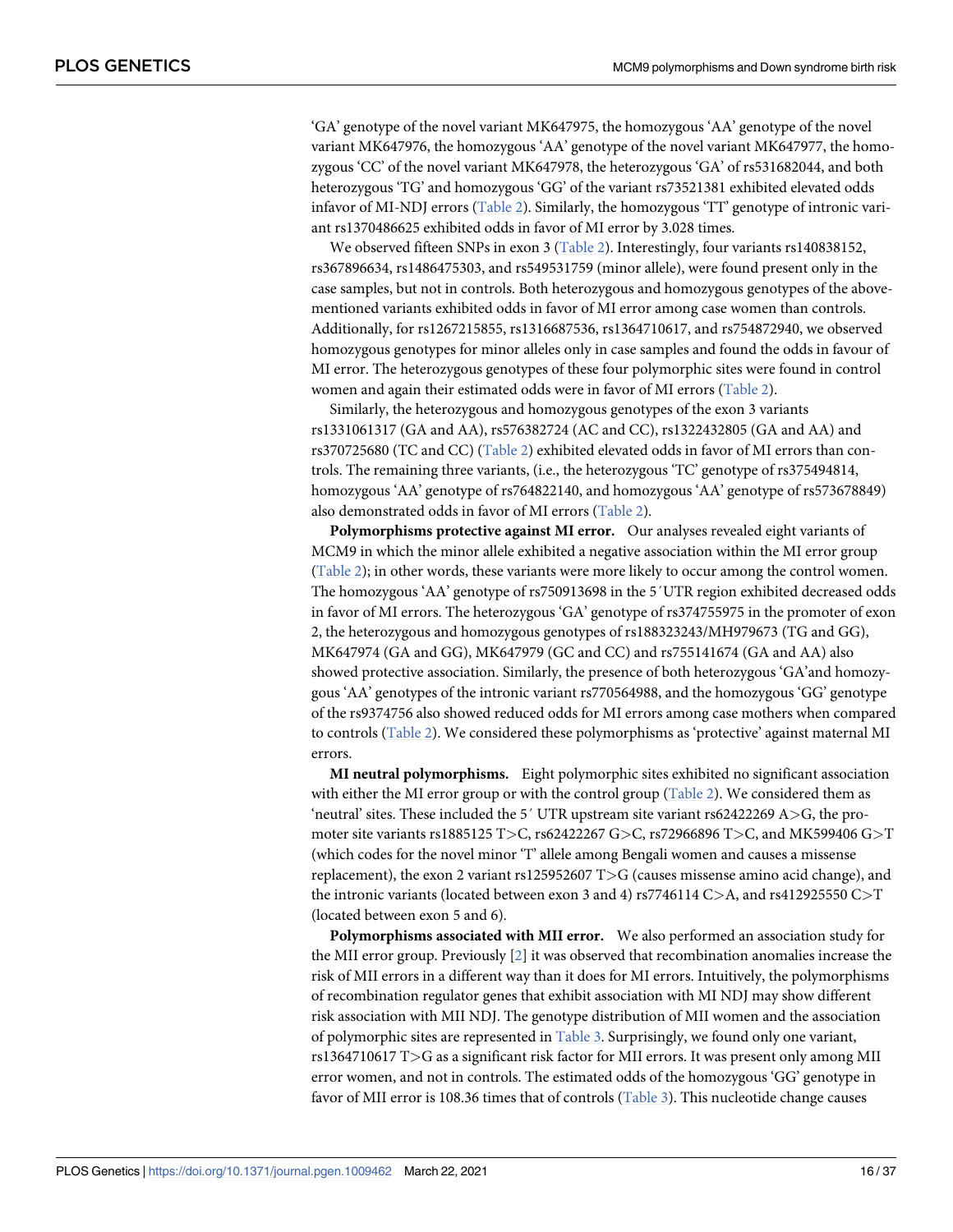<span id="page-16-0"></span>cystine to arginine replacement in the MCM9 protein ([Table 3\)](#page-10-0). In addition, many of the polymorphic sites that were identified as significant risk factors for MI errors also showed a higher frequency of risk genotypes among MII women, though the associations were not statistically significant after Bonferroni correction.

**Model wise distribution (dominant and recessive models).** In addition to individual genotype analysis, we were interested to explore the dominant and recessive models for MI NDJ risk. This model-based analysis enabled us to understand the "quantum of risk" imparted by the individual genotype in complex genetic risk scenarios. We designated dominant and recessive models for each polymorphic site for the MI women presented in [Table 4.](#page-17-0) For the dominant models, the major homozygous genotypes served as the reference while for the recessive models, the sum of frequencies for the major homozygous genotypes and heterozygous genotypes served as the reference. The dominant recessive models of 21 polymorphic sites exhibited an association with MI errors. The variants rs114000233 T*>*G, rs62422268 C*>*G, rs62422266 T*>*C, MK647976 G*>*A, MK647977 G*>*A, MK647978 G*>*C, 1370486625 G*>*T, rs531682044 G*>*A, rs73521381 T*>*G, rs1267215855 T*>*C, rs140838152 A*>*G, rs1331061317 G*>*A, rs576382724 A*>*C, rs375494814 T*>*C, rs367896634 G*>*C, rs1322432805 G*>*A, rs1316687536 T*>*G, rs1486475303 C*>*A, rs1364710617 T*>*G, rs754872940 A*>*C, rs549531759 G*>*A, rs764822140 C*>*A, rs573678849 G*>*A and rs370725680 T*>*C, which previously exhibited an association with MI errors as individual genotypes [\(Table 1\)](#page-3-0), also showed an association in their respective dominant and recessive models [\(Table 4\)](#page-17-0).

In contrast to the above-mentioned risk models, many polymorphic sites and their respective genotypic combinations were found to be inversely associated with MI errors and were considered as 'protective'. The polymorphic variants rs750913698 G*>*A, rs188323243, (for which we found the novel allele MH979673 T*>*G,) MK599406 G*>*T, MK647974 G*>*A, MK647979 G*>*C, rs755141674 G*>*A rs770564988 G*>*A, and rs9374756 A*>*G, all exhibited protective association in both the dominant and recessive models, respectively. On contrary, the variant rs41292550 C*>*T, which previously exhibited a neutral association with MI errors in our case-control genotype analysis, showed a protective association in its recessive model (CC+CT vs.TT) [\(Table 4](#page-17-0)).

#### **Linkage disequilibrium analyses**

We were interested to see whether the variants that we found in the case samples were in linkage disequilibrium [LD] and if they formed any susceptible haplotypes that predispose women to an increased risk for Ch21 segregation errors. To do this, we analyzed all twenty-five risk variants that exhibited an association with MI errors using the "Haploview" program. Out of these twenty-five variants, four possible haplotypes consisting of two risk variants, MK647977 G*>*A (exon 2) and rs114000233 T*>*G (promoter), were predicted [\(Table 5](#page-19-0)). Out of these four possible haplotypes, three revealed significant associations with MI errors: G-T ( $P = 1.899E^{-5}$ ), G-G (P = 0.0436), and A-G (P = 2.8548E<sup>-6</sup>) respectively. However, the estimated 'R<sup>2</sup> value' for these four haplotypes was '0.07' which suggests an weak linkage disequilibrium (LD). Therefore, it can be said the above mentioned genotypes constituted with these two variants are associated with MI errors in oocytes, but the loci are non-linked.

# **The relationship between variants in MCM9 and the amount of recombination on Ch21q**

**MI error group.** To estimate the effect of MCM9 variants on the amount of detectable recombination on the nondisjoined Ch21q as a function of maternal age, we stratified women initially into three genotype categories, namely women with 'MCM9 neutral genotypes',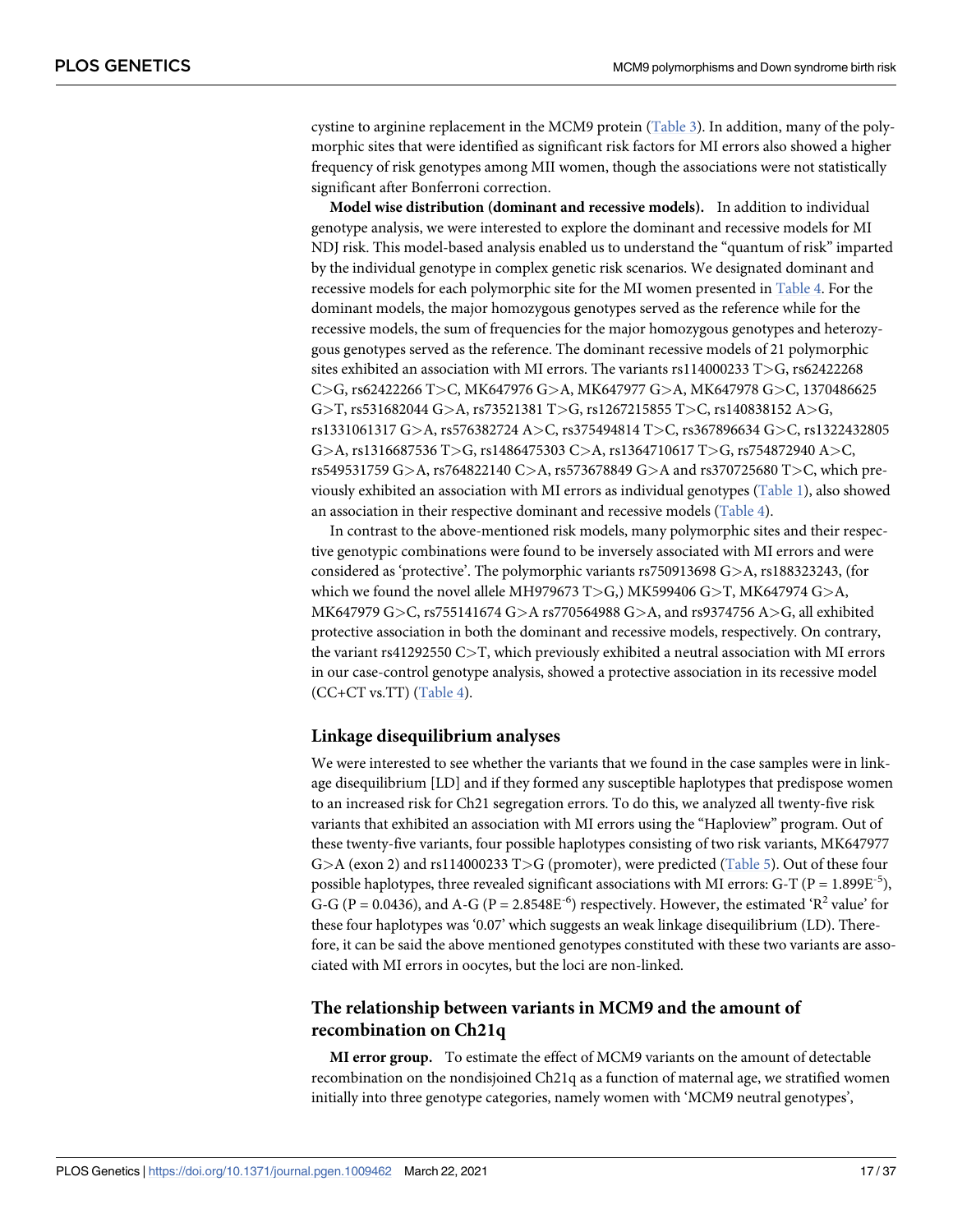| <b>Variants</b>     | Model           |                  | Odds ratio | 95% CI          | P-value $(0.03)$   |
|---------------------|-----------------|------------------|------------|-----------------|--------------------|
| rs62422269 A>G      | Dominant        | AA vs. AG+GG     | 1.09       | $0.881 - 1.350$ | 0.446              |
|                     | Recessive       | $AA+AG$ vs. $GG$ | 0.934      | $0.701 - 1.245$ | 0.661              |
| rs114000233 T>G     | Dominant        | TT vs. TG+GG     | 1.435      | $1.165 - 1.768$ | $0.001*$           |
|                     | Recessive       | TT+TG vs. GG     | 3.296      | 2.132-5.097     | ${<}0.0001*$       |
| rs1885125 T>C       | Dominant        | TT vs. TC+CC     | 1.132      | $0.917 - 1.397$ | 0.259              |
|                     | Recessive       | TT+TC vs. CC     | 0.677      | 0.464-0.989     | 0.047              |
| rs62422267 G>C      | Dominant        | GG vs. GC+CC     | 1.084      | $0.879 - 1.336$ | 0.455              |
|                     | Recessive       | GG+GC vs. CC     | 1.343      | $1.042 - 1.730$ | 0.024              |
| rs62422268 C>G      | Dominant        | CC vs. CG+GG     | 1.233      | $0.996 - 1.527$ | 0.057              |
|                     | Recessive       | CC+CG vs. GG     | 1.839      | 1.399-2.418     | ${<}0.0001*$       |
| rs72966896 T>C      | Dominant        | TT vs. TC+CC     | 1.275      | 1.034-1.572     | 0.025              |
|                     | Recessive       | TT+TC vs. CC     | 1.237      | $0.973 - 1.573$ | 0.087              |
| rs62422266 T>C      | Dominant        | TT vs. TC+CC     | 1.130      | 0.918-1.391     | 0.266              |
|                     | Recessive       | TT+TC vs. CC     | 1.601      | 1.193-2.150     | $0.002*$           |
| rs750913698 G>A     | Dominant        | GG vs. GA+AA     | 1.109      | $0.894 - 1.376$ | 0.349              |
|                     | Recessive       | GG+GA vs. AA     | 0.614      | $0.465 - 0.811$ | $0.001*$           |
| rs188323243 T>G     | <b>Dominant</b> | TT vs. TG+GG     | 0.275      | $0.217 - 0.349$ | ${<}0.0001*$       |
|                     | Recessive       | TT+TG vs. GG     | 0.257      | $0.167 - 0.395$ | $<$ 0.0001 $^\ast$ |
| MK599406 G>T        | Dominant        | GG vs. GT+TT     | 0.749      | 0.593-0.944     | $0.016*$           |
|                     | Recessive       | $GG+GT$ vs. $TT$ | 0.657      | $0.404 - 1.067$ | 0.092              |
| MK647974 G>A        | Dominant        | GG vs. GA+AA     | 0.678      | $0.546 - 0.843$ | $0.0004*$          |
|                     | Recessive       | GG+GA vs. AA     | 0.573      | $0.387 - 0.853$ | $0.006*$           |
| MK647975 G>A        | Dominant        | GG vs. GA+AA     | 1.083      | $0.880 - 1.333$ | 0.459              |
|                     | Recessive       | GG+GA vs. AA     | 0.651      | $0.492 - 0.861$ | $0.003*$           |
| MK647976 G>A        | Dominant        | GG vs. GA+AA     | 1.211      | $0.981 - 1.497$ | 0.076              |
|                     | Recessive       | GG+GA vs. AA     | 2.438      | $1.672 - 3.554$ | ${<}0.0001*$       |
| MK647977 G>A        | Dominant        | GG vs. GA+AA     | 1.276      | 1.036-1.571     | 0.023              |
|                     | Recessive       | GG+GA vs. AA     | 1.775      | 1.196-2.635     | $0.004*$           |
| MK647978 G>C        | Dominant        | GG vs. GC+CC     | 1.043      | $0.843 - 1.289$ | 0.705              |
|                     | Recessive       | GG+GC vs. CC     | 7.123      | 4.081-12.431    | $<$ 0.0001 $^\ast$ |
| MK647979 G>C        | Dominant        | GG vs. GC+CC     | 0.181      | $0.144 - 0.228$ | $<$ 0.0001 $^\ast$ |
|                     | Recessive       | GG+GC vs. CC     | 0.750      | 0.568-0.991     | 0.049              |
| rs374755975 $G > A$ | Dominant        | GG vs. GA+AA     | 0.798      | $0.639 - 0.997$ | 0.048              |
|                     | Recessive       | GG+GA vs. AA     | 1.287      | $0.894 - 1.854$ | 0.195              |
| rs1259352607 T>G    | Dominant        | TT vs. TG+GG     | 0.852      | $0.692 - 1.048$ | 0.139              |
|                     | Recessive       | TT+TG vs. GG     | 1.287      | $0.894 - 1.854$ | 0.195              |
| rs1370486625 G>T    | Dominant        | GG vs. GT+TT     | 0.922      | $0.746 - 1.139$ | 0.483              |
|                     | Recessive       | GG+GT vs. TT     | 3.194      | 1.349-7.564     | $0.007*$           |
| rs531682044 G>A     | Dominant        | GG vs. GA+AA     | 1.417      | $1.140 - 1.760$ | $0.002*$           |
|                     | Recessive       | GG+GA vs. AA     | 1.128      | $0.875 - 1.456$ | 0.364              |
| rs73521381 $T>G$    | Dominant        | TT vs. TG+GG     | 4.013      | 3.217-5.007     | ${<}0.0001*$       |
|                     | Recessive       | TT+TG vs. GG     | 1.432      | $1.001 - 2.048$ | 0.058              |
| rs755141674 G>A     | Dominant        | GG vs. GA+AA     | 0.697      | $0.569 - 0.854$ | $<$ 0.001 $^\ast$  |
|                     | Recessive       | GG+GA vs. AA     | 0.189      | $0.107 - 0.333$ | $<$ 0.0001 $^\ast$ |
| rs770564988 G>A     | Dominant        | GG vs. GA+AA     | 0.245      | $0.194 - 0.309$ | $<$ 0.0001 $^\ast$ |
|                     | Recessive       | GG+GA vs. AA     | 0.190      | $0.118 - 0.308$ | ${<}0.0001*$       |

<span id="page-17-0"></span>**[Table 4.](#page-16-0) Model wise distribution of polymorphic variants showing the combined risk of genotypes among mothers' who experienced MI error.**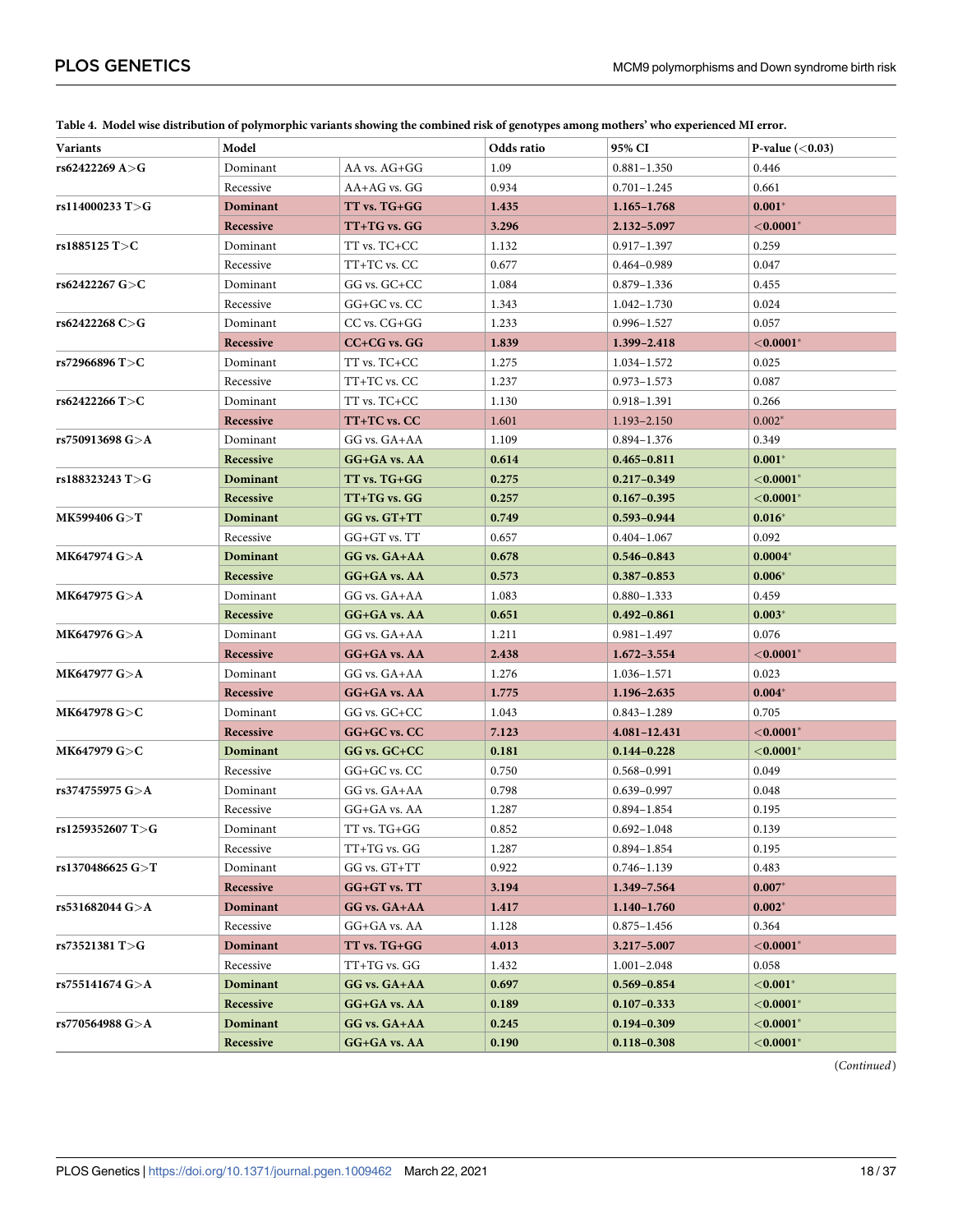| <b>Variants</b>  | Model           | Odds ratio       |              | 95% CI          | P-value $(0.03)$     |
|------------------|-----------------|------------------|--------------|-----------------|----------------------|
| rs1267215855 T>C | Dominant        | TT vs. TC+CC     | 95.341       | 44.624-203.7    | ${<}0.0001*$         |
|                  | Recessive       | TT+TC vs. CC     | 279.29       | 17.313-4505.4   | $<$ 0.0001 $^*$      |
| rs140838152 A>G  | Dominant        | AA vs. AG+GG     | 858.73       | 53.398-13810    | $<$ 0.0001 $^*$      |
|                  | Recessive       | AA+AG vs. GG     | 94.294       | 5.787-1536.3    | ${<}0.0001*$         |
| rs1331061317 G>A | Dominant        | GG vs. GA+AA     | 2.070        | $1.676 - 2.556$ | $<$ 0.0001 $^*$      |
|                  | Recessive       | GG+GA vs. AA     | 2.536        | 1.789-3.595     | $<$ 0.0001           |
| rs576382724 A>C  | Dominant        | AA vs. AC+CC     | 2.172        | $1.757 - 2.686$ | ${<}0.0001*$         |
|                  | Recessive       | AA+AC vs. CC     | 1.908        | $1.441 - 2.527$ | $<$ 0.0001 $^*$      |
| rs375494814 T>C  | Dominant        | TT vs. TC+CC     | 1.637        | 1.325-2.022     | $<$ 0.0001 $^*$      |
|                  | Recessive       | TT+TC vs. CC     | 1.243        | $0.879 - 1.758$ | 0.219                |
| rs367896634 G>C  | Dominant        | GG vs. GC+CC     | 1714.7       | 106.65-27568    | $< 0.0001$ *         |
|                  | Recessive       | GG+GC vs. CC     | 569.35       | 35.323-9177     | ${<}0.0001*$         |
| rs1322432805 G>A | Dominant        | GG vs. GA+AA     | 2.104        | 1.689-2.623     | $< 0.0001*$          |
|                  | Recessive       | GG+GA vs. AA     | 1.674        | 1.260-2.224     | $0.0004*$            |
| rs1316687536 T>G | Dominant        | TT vs. TG+GG     | 6.215        | 4.754-8.124     | $< 0.0001$ *         |
|                  | Recessive       | TT+TG vs. GG     | 128.08       | 7.892-2078.5    | < 0.0001             |
| rs1486475303 C>A | Dominant        | CC vs. CA+AA     | 1935.9       | 120.4-31126     | $< 0.0001$ *         |
|                  | Recessive       | CC+CA vs. AA     | 279.29       | 17.313-4505.4   | $<$ 0.0001 $^*$      |
| rs1364710617 T>G | Dominant        | TT vs. TG+GG     | 9.480        | 6.975-12.884    | ${<}0.0001*$         |
|                  | Recessive       | $TT+TG$ vs. $GG$ | 181.6        | 11.227-2937.4   | $<$ 0.0001 $^*$      |
| rs754872940 A>C  | Dominant        | AA vs. AC+CC     | 22.669       | 16.406-31.324   | $<$ 0.0001 $^*$      |
|                  | Recessive       | AA+AC vs. CC     | 238.85       | 14.794-3856.3   | $<$ 0.0001 $^{\ast}$ |
| rs549531759 G>A  | Dominant        | GG vs. GA+AA     | 239.67       | 14.778-3886.8   | $<$ 0.0001 $^*$      |
|                  | Recessive       | GG+GA vs. AA     | 61.743       | 3.803-1002.5    | ${<}0.0001*$         |
| rs764822140 C>A  | <b>Dominant</b> | CC vs. CA+AA     | 1.624        | 1.317-2.002     | ${<}0.0001*$         |
|                  | Recessive       | CC+CA vs. AA     | 6.368        | 4.506-8.999     | ${<}0.0001*$         |
| rs573678849 G>A  | Dominant        | GG vs. GA+AA     | 1.798        | $1.452 - 2.226$ | $<$ 0.0001 $^*$      |
|                  | Recessive       | GG+GA vs. AA     | 3.482        | 2.624-4.621     | ${<}0.0001*$         |
| rs370725680 T>C  | Dominant        | TT vs. TC+CC     | 1.787        | 1.445-2.211     | ${<}0.0001*$         |
|                  | Recessive       | TT+TC vs. CC     | 1.886        | 1.339-2.658     | $0.0003*$            |
| rs7746114 $C>T$  | Dominant        | CC vs. CT+TT     | 1.136        | $0.915 - 1.409$ | 0.249                |
|                  | Recessive       | CC+CT vs. TT     | $\mathbf{1}$ | $0.772 - 1.296$ | $\mathbf{1}$         |
| rs9374756 A>G    | Dominant        | AA vs. AG+GG     | 0.849        | $0.687 - 1.050$ | 0.131                |
|                  | Recessive       | AA+AG vs. GG     | 0.452        | $0.328 - 0.623$ | ${<}0.0001*$         |
| rs41292550 C>T   | Dominant        | CC vs. CT+TT     | 1.130        | $0.917 - 1.392$ | 0.2647               |
|                  | Recessive       | $CC+CT$ vs. $TT$ | 0.522        | $0.372 - 0.733$ | $0.0002*$            |

Colour Code-

**Red**- Variants found to be risk factors based on significant P values and Odds ratios*>*1.

**Green**- Variants found to protective, also based on P values and Odds ratios*<*1.

P-value after Bonferroni's Correction- '*<*0.03' is considered as statistically significant. The P-value wasobtained as follows- 0.05/2 = 0.025 or 0.03. '2' is the number of combinations of variants, e.g., for dominant and recessive models. The 95% CI was calculated using the approximation of Woolf. Also, the P values, odds ratios, and the 95% CIs were rounded off up to three decimal places to equilibrate the data.

<https://doi.org/10.1371/journal.pgen.1009462.t004>

women with 'MCM9 protective genotypes' and women with 'MCM9 risk genotypes'. Women were classified in the 'protective genotypes' group if they carried at least one protective variant and no risk variants. The 'risk genotypes' group was constituted similarly, with the case women carrying at least one risk variant and no protective variant. The small number of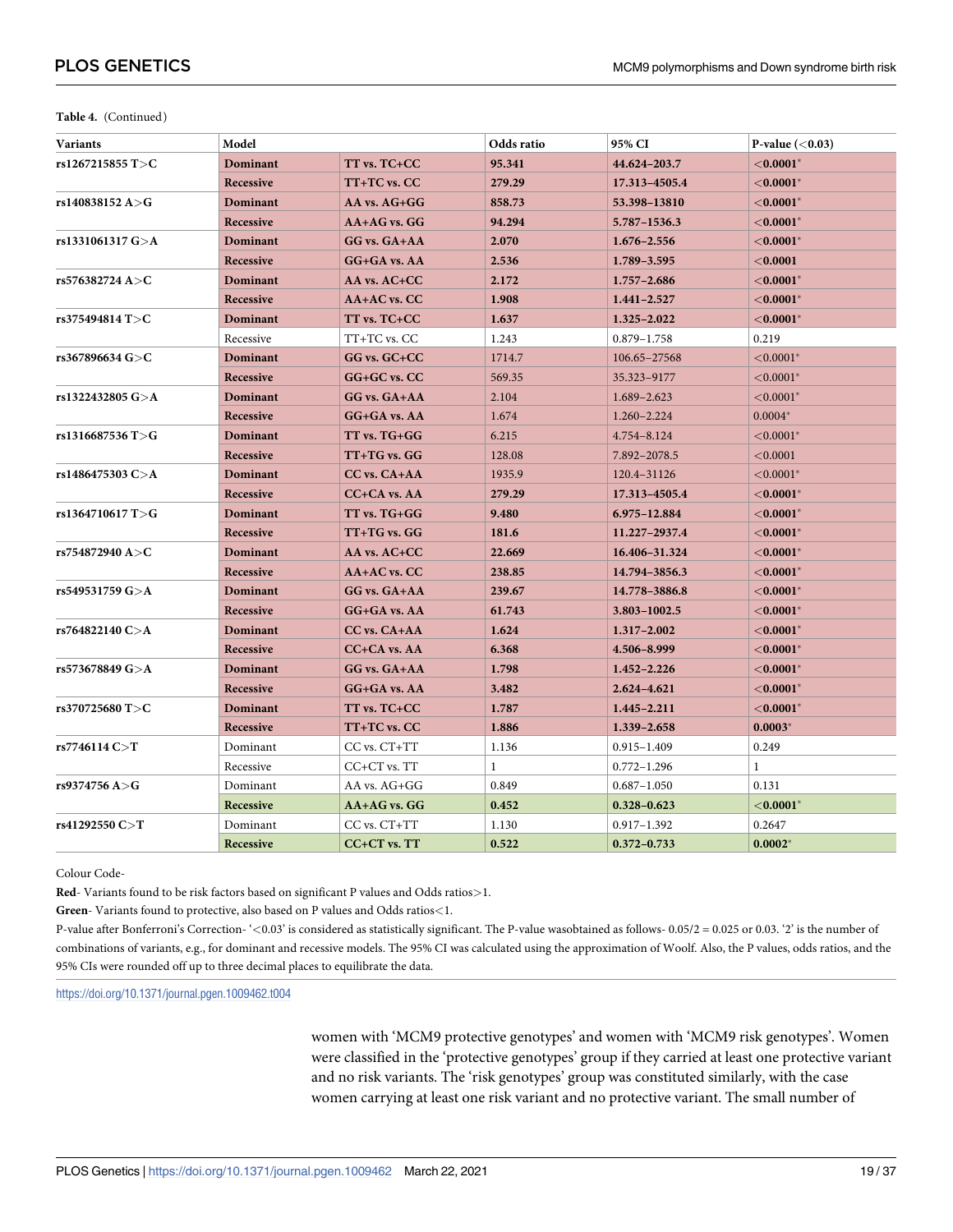| <b>Alleles</b> | Haplotype | Case ratio | <b>Control ratio</b> | Chi-square $(\chi^2)$ Value | *P value        |
|----------------|-----------|------------|----------------------|-----------------------------|-----------------|
| GT             | 0.492     | 0.533      | 0.453                | 18.297                      | $1.8899E^{-5*}$ |
| AT             | 0.200     | 0.202      | 0.197                | 0.112                       | 0.7377          |
| GG             | 0.198     | 0.182      | 0.212                | 4.072                       | $0.0436*$       |
| AG             | 0.111     | 0.083      | 0.138                | 21.912                      | $2.8548E^{-6*}$ |

<span id="page-19-0"></span>

|  |  |  |  | Table 5. Haplotype analysis revealed three polymorphic sites that constituted four haplotypes significantly associated with MI errors. |
|--|--|--|--|----------------------------------------------------------------------------------------------------------------------------------------|
|--|--|--|--|----------------------------------------------------------------------------------------------------------------------------------------|

\* P-value obtained by using Chi-square  $(\chi^2)$  test.

 $\alpha = 0.05$ 

<https://doi.org/10.1371/journal.pgen.1009462.t005>

women who carried both risk and protective variants were classified as 'neutral genotypes' group. These three categories were further stratified by the maternal age at conception of the DS fetus as young (*<*28 years), middle aged (28years– 34 years), and older women (*>*34 years). Tables  $6$  and  $7$  shows the distributions of the number of observed recombination events  $(0, 1, \text{ and } \geq 2)$  in MI and MII cases, respectively, as a function of MCM9 genotype and maternal age at conception. "0" means no recombination events and is considered a risk factor for NDJ, "1" stands for normal single recombinant event and " $\geq$ 2" stands for double or more recombinant events. We scored 85% of meiosis without any detectable recombination events among the MI young women with 'MCM9 risk genotypes', in contrast to 60% and 57% from the same age category of mothers having 'neutral' and 'protective' genotypes, respectively. This trend was similar for women from the middle and old-age categories. We scored 72% nonrecombinant MI errors among the middle age 'MCM9 risk genotypes' mothers while the estimates for middle-aged mothers having 'neutral' and 'protective' genotypes were 53% and 51% respectively (Table  $6$ ). For the old age group, the scores for non-recombinant MI errors among the 'MCM9 neutral', 'MCM9 protective' and 'MCM9 risk' genotype groups were 35%, 37%, 67%, respectively, this implies that the chance of absence of recombination in women having the 'risk genotypes' is nearly twice the frequency observed among the women having either 'neutral' or 'protective' genotypes. We also observed a drop in the frequency of detectable single recombinant events across age groups within the MCM9 risk genotype group. The

|  |  |  | Table 6. Frequency distribution of observed recombinants among MI errors stratified by maternal genotypes and maternal age group. |  |  |
|--|--|--|-----------------------------------------------------------------------------------------------------------------------------------|--|--|
|  |  |  |                                                                                                                                   |  |  |

| Genotype category of MI error group mothers | Age category        | $^*N$ |          | Number of observed<br>recombination |        | Chi-square value and P-value                                                                    |  |
|---------------------------------------------|---------------------|-------|----------|-------------------------------------|--------|-------------------------------------------------------------------------------------------------|--|
|                                             |                     |       | $\bf{0}$ |                                     | $\geq$ |                                                                                                 |  |
| MCM9 Neutral genotype                       | Young $(<$ 29 yrs.) | 92    | 0.6      | 0.3                                 | 0.1    | Young $(<$ 29 yrs)-                                                                             |  |
|                                             | Middle (29-34 yrs.) | 81    | 0.53     | 0.41                                | 0.06   | Neutral vs. Protective $\chi$ 2 = 5.27, P = 0.07                                                |  |
|                                             | Old $($ >34 yrs.)   | 63    | 0.35     | 0.57                                | 0.07   | Neutral vs. Risk $\chi$ 2 = 15.79, P = 0.0003<br>Protective vs. Risk $\chi$ 2 = 20.59, P<0.0001 |  |
| MCM9 Protective genotype                    | Young $(<$ 29 yrs.) | 72    | 0.57     | 0.4                                 | 0.03   | Middle (29-34 yrs)-                                                                             |  |
|                                             | Middle (29-34 yrs.) | 54    | 0.51     | 0.38                                | 0.11   | Neutral vs. Protective $\chi$ 2 = 1.62, P = 0.4                                                 |  |
|                                             | Old $($ >34 yrs.)   | 40    | 0.37     | 0.6                                 | 0.03   | Neutral vs. Risk $\chi$ 2 = 12.85, P = 0.002<br>Protective vs. Risk $\chi$ 2 = 10.78, P = 0.005 |  |
| MCM9-Risk genotype                          | Young $(<$ 29 yrs.) | 144   | 0.85     | 0.12                                | 0.03   | Old $($ >34 yrs)-                                                                               |  |
|                                             | Middle (29-34 yrs.) | 92    | 0.72     | 0.18                                | 0.1    | Neutral vs. Protective $\chi$ 2 = 2.41, P = 0.3                                                 |  |
|                                             | Old $($ >34 yrs.)   | 62    | 0.67     | 0.21                                | 0.12   | Neutral vs. Risk $\chi$ 2 = 27.45, P < 0.0001<br>Protective vs. Risk $\chi$ 2 = 32.83,P<0.0001  |  |

**N.B.** Chi-square test was performed between young vs. young, middle-age vs. middle age, and old age vs. old age groups from genotypic categories in a pair-wise fashion.

 $N =$ sample size

 $\alpha = 0.05$ 

<https://doi.org/10.1371/journal.pgen.1009462.t006>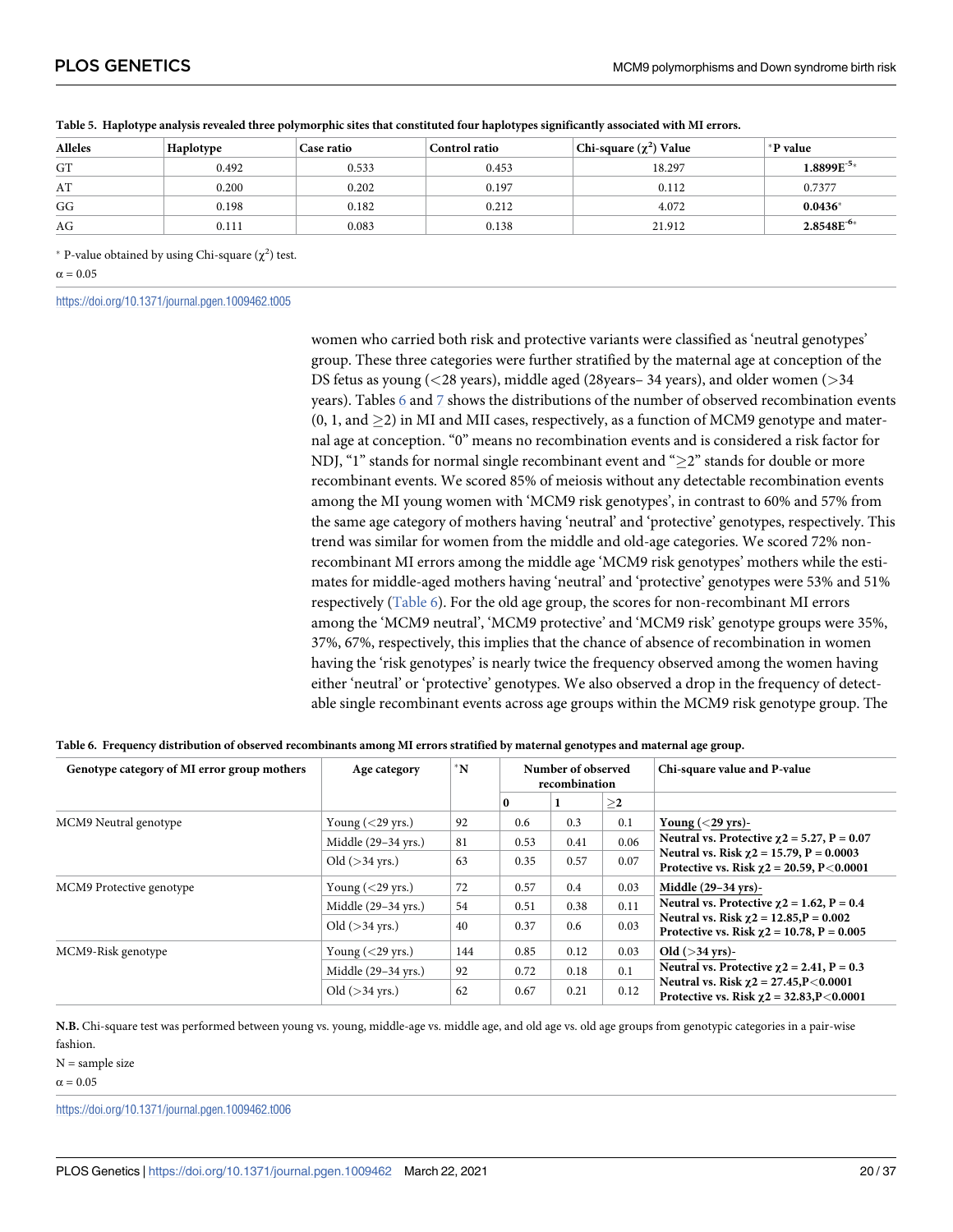frequencies of single recombinant events in the young age group among the MCM9 neutral, protective and risk groups were 30%, 40% and 12%, respectively. Consistent with this trend, the frequencies of single recombination events in the middle-aged group having 'neutral', 'protective', and 'risk' genotypes were 41%, 38%, and 18%, respectively. Similarly, the old age group also exhibited a reduced frequency of single recombination events on Ch21q with the frequencies 57%, 60%, and 20% for the 'neutral', 'protective', and 'risk' genotype groups, respectively. We then compared the distribution of the amount of detectable recombination among the age categories from the three genotype groups in a pair-wise manner by Chi-squared test [\(Table 6](#page-19-0)). A significant difference was detected after comparing the 'MCM9 neutral genotype' and 'MCM9 risk genotype' groups ( $P = 0.0003$  for young,  $P = 0.002$  for middle and P*<*0.0001 for old). A significant difference was also detected after comparing the 'MCM9 protective genotype' with the 'MCM9 risk genotype' groups (P*<*0.0001 for young, P = 0.005 for middle and P*<*0.0001 for old), but not when comparing the 'MCM9 neutral genotype' and 'MCM9 protective genotype' groups.

Linear regression analyses were conducted using maternal age and MCM9 genotype status as the predictor variables and amount of recombination events as the outcome for each genotype group. The result showed that the absence of recombination was negatively correlated with maternal age in all three of the genotype classes ( $P = 0.01$  for all the three groups). This observation is concordant with the 'DS risk model' proposed in previous studies on DS sample populations from the US  $[2]$  and India  $[6]$  $[6]$  and again re-establishes the absence of recombination on 21q is maternal age-independent risk factor for Ch21 NDJ. In addition, logistic regression was performed considering maternal age, maternal MCM9 genotype, and the interaction between maternal age and maternal MCM9 genotype as predictors, and the amount of recombination as the outcome variable. This was a 'case-only' analysis, controls were not used as we do not have recombination information for control samples. It was observed that maternal age (i.e., the young age group served as the reference group:  $P = 0.03$  for middle and  $P = 0.0$  for old age categories) and maternal genotypes (neutral genotype as reference and  $P = 0.0$  for risk variant), both, were significant predictors for the presence or absence of recombination, however the interaction term between these two, (i.e., age X genotypes) was not.

**MII error group.** A similar analysis was conducted for the MII error group women. Most of the risk variants did not exhibit a significant association with MII error except rs13647106147 T*>*G [\(Table 3\)](#page-10-0). Despite this, stratification of the MII women followed the same definition of genotype categories used for MI women. This was done for two reasons. First, all recombination errors, (i.e., erroneous amounts of exchange or misplaced chiasma), arise during the pachytene stage of MI, and this is the only stage of cell division where chromosomes experience recombination abnormalities and segregate stochastically, resulting in aneuploidy. Thus, it could be considered that any genotype which poses a risk for aberrant recombination, and subsequent missegregation at MI is also an intuitive risk for MII errors. Second, the relatively small sample sizes of the MII category prevent us from detecting any significant statistical differences from the controls for the respective MCM9 risk genotypes. This is supported by the observation that some genotypes, which are considered a 'risk' for MI error [\(Table 2](#page-5-0)) were also more frequent among the MII women when compared with the controls, though they were statistically insignificant [\(Table 3](#page-10-0)). With the same logic, we consider polymorphisms as 'protective' towards recombination anomaly for MII women as it was observed in MI women.

The analyses of MII cases [\(Table 7\)](#page-21-0) showed the same trend of reduced frequency in single and double observed recombination events across all age groups within the MCM9 'risk', 'neutral' and 'protective' genotype categories. The estimate of  $\geq$  2 observed recombination events for the MCM9 'risk genotype' group was 0.22 for the young, 0.19 for the middle and 0.15 for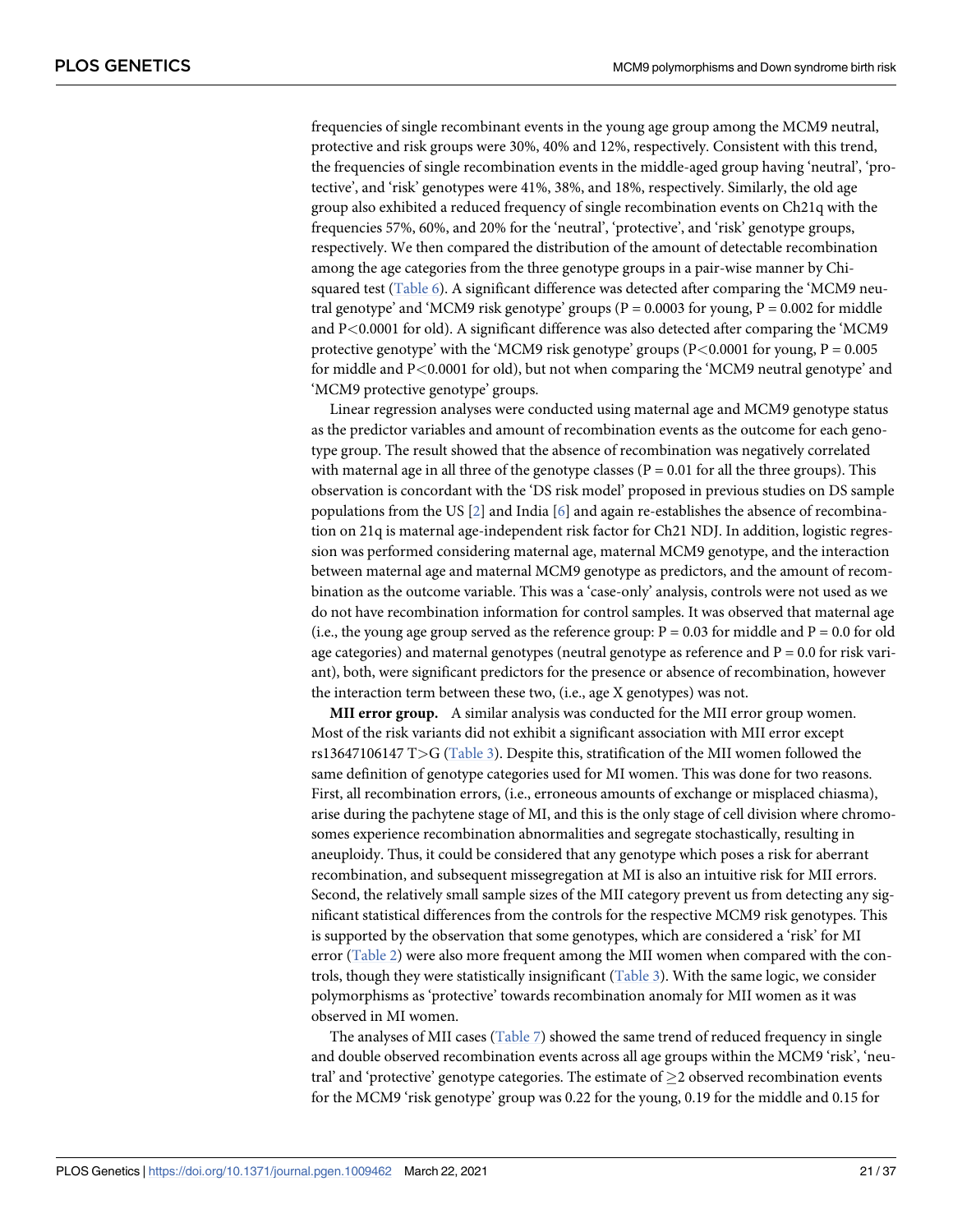| Genotype category of MII error group mothers | Age category        | $^*N$ |           | Number of observed<br>recombination |        | Chi-square value and P-value                                                                   |  |  |
|----------------------------------------------|---------------------|-------|-----------|-------------------------------------|--------|------------------------------------------------------------------------------------------------|--|--|
|                                              |                     |       | $\bf{0}$  | л.                                  | $\geq$ |                                                                                                |  |  |
| MCM9 neutral genotype                        | Young $(<$ 29 yrs.) | 26    | <b>NA</b> | 0.61                                | 0.39   | Young $(<$ 29 yrs)-                                                                            |  |  |
|                                              | Middle (29-34 yrs.) | 12    | <b>NA</b> | 0.7                                 | 0.3    | Neutral vs. Protective $\chi^2 = 0.021$ , P = 0.8                                              |  |  |
|                                              | Old $($ >34 yrs.)   | 20    | <b>NA</b> | 0.73                                | 0.27   | Neutral vs. Risk $\chi^2$ = 6.03, P = 0.01<br>Protective vs. Risk $\gamma$ 2 = 4.71, P = 0.03  |  |  |
| MCM9 protective genotype                     | Young $(<$ 29 yrs.) | 11    | <b>NA</b> | 0.63                                | 0.37   | Middle $(29-34 \text{ yrs})$                                                                   |  |  |
|                                              | Middle (29-34 yrs.) | 9     | NA        | 0.69                                | 0.31   | Neutral vs. Protective $\chi^2$ = 0.023, P = 0.8                                               |  |  |
|                                              | Old $($ >34 vrs.)   | 9     | <b>NA</b> | 0.68                                | 0.32   | Neutral vs. Risk $\chi^2$ = 2.7, P = 0.1<br>Protective vs. Risk $\chi^2$ = 3.22, P = 0.07      |  |  |
| MCM9 risk genotype                           | Young $(<$ 29 yrs.) | 15    | <b>NA</b> | 0.78                                | 0.22   | Old $($ >34 yrs)                                                                               |  |  |
|                                              | Middle (29-34 yrs.) | 11    | <b>NA</b> | 0.81                                | 0.19   | Neutral vs. Protective $\gamma$ 2 = 0.38, P = 0.5                                              |  |  |
|                                              | Old $($ >34 yrs.)   | 12    | NA        | 0.85                                | 0.15   | Neutral vs. Risk $\gamma$ 2 = 3.64, P = 0.04<br>Protective vs. Risk $\chi$ 2 = 7.12, P = 0.008 |  |  |

#### <span id="page-21-0"></span>**[Table 7.](#page-19-0) Frequency distribution of observed recombination among the MII error group stratified by maternal genotypes and maternal age group.**

**N.B.** Chi-square test was performed between young vs. young, middle-age vs. middle age, and old age vs. old age groups from genotypic categories in a pair-wise fashion.

 $N =$ sample size  $\alpha = 0.05$ 

<https://doi.org/10.1371/journal.pgen.1009462.t007>

the old age groups respectively, whereas the estimate for the MCM9 'neutral genotype' group was 0.39 for the young, 0.3 for the middle and 0.27 for the old age groups, and finally, for the MCM9 'protective genotype' the frequency was 0.37 for the young, 0.31 for middle and 0.32 for the old age group. Similar to the observations of the MI error groups the frequency distributions of observed recombination between MCM9 'neutral' and MCM9 'protective genotypes' for all the age categories was not statistically significant ( $P = 0.8$  for young age 'neutral'vs.'protective'),  $(P = 0.8$  for middle age 'neural' vs.'protective') and  $(P = 0.5$  for old age 'neutral' vs.'protective') (Table 7). However, the change in recombination frequency was significant for the young and old age groups having the risk genotypes with the middle age group being the exception in this instance ( $P = 0.1$  for 'neutral'vs.'risk',  $P = 0.07$  for 'protective'vs.'risk'). Interestingly, an increased frequency of single recombination events (85%) and subsequent fewer amounts of two or more recombination events were observed in the older age group with 'risk genotypes'when compared to females with 'neutral' (73%) and 'protective genotypes' (68%) (Table 7). This observation suggests that 'risk genotypes' probably reduce the frequency of two or more recombination events on the chromosomes that missgeregrate at MII. Logistic regression was conducted considering maternal age and genotypes as predictors and the amount of observed recombination as the outcome variables and the results were statistically insignificant. The interaction model (i.e., 'maternal age X maternal genotype') was also tested in the MII group and the effect remained insignificant.

# **MCM9 variants and their relationship with the spatial distribution of single recombinant events on Ch21**

**MI error group.** To study the effects of maternal MCM9 variations on the positioning of single exchange along the maternal Ch21q, we divided the entire length of 21q into six nearly equal intervals and identified the central placement of single recombinant events as a function of MCM9 genotype variants. This analysis was stratified by maternal age (as defined in the previous section) ([Table 8\)](#page-22-0). All three maternal genotype categories, namely MCM9 'neutral', MCM9 'protective' and MCM9 'risk genotypes' exhibited concordant patterns of the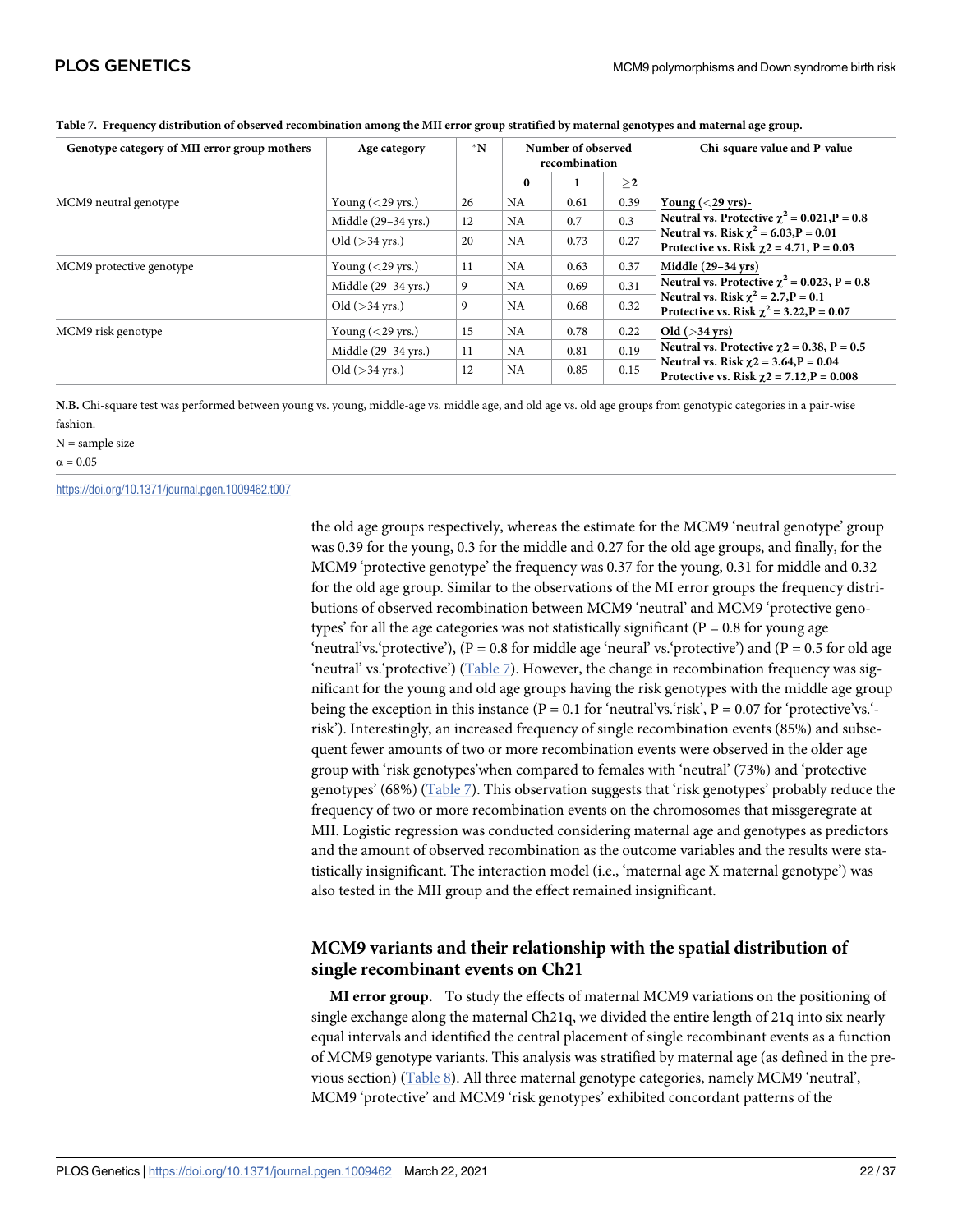|                                                |                                                                |                                                      |       | Frequency of single recombination events along Ch21q                        | Centromere $\rightarrow$ Telomere                                 |                                                                |                                                                |      | Average<br>interval | Chi square & P value                                              |
|------------------------------------------------|----------------------------------------------------------------|------------------------------------------------------|-------|-----------------------------------------------------------------------------|-------------------------------------------------------------------|----------------------------------------------------------------|----------------------------------------------------------------|------|---------------------|-------------------------------------------------------------------|
| Genotype category of MI<br>error group mothers | Age category                                                   | N                                                    |       | Interval 1   Interval 2   Interval 3   Interval 4   Interval 5   Interval 6 |                                                                   |                                                                |                                                                |      |                     |                                                                   |
| MCM9 Neutral genotypes                         | Young $(<$ 29<br>yrs.)                                         | 92                                                   | 0.02  | 0.04                                                                        | 0.07                                                              | 0.13                                                           | 0.34                                                           | 0.4  | 5.5                 | Young $(<$ 29 yrs)-<br>Neutral vs. Protective $\chi^2$            |
|                                                | Middle (29-34)<br>yrs.)                                        | 81                                                   | 0.04  | 0.06                                                                        | 0.08                                                              | 0.29                                                           | 0.43                                                           | 0.1  | 4.9                 | $= 8.7, P = 0.11$<br>Neutral vs. Risk $\chi^2$ = 0.89,            |
|                                                | Old $($ >34 yrs.)                                              | 63                                                   | 0.05  | 0.07                                                                        | 0.11                                                              | 0.43                                                           | 0.24                                                           | 0.1  | 4.2                 | $P = 0.9$<br>Protective vs. Risk $\chi^2$ =<br>$0.53$ , $P = 0.9$ |
| MCM9 Protective genotypes                      | Young $(<$ 29<br>yrs.)                                         | 0.02<br>0.17<br>72<br>0.035<br>0.064<br>0.37<br>0.39 |       | 5.5                                                                         | Middle $(29-34 \text{ yrs})$ -<br>Neutral vs. Protective $\chi^2$ |                                                                |                                                                |      |                     |                                                                   |
|                                                | Middle (29-34)<br>yrs.)                                        | 54                                                   | 0.036 | 0.064                                                                       | 0.079                                                             | 0.24                                                           | 0.45                                                           | 0.13 | 4.8                 | $= 0.9, P = 0.9$<br>Neutral vs. Risk $\chi^2$ = 0.8,              |
|                                                | Old $($ >34 yrs.)                                              | 0.05<br>0.13<br>40<br>0.06                           | 0.44  | 0.26                                                                        | 0.06                                                              | 4.1                                                            | $P = 0.9$<br>Protective vs. Risk $\chi^2$ =<br>$2.38, P = 0.7$ |      |                     |                                                                   |
| MCM9 Risk genotypes                            | Young $(<$ 29<br>yrs.)                                         | 144<br>0.01<br>0.03<br>0.16<br>0.36<br>0.38<br>0.07  | 5.3   | Old $($ >34 yrs)-<br>Neutral vs. Protective $\chi^2$ =                      |                                                                   |                                                                |                                                                |      |                     |                                                                   |
|                                                | Middle (29-34)<br>yrs.)                                        | 92                                                   | 0.03  | 0.06                                                                        | 0.09                                                              | 0.33                                                           | 0.38                                                           | 0.11 | 4.2                 | $1.33$ , $P = 0.9$<br>Neutral vs. Risk $\chi^2$ = 3.2,            |
|                                                | Old $($ >34 yrs.)<br>62<br>0.08<br>0.1<br>0.04<br>0.46<br>0.28 |                                                      |       | 0.04                                                                        | 4.1                                                               | $P = 0.66$<br>Protective vs. Risk $\chi^2$ =<br>$1.3, P = 0.9$ |                                                                |      |                     |                                                                   |

#### <span id="page-22-0"></span>**[Table 8.](#page-21-0) Spatial distribution of observed single recombination events among the MI errors stratified by maternal genotype and maternal age.**

N.B. Pairwise Chi-square test were performed to compare age groups:.young vs. young, middle vs. middle, and old vs. old for each genotypic category. N = Sample size,

#### $\alpha = 0.05$

<https://doi.org/10.1371/journal.pgen.1009462.t008>

placement of single observed recombination events similar to previous observations [\[2,6](#page-34-0)], (i.e., excess telomeric recombination events amongthe young age group with a gradual shift towards the middle of the chromosome arm with progressing age). For example, among q-arm a single recombinant events, 0.74, 0.77 and 0.74 occurred in telomeric intervals 5 and 6 (between markers D21S267 and D21S1446, spanning a region of  $\sim$ 8.2 Mb) among the young MI 'neutral', 'protective' and 'risk' genotype bearing women, respectively (Table 8). We observed a shifting of chiasma position towards the middle of the chromosome arm, into the intervals 3 and  $4$  ( $\sim$ 15Mb between the markers D1S1257 and D21S167) among the older age group. This trend was significant in all three genotype categories as examined by linear regression models when maternal age was considered as a predictor variable ( $P = 0.00$  for all the tested models), but not in the case of maternal genotype ( $P = 0.1$ ). Furthermore, no statistically significant difference was observed among the distribution of recombination events among women with neutral, protective, and risk genotypes for any of the age categories (Table 8).

**MII error group.** We observed [\(Table 9](#page-23-0)) the displacement of single recombination events from the middle of Ch21q in the younger women towards the centromere proximal position in older women across all the genotypic categories this pattern again confirms the previous observations [\[2,6\]](#page-34-0). The frequencies of single observed recombinant events among younger women from the 'neutral', 'protective' and 'risk' genotype groups were 0.66, 0.64, and 0.68 respectively, in the intervals 3 and 4 (~15Mb between the markers D1S1257 and D21S167). In contrast, the older women from all the genotype categories i.e., 'neutral', 'protective', and 'risk' displayed 0.66, 0.65, and 0.7 single recombination events respectively, in the intervals 1 and 2 (~3.5Mb segment between D21S369 and D21S214). Using linear regression models we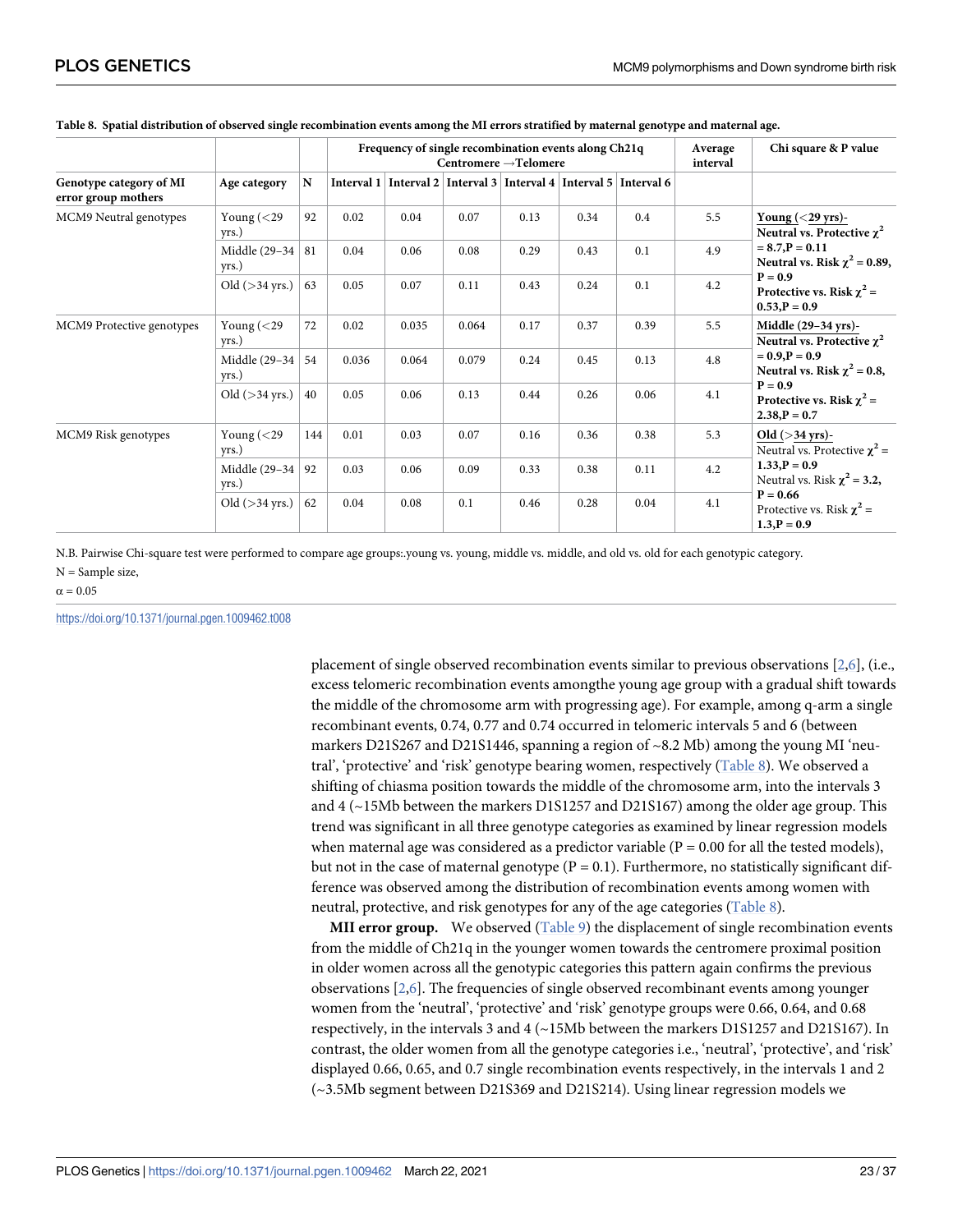|                                                 |                         |    |      |      |      | Frequency of single recombination events along Ch21q<br>Centromere $\rightarrow$ Telomere |      |      | Average<br>interval | Chi square & P value                                                    |
|-------------------------------------------------|-------------------------|----|------|------|------|-------------------------------------------------------------------------------------------|------|------|---------------------|-------------------------------------------------------------------------|
| Genotype category of MII<br>error group mothers | Age category            | N  |      |      |      | Interval 1   Interval 2   Interval 3   Interval 4   Interval 5   Interval 6               |      |      |                     |                                                                         |
| MCM9 Neutral genotype                           | Young $(<$ 29<br>yrs.)  | 26 | 0.07 | 0.1  | 0.33 | 0.33                                                                                      | 0.16 | 0.01 | 3.5                 | Young $(<$ 29 yrs)-<br><b>Neutral vs. Protective</b>                    |
|                                                 | Middle (29-<br>34 yrs.) | 12 | 0.12 | 0.33 | 0.27 | 0.15                                                                                      | 0.1  | 0.03 | 3.2                 | $\chi$ 2 = 0.43, P = 0.66<br>Neutral vs. Risk $\chi$ 2 = 0.24,          |
|                                                 | Old $($ >34 yrs.)       | 20 | 0.37 | 0.29 | 0.18 | 0.1                                                                                       | 0.05 | 0.01 | 2.5                 | $P = 0.81$<br><b>Protective vs. Risk</b><br>$\gamma$ 2 = 0.19, P = 0.85 |
| MCM9 Protective genotype                        | Young $(<$ 29<br>yrs.)  | 11 | 0.05 | 0.11 | 0.29 | 0.35                                                                                      | 0.17 | 0.03 | 3.3                 | Middle $(29-34 \text{ yrs})$ -<br><b>Neutral vs. Protective</b>         |
|                                                 | Middle (29-<br>34 yrs.) | 9  | 0.11 | 0.36 | 0.29 | 0.14                                                                                      | 0.09 | 0.01 | 3.1                 | $\chi$ 2 = 0.17, P = 0.864<br>Neutral vs. Risk $\chi$ 2 = 0.36,         |
|                                                 | Old $($ >34 yrs.)       | 9  | 0.35 | 0.30 | 0.19 | 0.11                                                                                      | 0.04 | 0.01 | 2.4                 | $P = 0.72$<br><b>Protective vs. Risk</b><br>$\gamma$ 2 = 0.71, P = 0.86 |
| MCM9 Risk genotype                              | Young $(<$ 29<br>yrs.)  | 15 | 0.03 | 0.11 | 0.35 | 0.33                                                                                      | 0.16 | 0.02 | 3.4                 | Old $($ >34 yrs)-<br><b>Neutral vs. Protective</b>                      |
|                                                 | Middle (29-<br>34 yrs.) | 11 | 0.1  | 0.35 | 0.24 | 0.17                                                                                      | 0.09 | 0.05 | 3.0                 | $\chi$ 2 = 0.19, P = 0.84<br>Neutral vs. Risk $\chi$ 2 = 0.84,          |
|                                                 | Old $($ >34 yrs.)       | 12 | 0.4  | 0.3  | 0.15 | 0.1                                                                                       | 0.03 | 0.02 | 2.1                 | $P = 0.4$<br><b>Protective vs. Risk</b><br>$\gamma$ 2 = 0.51, P = 0.61  |

#### <span id="page-23-0"></span>**[Table 9.](#page-22-0) Spatial distribution of observed single recombination events among women displaying MII errors stratified by maternal genotype and maternal age.**

N.B. Pair wise chi square test were performed to compare age groups: young vs. young, middle vs. middle and old vs. old from all the genotypic categories. N = Sample size,

 $\alpha = 0.05$ 

<https://doi.org/10.1371/journal.pgen.1009462.t009>

confirmed maternal age as a significant predictor of recombination position ( $P = 0.00$  for all the models tested), but not the maternal genotypes. The absence of a relationship between the maternal MCM9 genotypes and the distribution of single recombination events on 21q was also confirmed by pairwise Chi-square test between the age groups from the various genotype categories (Table 9).

# **In silico analyses of polymorphic alleles**

In silico analyses are generally done to anticipate the probable damaging effects of polymorphisms or mutations of interest in advance of wet lab experiments. We conducted a 'pilot study' to predict the imperilments incurred by 'risk variants' at the transcript or protein level of MCM9 expression, and their association with Ch21 nondisjunction. For this study, we analyzed all 25 risk variants using the Mutationt@ster and Human Splice Finder programs. The exonic variants that caused missense amino acid replacements were tested using the PRO-VEAN, SIFT, and PolyPhen-2 programs which are designed to interpret the effects of SNPs on protein sequence, structure, and function. We used multiple programs for this analysis as the simulating software have been designed using different interfaces and algorithms to infer the damaging effects of a given mutation or polymorphism. However, the outcomes of these programs are sometimes contradictory. We considered a given variant as 'fatal' when at least two programs detected it as damaging. The summary of the outcomes of the analyses through all five programs is presented in [Table 10](#page-24-0).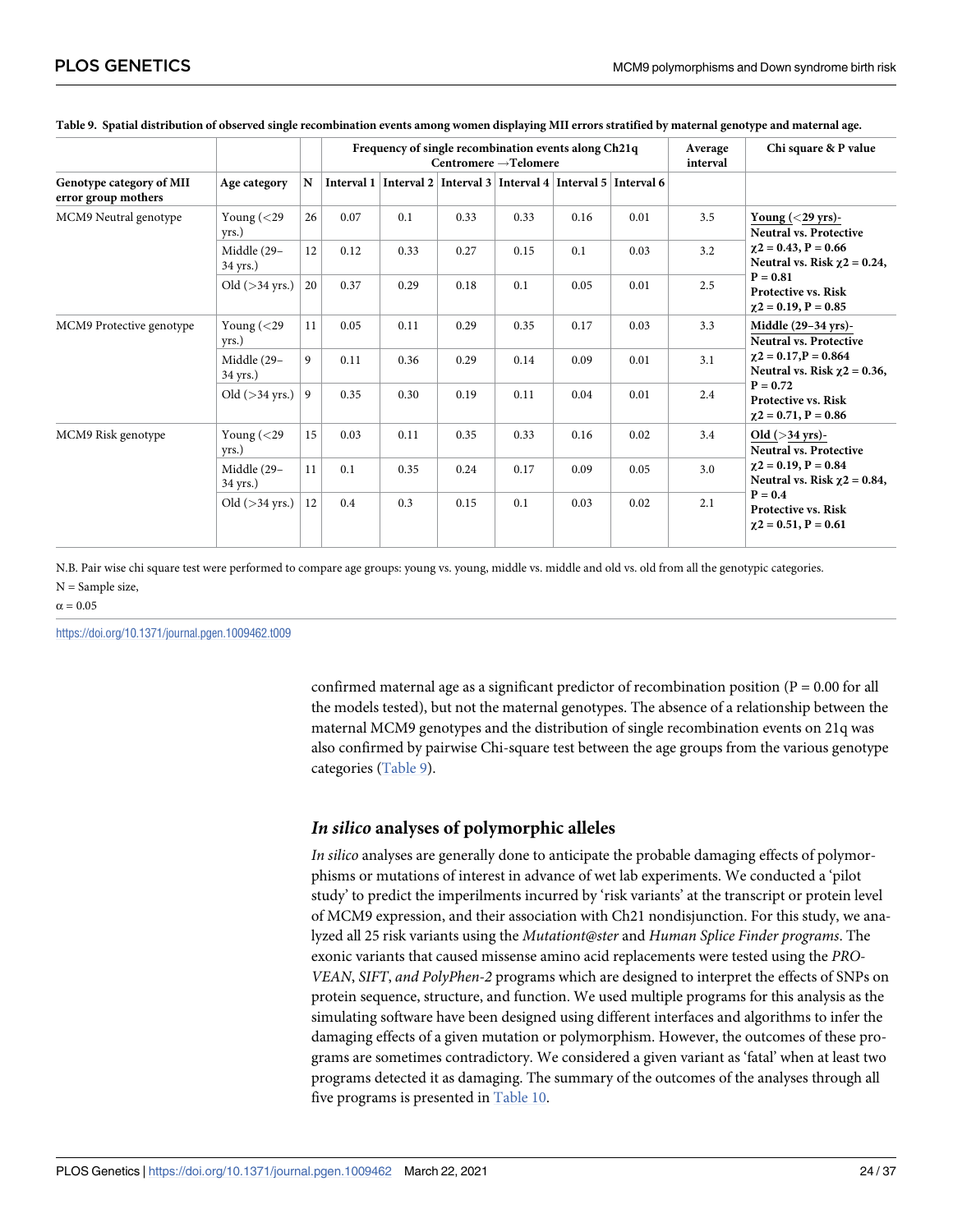| Variant                                | Amino acid<br><b>Mutation</b><br>Human splice finder<br><b>Type</b><br>change<br>taster |                              |                    |                                                                                                                                                                                       |          | <b>SIFT</b>    | <b>PROVEAN</b> |
|----------------------------------------|-----------------------------------------------------------------------------------------|------------------------------|--------------------|---------------------------------------------------------------------------------------------------------------------------------------------------------------------------------------|----------|----------------|----------------|
| rs114000233<br>$T{>}G$                 | Promoter variant                                                                        | Non-coding                   | Disease<br>causing | Alteration of enhancer site; Deletion of silencer site                                                                                                                                |          |                |                |
| rs62422268<br>C > G                    |                                                                                         | Non-coding                   | Polymorphism       | Alteration of enhancer site                                                                                                                                                           |          |                |                |
| rs62422266<br>T>C                      |                                                                                         | Non-coding                   | Polymorphism       | Creation of new silencer site                                                                                                                                                         |          | Ĭ.             | $\overline{a}$ |
| MK647975<br>G>A                        | Novel, Exonic<br>(Exon 2),<br>Synonymous                                                | Lysine                       | Disease<br>causing | Deletion of splice acceptor, Deletion of exonic<br>enhancer site, Creation of new exonic silencer site                                                                                |          | $\overline{a}$ |                |
| MK647977<br>G>A                        | Novel, Exonic<br>(Exon 2),<br>Synonymous                                                | Glutamic acid                | Disease<br>causing | Creation of new exonic silencer site                                                                                                                                                  |          | ÷,             | $\overline{a}$ |
| rs73521381<br>$T{>}G$                  | Exon 2,<br>Synonymous                                                                   | Serine                       | Polymorphism       | Creation of new exonic silencer site                                                                                                                                                  |          |                |                |
| rs1267215855<br>T>C                    | Exon 3,<br>Synonymous                                                                   | Proline                      | Disease<br>causing | Deletion of existing splice acceptor, donor site and<br>branch point, Creation of new splice acceptor site,<br>donor site and branch point, new enhancer and<br>silencer site created |          | L,             |                |
| rs1331061317<br>G>A                    | Exon 3,<br>Synonymous                                                                   | Glutamic acid                | Disease<br>causing | Alteration of splice acceptor site, deletion of existing<br>splice branch point, deletion of existing enhancer site<br>and creates alternate enhancer site                            |          | $\overline{a}$ | $\overline{a}$ |
| rs375494814<br>T>C                     | Exon 3,<br>Synonymous                                                                   | Serine                       | Disease<br>causing | Deletions of existing splice acceptor and enhancer<br>sites, altering of splice donor site. Creation of new<br>enhancer and silencer sites                                            | L.       | ÷,             | $\overline{a}$ |
| rs1486475303<br>C>A                    | Exon 3,<br>Synonymous                                                                   | Tyrosine                     | Disease<br>causing | Deletion of existing donor site, enhancer site and<br>silencer site. Creation of a new silencer site                                                                                  |          |                |                |
| rs573678849<br>G>A                     | Exon 3,<br>Synonymous                                                                   | Glutamic acid                | Disease<br>causing | Deletion of existing silencer site. Creation of new<br>silencer site                                                                                                                  |          | $\overline{a}$ |                |
| rs370725680<br>T>C                     | Exon 3,<br>Synonymous                                                                   | Serine                       | Disease<br>causing | Deletion of existing splice acceptor and enhancer<br>site. Creation of new silencer site                                                                                              |          | $\overline{a}$ |                |
| MK647976<br>G>A                        | Novel, Exonic<br>(Exon 2), Missense                                                     | Aspartic acid-<br>Asparagine | Disease<br>causing | Creation of new silencer site                                                                                                                                                         | Benign   | Damaging       | Neutral        |
| MK647978<br>G>C                        | Novel, Exonic<br>(Exon 2), Missense                                                     | Alanine-<br>Proline          | Disease<br>causing | Deletion of existing splice donor site, Creation of<br>new exonic enhancer site                                                                                                       | Damaging | Damaging       | Neutral        |
| rs531682044<br>G>A                     | Exon 2, Missense                                                                        | Arginine-<br>Glutamine       | polymorphism       | Creation of new exonic enhancer site                                                                                                                                                  | Benign   | Tolerated      | Neutral        |
| rs140838152<br>A>G                     | Exon 3, Missense                                                                        | Glutamic acid-<br>Valine     | Disease<br>causing | Deletion of existing donor site, alteration of branch<br>point. Creation of new silencer site                                                                                         | Damaging | Damaging       | Deleterious    |
| rs576382724<br>A>C                     | Exon 3, Missense                                                                        | Histidine-<br>Proline        | Disease<br>causing | Creation of new acceptor, donor and silencer site.<br>Alteration enhancer site                                                                                                        | Benign   | Tolerated      | Deleterious    |
| rs367896634<br>G>C                     | Exon 3, Missense                                                                        | Arginine-<br>Glutamine       | Disease<br>causing | Creation of new enhancer site                                                                                                                                                         | Damaging | Damaging       | Deleterious    |
| rs1322432805<br>G>A                    | Exon 3, Missense                                                                        | Lysine                       | Disease<br>causing | Does not affect splice site                                                                                                                                                           | Damaging | Damaging       | Deleterious    |
| rs1316687536<br>$\mbox{T}{>} \mbox{G}$ | Exon 3, Missense                                                                        | Valine-Alanine               | Disease<br>causing | Creation of new splice acceptor site                                                                                                                                                  | Benign   | Damaging       | Deleterious    |
| rs1364710617<br>T>G                    | Exon 3, Missense                                                                        | Cysteine-<br>Arginine        | Disease<br>causing | Deletion of existing enhancer site                                                                                                                                                    | Damaging | Damaging       | Deleterious    |
| rs754872940<br>A>C                     | Exon 3, Missense                                                                        | Histidine-<br>Arginine       | Disease<br>causing | Creation of new enhancer site while deletion of<br>existing silencer site                                                                                                             | Benign   | Tolerated      | Deleterious    |
| rs549531759<br>G>A                     | Exon 3, Missense                                                                        | Glutamine-<br>Histidine      | Disease<br>causing | Creation of new splice acceptor site. Altering of<br>existing enhancer site to silencer site                                                                                          | Damaging | Damaging       | Deleterious    |
| rs764822140<br>C>A                     | Exon 3, Stop gained                                                                     | Non coding                   | Disease<br>causing | Deletion of existing donor site. Creation new<br>enhancer site                                                                                                                        | NA       | NA             | NA             |

#### <span id="page-24-0"></span>**[Table 10.](#page-23-0) Summary of in silico analyses of the twenty-five polymorphic risk variants for MI errors.**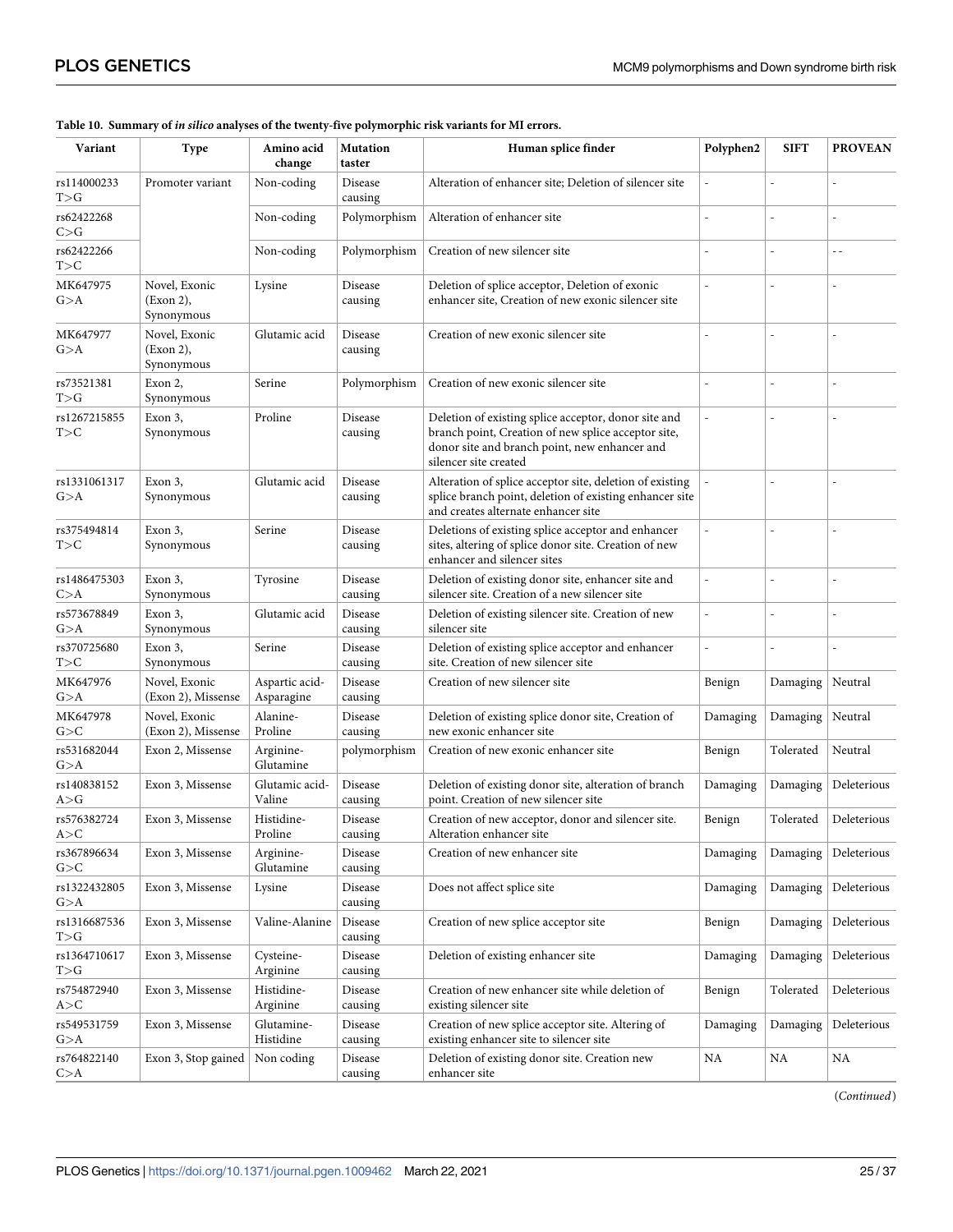| Variant               | Type           | Amino acid<br>change | Mutation<br>taster | Human splice finder                                                                                                           | Polyphen2       | <b>SIFT</b> | <b>PROVEAN</b> |
|-----------------------|----------------|----------------------|--------------------|-------------------------------------------------------------------------------------------------------------------------------|-----------------|-------------|----------------|
| rs1370486625<br>G > T | Intron variant | Non coding           |                    | Polymorphism   Deletion of existing splice acceptor site and creates<br>new acceptor site; Creates new Intronic silencer site | $^{\dagger}$ NA | NA          | NA             |

Note- PROVEAN, SIFT and PolyPhen 2 can only predict outcome for missense variants.

<https://doi.org/10.1371/journal.pgen.1009462.t010>

# **Predictions from 'PolyPhen-2' (Polymorphism Phenotyping v2)**

We screened the eleven exonic missense variants namely MK647976 G*>*A, MK647978 G*>*C, rs531682044 A*>*G, rs140838152 A*>*G, rs576382724 A*>*C, rs367896634 G*>*C, rs1322432805 G*>*A, rs1316687536 T*>*G, rs1364710617 T*>*G, rs754872940 A*>*C and rs549531759 G*>*A (Refer to [S1 Table](#page-33-0)). No predicted outcomes were generated for the synonymous variants. Five, out of the eleven missense variations [i.e., nsSNPs] MK647976 G*>*A, rs531682044 G*>*A, rs576382724 A*>*C, rs1316687536 T*>*G and rs754872940 A*>*C were predicted as '**BENIGN**' with their respective HumVar scores 0.006, 0.007, 0.249, 0.228, and 0.014, respectively. The remaining six variants, MK647978 G*>*C, rs140838152 A*>*G, rs367896634 G*>*C, rs1322432805 G*>*A, rs1364710617 T*>*G and rs549531759 G*>*A, were predicted as '**PROBA-BLY DAMAGING**' with HumVar scores 0.884, 0.998, 1, 0.997, 1, and 0.994.

# **Predictions from 'Mutationt@ster'**

The program detected the non-coding variants rs62422268, rs62422266, and rs1370486625 located within the promoter and intron as '**POLYMORPHISMS**'. However, one promoter variant rs114000233, was predicted as '**DISEASE CAUSING**'. Interestingly, the novel alleles MK647975, MK647976, MK647977, and MK647978 were all predicted as '**DISEASE CAUS-ING**'. In addition, many variants found within exon 3, namely rs126721585, rs1331061317, rs375494814, rs1486475303, rs573678849, rs370725680, rs140838152, rs576382724, rs367896634, rs1322432805, rs1316687536, rs1364710617, rs754872940, rs549531759 and rs764822140 were all predicted as '**DISEASE CAUSING**'. However, two of the coding region variations, rs531682044 and rs73521381 were predicted as '**POLYMORPHISMS**' [\(S1 Table](#page-33-0)).

# **Predictions from 'Protein Variation Effect analyzer (PROVEAN)'**

We screened all the eleven exonic missense variants, namely MK647976 G*>*A, MK647978 G*>*C, rs531682044 A*>*G, rs140838152 A*>*G, rs576382724 A*>*C, rs367896634 G*>*C, rs1322432805 G*>*A, rs1316687536 T*>*G, rs1364710617 T*>*G, rs754872940 A*>*C and rs549531759 G*>*A, with this program ([S1 Table\)](#page-33-0). No impact of the synonymous variants on MCM9 protein structure and function was predicted. Three variants MK647976, MK647978 and rs531682044 were predicted as '**NEUTRAL**' with scores -0.648, -2.456 and -1.124 respectively. The remaining eight variants, rs140838152 A*>*G, rs576382724 A*>*C, rs367896634 G*>*C, rs1322432805 G*>*A, rs1316687536 T*>*G, rs1364710617 T*>*G, rs754872940 A*>*C, and rs549531759 G*>*A were all predicted as '**DELETERIOUS**' with scores -5.96, -4.51, -3.69, -4.51, -3.06, -11.31, -4.81, and -3.77, respectively.

# **Prediction from 'Sorting Tolerance From Intolerance' (SIFT)**

We screened all eleven exonic missense variants MK647976 G*>*A, MK647978 G*>*C, rs531682044 A*>*G, rs140838152 A*>*G, rs576382724 A*>*C, rs367896634 G*>*C, rs1322432805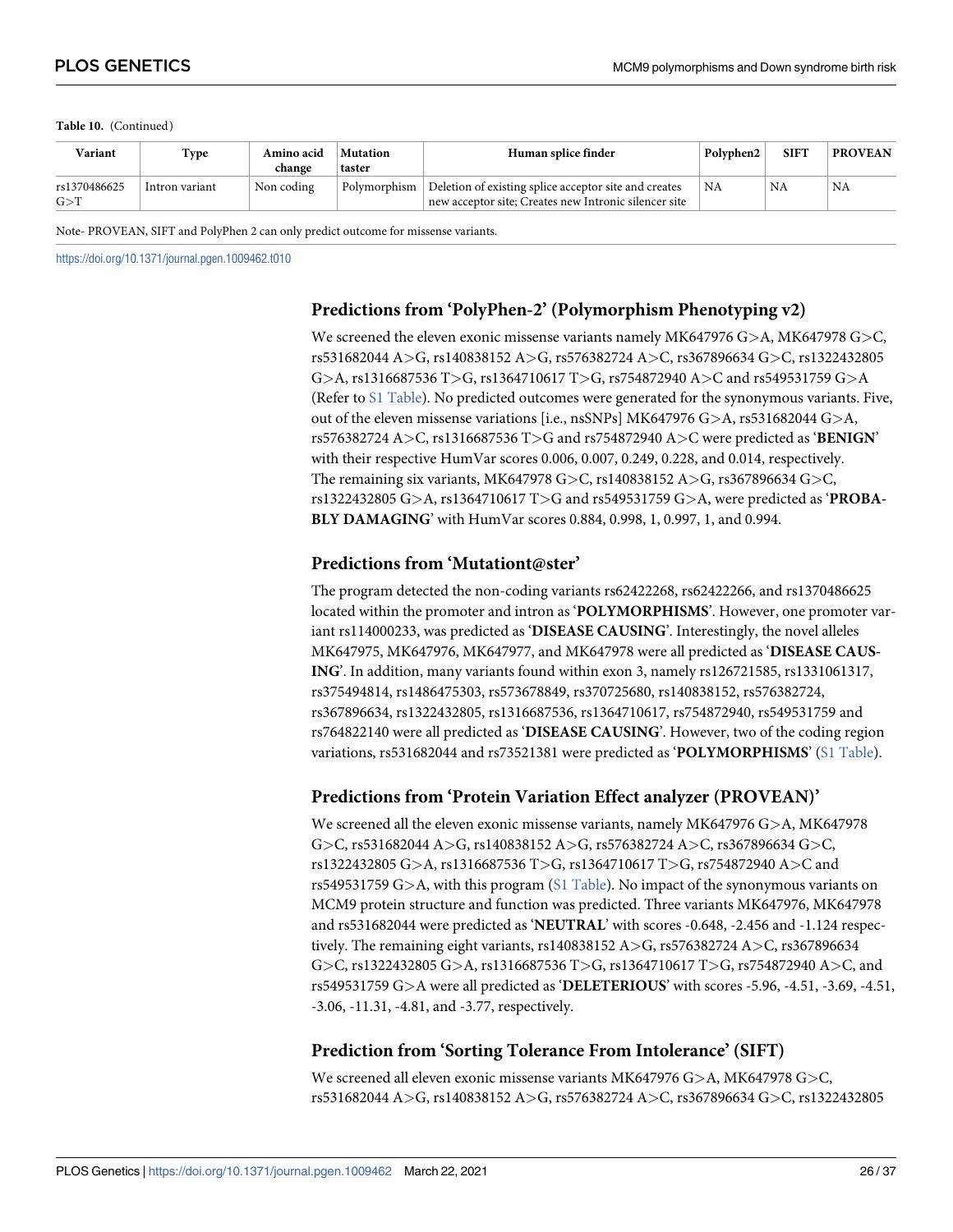G*>*A, rs1316687536 T*>*G, rs1364710617 T*>*G, rs754872940 A*>*C and rs549531759 G*>*A (Refer to [S1 Table](#page-33-0)). SIFT identified five variants as '**TOLERATED**': MK647976 G*>*A, MK647978 G*>*C, rs531682044 G*>*A, rs576382724 A*>*C, and rs754872940 A*>*C. The remaining six variants rs140838152 A*>*G, rs367896634 G*>*C, rs1322432805 G*>*A, rs1316687536 T*>*G, rs1364710617 T*>*G, and rs549531759 G*>*A were identified as "**DAMAGING**".

# **Prediction from 'Human Splicing Finder' (HSF)**

We identified that ([S2 Table\)](#page-33-0) that the presence of minor allele 'G' of the SNP rs11400023 abolishes the intronic splicing silencer sequence and creates a new enhancer sequence ([S2 Table\)](#page-33-0). The SNP rs62422268 was found to create a new silencer sequence. The SNP rs62422266 was found to alter a splice enhancer site. The novel allele mutant "A" of the exonic variant MK647975 deletes the WT splice acceptor site. It deletes not only an acceptor site but also predicted to remove the auxiliary splice enhancer site while creating a new splicing silencer site. The novel variant MK647976 may create a new silencer site. HSF predicted that the mutant "A" allele for the novel site MK647977 deletes a splice branch point motif. Interestingly, presence of the 'A' allele also deletes the existing splice enhancer sequences. Further, the HSF predicted that the novel minor allele "C" of MK647978 deletes the splice donor site. The minor allele "C" is predicted to create a new enhancer site as well as a silencer site. The HSF predicted that the mutant 'T' allele of rs1370486625, deletes the existing splice acceptor sequence and creates a new splice acceptor site instead. The software also predicted a new splice silencer motif that overlaps with the new acceptor site. The software generated a splicing enhancer signal for the rs531682044. The minor allele "G" of the variant rs73521381 generates two silencer motifs. The minor allele "C" of rs1267215855 breaks the existing splice acceptor site while creating a new site.

The minor allele "A" of rs1331061317 alters the existing splice acceptor site, deletes the existing branch point while creating a new alternate branch site. The minor allele "C" deletes the existing splice acceptor site and alters the existing donor site. It also deletes the existing splice enhancer site and creates a new enhancer site and a new silencer site. The minor allele "A" of rs1486475303 breaks the existing splice donor, enhancer, and silencer site while creating a new splice silencer site. The minor allele "A" for rs573678849 deletes the existing silencer site and creates a new silencer site. The minor allele "C" of the variant rs370725680 deletes the existing splice acceptor and enhancer site while creating a new silencer site. The minor allele "G" of variant rs140838152 deletes the existing splice donor site, alters the branch point, and creates a new silencer site. The minor allele "C"of the variant rs576382724 creates a new splice acceptor and donor site, deletes the existing enhancer, and creates a new enhancer and silencer sites. The minor allele "C" of rs367896634 creates a new silencer site. The HSF predicted no effect of the polymorphism rs1322432805 on the splicing process. The minor allele "G" of rs1316687536 creates a new splice acceptor site. The minor allele "G"of rs1364710617 deletes the existing splice enhancer site. The minor allele "C" of variant rs754872940 creates a new enhancer site while breaking the existing silencer site. The minor allele "A" of rs549531759 creates a new acceptor site, deletes the existing enhancer site and creates a new silencer motif. Finally, HSF predicted the deletion of a splice donor site and creation of a new silencer motif in the MCM9 transcript due to minor allele "A" of the variant rs764822140.

#### **Materials and methods**

#### **Ethics statement**

The study was conducted following the principles outlined in the Declaration of Helsinki and was approved by the institutional ethics committee constituted by the University of Calcutta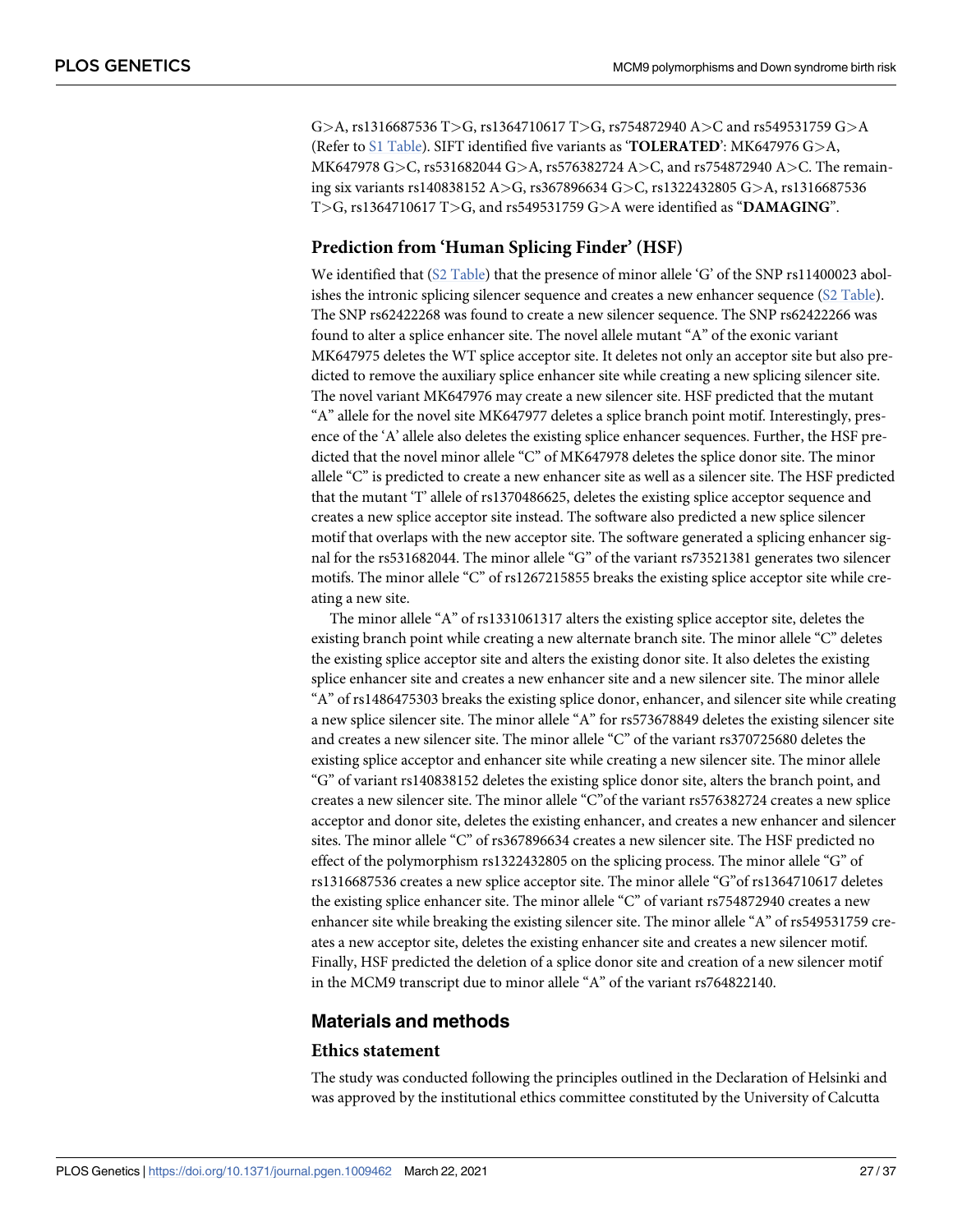and Institute for Post Graduate Medical Education and Research (IPGMER) Kolkata. Written consent in the pre-printed questionnaire was taken from each family for participation in the study.

#### **Selection of study subjects**

All the participating families were recruited into the study following their initial reporting to the Pediatrics Department of IPGMER, Kolkata, and subsequent diagnosis of the child as a suspected DS cases. Initially, 1007 families were selected for inclusion in the study due to their complete family history and epidemiological detail. A total of 825 mothers who gave birth to karyotype-confirmed children with Down syndrome were included in the study. Simultaneously, 855 age-matched mothers with a euploid child were chosen from the same hospital registry as the 'control group' to maintain maximum demographic and socio-economic similarities with cases. Women in the control population had no history of miscarriage or abnormal pregnancy. All participating mothers (both cases and controls) belonged to the same geographical location and ethnic group which ensured genetic homogeneity among the population. All participating mothers were interviewed and their epidemiological details and all relevant data were recorded in pre-printed form.

## **Collection of samples**

Venous blood samples (2ml) were collected from the participating mothers only after obtaining their full consent. Samples were collected in EDTA coated vacutainer tubes and stored at -20˚C until genotyping was completed. The highest biomedical ethics were enforced during this work.

# **Karyotyping**

The free trisomy 21 status of all the children included in the molecular study was confirmed by classical karyotyping. At least 40 G-banded metaphase plates for the trios were analyzed for each case family.

#### **Determination of parental and meiotic origin of supernumerary Ch21**

A set of thirty-two short tandem repeat (STR) markers specific to 21q (centromere-D21S369-D21S215-D21S258-D21S120-D21S1431-D21S1904-D21S192-D21S1432-D21S11- D21S1437-D21S2053-D21S1884-D21S214-D21S1257-D21S1914-D21S265-D21S210-D21- S1270-D21S226-D21S1908-D21S224-D21S167-D21S1222-D21S267-D21S1412-D21S2055- D21S168-D21S212-D21S1260-D21S1890-D21S1903-D21S1446-telomere) were used to determine of the parental origin of the supernumerary Ch21 via PCR. A subset of five peri-centromeric makers (D21S369-D21S215-D21S258-D21S120-D21S1431) was used to interpret the meiotic stage of error i.e., either meiosis [MI] or meiosis [MII]. When the maternal heterozygous alleles of a given marker were inherited by the child (i.e., the heterozygousity or two allelic state in mother was maintained in the next generation) we inferred the stage of error as MI. When the heterozygous maternal alleles were found inherited in the reduced state in the child with DS (i.e., two alleles in the mother were reduced to a single allele in the child with DS) we infered the stage of error as MII.

#### **Estimation of recombination along 21q**

Using the above-mentioned set of STR markers, family data was arranged in a data string as NNNNRRRUUR (i.e., 'N' for non-reduced state of the markers, 'R' for reduced state of the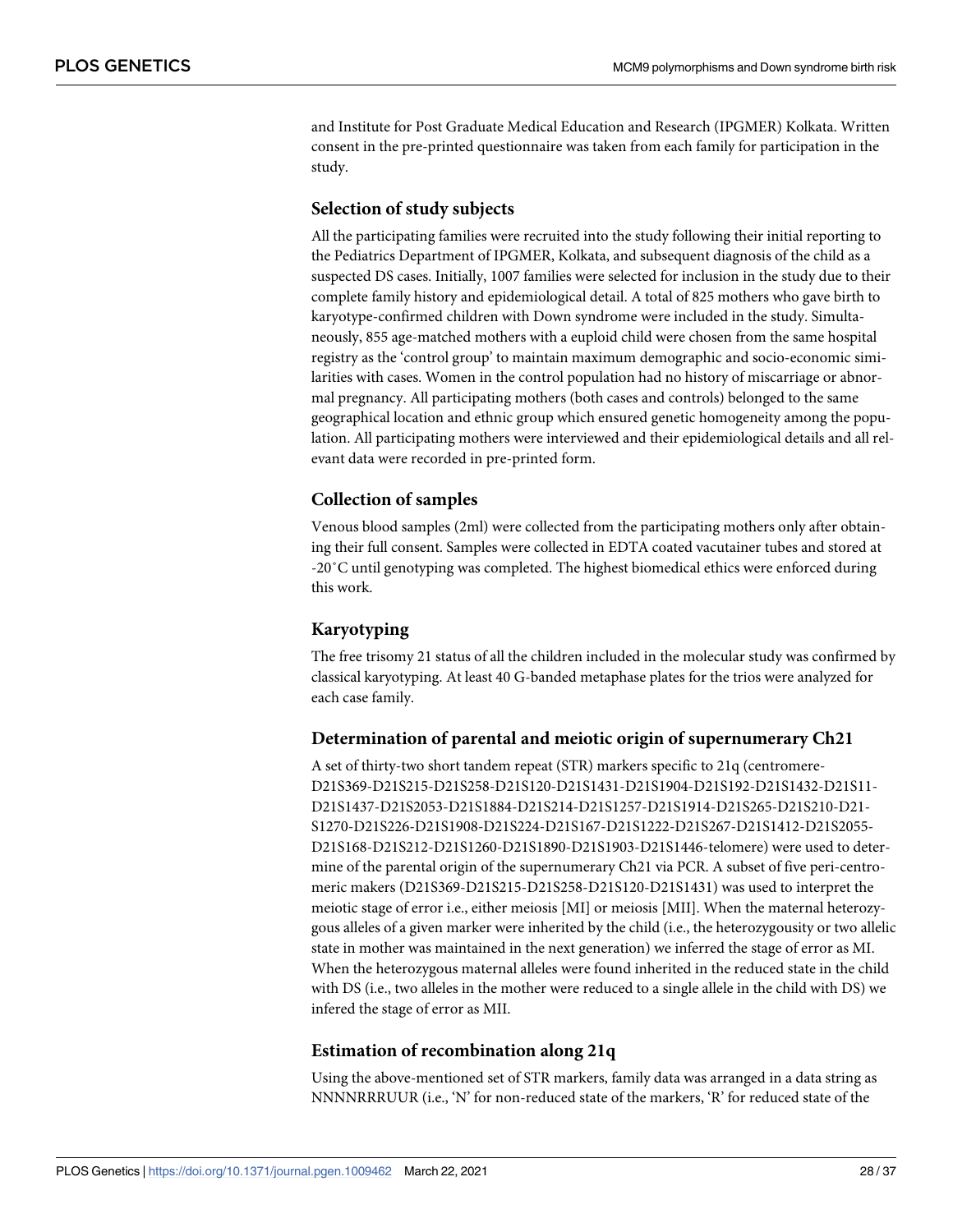<span id="page-28-0"></span>markers and, 'U' for unidentified state of the markers). Briefly, a single recombination event was counted when a change in the status of two successive markers from non-reduction (N) to reduction (R) or vice versa was observed. These methods have been described elsewhere [\[24\]](#page-35-0). When recombination was scored at the junction of two adjacent divisions then it was considered as equally likely to occur in both segments. For uninformative markers (U), the detected recombinant event was distributed evenly betweenthe respective intervals.

#### **Genotyping**

**Gene region selection and primer designing.** Specific primers ([S3 Table\)](#page-33-0) were designed and used to amplify the MCM9 gene [transcript MCM9-202, ID- ENST00000316316.10, CCDS56447]. For this purpose, we used the NCBI Conserved Domain Search (ncbi.nlm.nih. gov). Multiple ATP binding sites span from the 314V residue to the 567R residue and this region corresponds to exons 6, 7, 8, 9, and 10. Out of the total 13 exons, we selected the promoter region (ENSE00002068426), exon 2(ENSE00002046152), 3 (ENSE00001160217), 5 (ENSE0000840062), 6 (ENSE00000840059), 7 (ENSE00001722724), 8 (ENSE00003683120), 9 (ENSE00003504738), 10 (ENSE00001160221) and 13 (ENSE00001447244) for variant screening, while exons 4 (ENSE00000840063), 11 (ENSE00001512182) and 12 (ENSE00001512181) were not taken into account due to the lack of variants. While selecting exons and promoters, some flanking intronic sequences and upstream promoter regions were also included to effectively cover the entire exon. The primers were designed by using Primer3 software (primer3. ut.ee) and were supplied by the manufacturer Integrated DNA Technologies (IDT).

**Polymorphism analysis.** Genomic DNA was isolated from the whole blood samples using the QIAGEN QIAamp Blood Mini Kit (Catalogue No. 51104) per the manufacturer's instruction and stored at -20˚C until further analysis. To detect single nucleotide polymorphism [SNPs], genotyping was carried out by Polymerase Chain reaction (PCR) followed by direct Sanger Dye Deoxy sequencing. PCR amplification was conductedin a 30 μl volume containing 50–100 ng of DNA, 1 μl of each primer (10 mmol/L), 0.2 μl of deoxyribonucleotide triphosphate mix (dNTPs, 10mmol/L; Invitrogen Carlsbad, CA, USA), 1.5 μl magnesium chloride (MgCl2, 50 mmol/L), 1X PCR reaction buffer and 0.8 μl of Taq Polymerase (5 units/ lμl; Invitrogen, California, USA). PCR products were directly sequenced using a Taq Dye Deoxy Terminator sequencing kit (Applied Biosystems, Foster City, USA) with an ABI Prism 377 DNA Sequencer (Applied Biosystems, Foster City, USA). The electropherogram and DNA base sequence was viewed using the program Snap-Gene Viewer (version 5.0.7).

#### **In silico analyses**

We used five programs to predict the damaging effects of the polymorphic variants on MCM9 mRNA transcripts and proteins. The softwares are PolyPhen 2, Mutationt@ster, PROVEAN, SIFT (Sorting Tolerance From Intolerance) and Human Splicing Finder (HSF).

PolyPhen 2 specifically targets nonsynonymous/missense (nsSNPs), (i.e., SNPs located within the coding regions (CDS) that alters amino acids in translated gene products [\[25–28](#page-35-0)]). PolyPhen 2 generates two pairs of data sets. The first pair, "HumDiv" is compiled from all damaging alleles with known effects on the molecular function causing human Mendelian diseases, present in the UniPortKB database. The second pair, "HumVar", consists of all human disease-causing mutations from UniPortKB, together with common human nsSNPs [Minor Allele Frequency (MAF) *>*1%] without an annotated involvement in disease. A mutation is appraised qualitatively, as '**BENIGN**', '**POSSIBLY DAMAGING**', or '**PROBABLY DAMAG-ING**' based on pairs of false-positive rate (FPR) thresholds, optimized separately for each model (e.g., threshold value =  $5/10\%$  for HumDiv and  $10/20\%$  for HumVar). Mutations with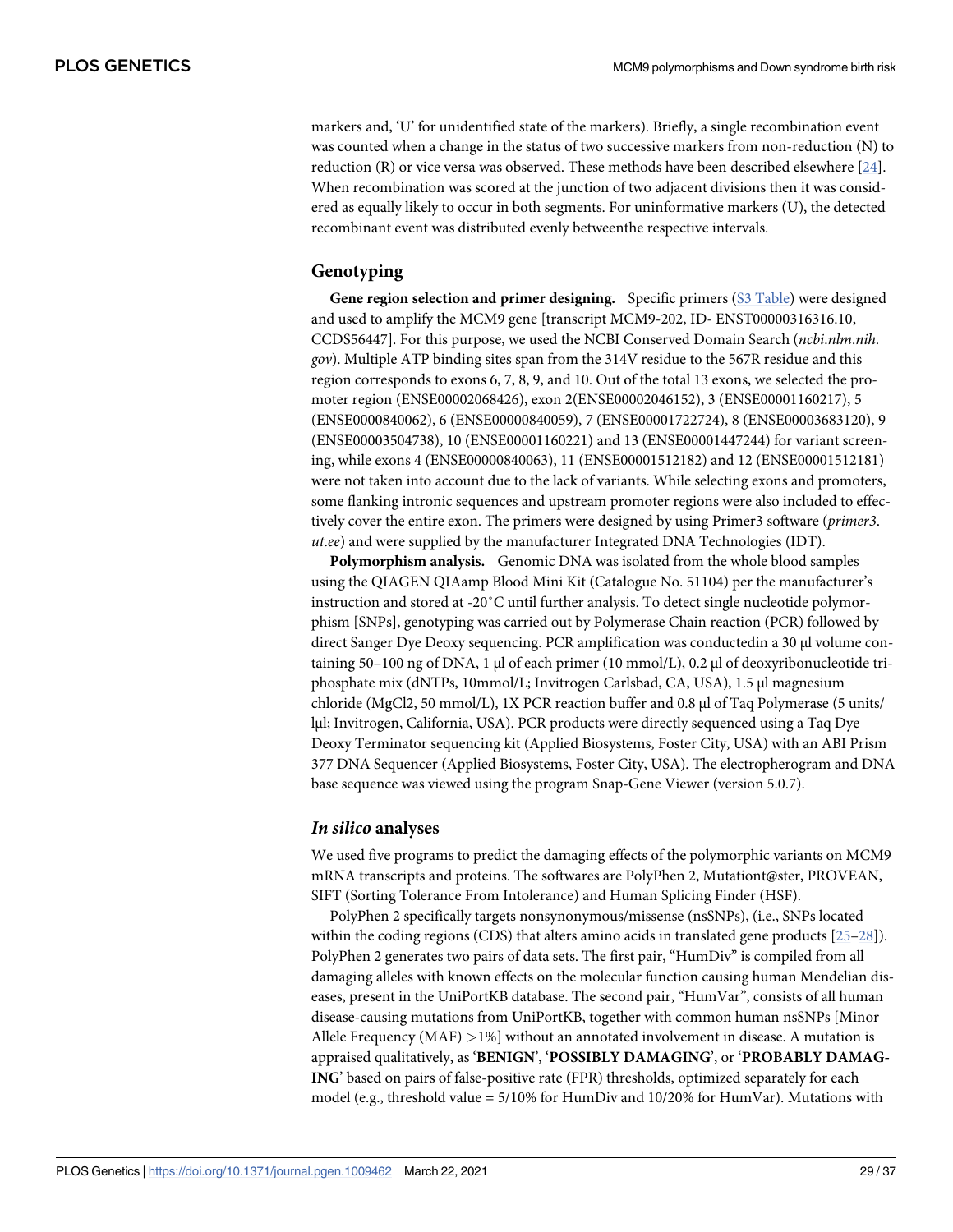<span id="page-29-0"></span>their posterior probability scores associated with estimated false-positive rates at or below the first (lower) FPR value are predicted to be '**PROBABLY DAMAGING**' (more confident prediction). Mutations with the posterior probabilities associated with false-positive rates at or below the second (higher) FPR value are predicted to be '**POSSIBLY DAMAGING'** (less confident prediction). Mutations with estimated false-positive rates above the second (higher) FPR value are classified as '**BENIGN'**.

The Mutationt@ster predicts the disease-causing potential of a nucleotide alteration by using Bayes classification [\[29\]](#page-35-0). The software automatically generates three different models aimed at different types of alterations, 'silent' (non-synonymous or intronic) (without\_aae model), substitution/insertion/deletion of a single amino acid (simple\_aae model), or more complex changes of the amino acid sequence (e.g. mutations introducing a premature stop codon, etc—complex\_aae model). The output value is the probability of the prediction. A value close to '1' indicates a high 'security' of the prediction. Alterations causing a premature termination codon and ultimately leading to nonsense-mediated mRNA decay (NMD) are assigned the '**DISEASE CAUSING**' status while otherwise assigned as '**POLYMORPHISM**'.

This online software predicts whether a single/multiple amino acid substitution/substitutionsor 'indel' has any implications on the normal biological functioning of the protein generated from the reading frame  $[30-32]$ . This software initially clusters specific "BLAST hits" [The "BLAST hits" is performed by "CD-HIT program (cluster peptide sequences)"[[33\]](#page-35-0)] and generates a '**supporting sequence set**' that has similarity in sequence. A '**delta alignment score**' is calculated for each '**supporting sequence**' and the average of the alignment scores within and across the clusters generates the final PROVEAN score. If the PROVEAN score is equal to or below the threshold (i.e., -2.5), the variant is predicted to have a '**DELETERIOUS**' effect and if the score is above the threshold, the variant is predicted to have '**NEUTRAL**' effect. PROVEAN is useful only for evaluating nonsynonymous variants (nsSNPs) or indel variations [i.e., insertion or deletion].

The SIFT program predicts the effect of amino acid substitutions on protein function. This prediction uses sequence homology and the physical properties of amino acids. SIFT can be applied to naturally occurring nonsynonymous polymorphisms and laboratory-induced missense mutations.

To understand the effect of intronic and well as exonic mutations leading to splicing defects we screened our variants using the Human Splicing Finder software [[34](#page-36-0)] (Refer to [S2 Table\)](#page-33-0). The Human Splicing Finder (HSF) uses different algorithms to identify and predict mutations' effects on splicing motifs including acceptor and donor splice sites, the branch point, and auxiliary sequences known to either enhance or repress splicing: Exonic Splicing Enhancers (ESE) and Exonic Splicing Silencers (ESS). These algorithms are based on 'Position Weight Matrices (PWM)', 'Maximum Entropy principle', and the 'Motif Comparison method'. There is a predefined threshold consensus value and score variation value for each algorithm. The software compares the wild type (WT) and mutant score values with the set threshold cut-off. When a mutation occurs, if the WT value is above the threshold, while the mutant value is below, it is considered a splice site disruption, whereas, if the mutant value is above the threshold while the WT value is lower, it is predicted as a new site.

#### **Statistical analyses**

All the statistical analyses were were conducted using SPSS version 25 and significance was tested at a 95% confidence level. We employed Fisher's Exact Test to compare MI: MII ratios, t-tests were used to test for differences between mean parental ages. Chi-square tests were used to compare various age-stratified recombination frequencies among the MCM9 genotype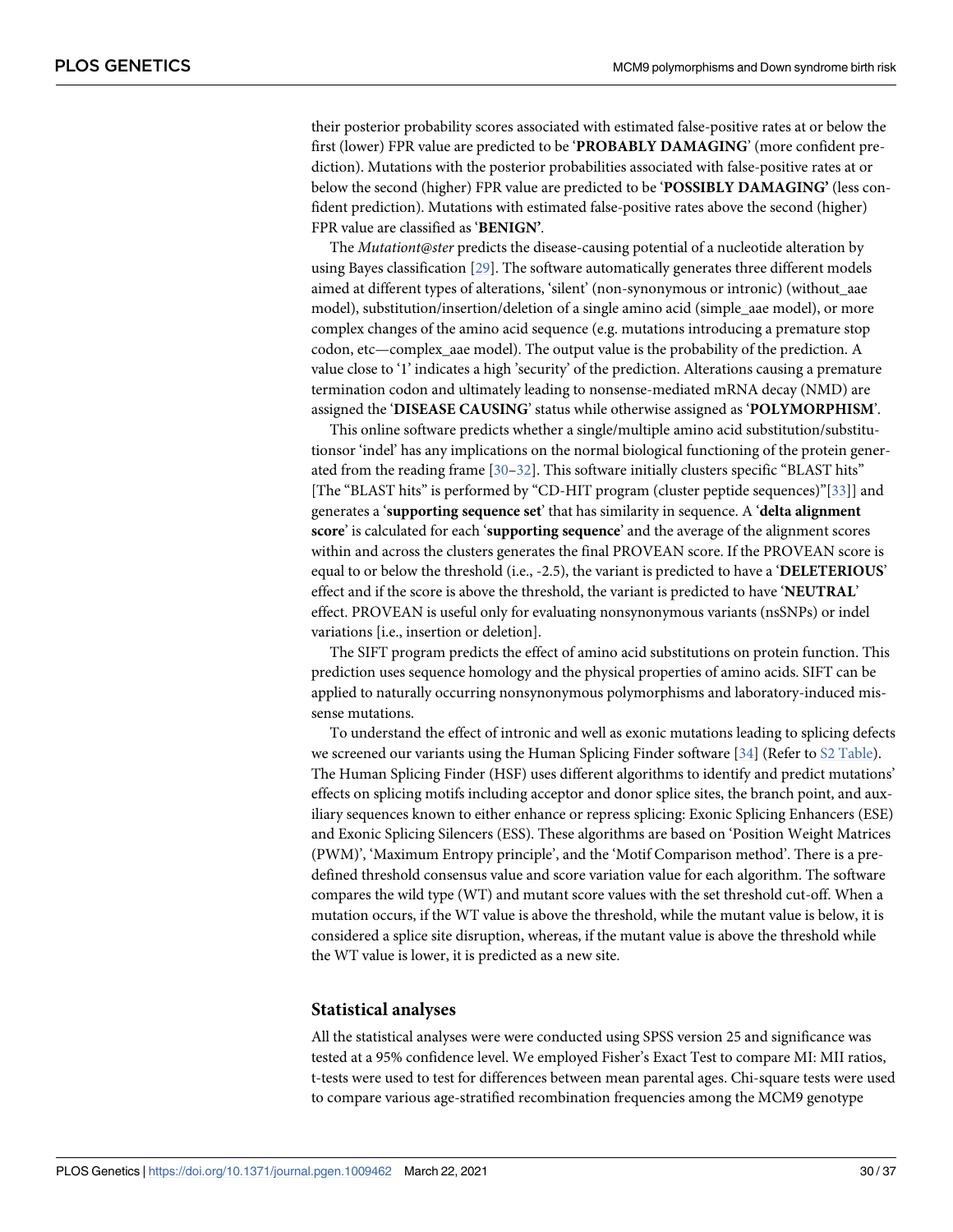<span id="page-30-0"></span>classes in pairwise tests. Linear regression was used to evaluate the trend of the relationship between maternal age and both the amount and location of recombination as well as the position of single observed recombinant event. In the regression analysis, the maternal age group was used as the independent variable and the amount of recombination served as the outcome variable. Additionally, logistic regression was performed keeping maternal age, maternal genotype, and maternal age X maternal genotype as predictor variables and the amount of recombination as the outcome variable.

# **Discussion**

Altered recombination has been identified as a risk factor for Ch21 NDJ over the years [\[2,6](#page-34-0)[,35\]](#page-36-0), but the underlying cause remain elusive. It may be possible that both environmental insults and genetic risk factors challenge the occurrence of ideal recombination patterns between meiotic homologues. Previously we  $[6,36]$  $[6,36]$  and others [\[2\]](#page-34-0) identified both the reduction in the amount of observed recombination and the altered placement of recombination on Ch21 as risk factors for have a child with DS. Now we have taken a candidate gene approach to characterize the etiological factors behind the meiotic exchange error in oocytes. The MCM9, in association with other proteins regulates homologous recombination and maintains genomic integrity  $[14,15,17-19]$  $[14,15,17-19]$  $[14,15,17-19]$ . We have analyzed polymorphic variants within this gene among women having a child with DS, as well as among controls from Bengali-speaking populations from the eastern part of India. We were curious to determine whether the polymorphic alleles of MCM9 affect the amount and location of meiotic recombination on Ch21, and whether this is damaged by maternal age. Out of the forty-one SNPs that we identified in the reading frame of MCM9 gene ([Table 1\)](#page-3-0), twenty-five sites with thirty-eight maternal genotypes exhibited a significant association with maternal MI errors. On the contrary, for eight SNPs we determined that the minor allele was more prevalent among the mothers with healthy euploid children (i.e., the control group). We therefore infer that these twenty-five variants serve as genetic risk factors for MI NDJ in oocytes in the Bengali population and that the eight SNPs are potentially protective against NDJ errors. To inquire whether these variants are inherited together as haplotypes, we performed LD analyses. We inferred that these susceptible genotypes exhibit a weak linkage as we found  $R^2$  = 0.07. As the physical distance between these sites on the MCM9 reading frame is only  $\sim$ 21Kb, which is much less than the needed minimum distance of *>*50–60 Kb between two loci to achieve correct result from a given program [\[37\]](#page-36-0), we did not obtain any significant value in LD analysis. We can only infer that the polymorphic sites exhibit a strong association with each other and impart risk a for MI errors and the occurrence of these three genotypes among the women was probably stochastic. Additionally, we performed model analyses to test the dominant and additive effects of alleles and combined genotypes as the risk of MI NDJ errors ([Table 3\)](#page-10-0). Some of the models exhibited significant additive effects, however verified among other populations.

We observed an association of all twenty-five risk variants only with the MI error, and not with the MII error. Considering the biology of MCM9 helicase activity during meiosis I, it is not difficult to understand its association with MI errors. Based on the findings of our study, we hypothesize that the defects in MCM9 wild type proteins or imbalances in the ratio of its different isoforms may lead to a reduction in exchange at MI, and NDJ occurs. When stratified with the maternal age categories, we observed a reduction in detectable exchange across all the age groups who bear MCM9 risk variants. Though the reduction in recombination is a generalized feature for nondisjoined Ch21, we scored  $\sim$ 21%,  $\sim$ 22%, and  $\sim$ 33% increase in nonrecombinant meiosis among the MCM9 risk genotype women for MI young, middle and old age groups, respectively ( $P < 0.0001$  for young,  $P = 0.0023$  for middle and  $P = 0.0024$  for older,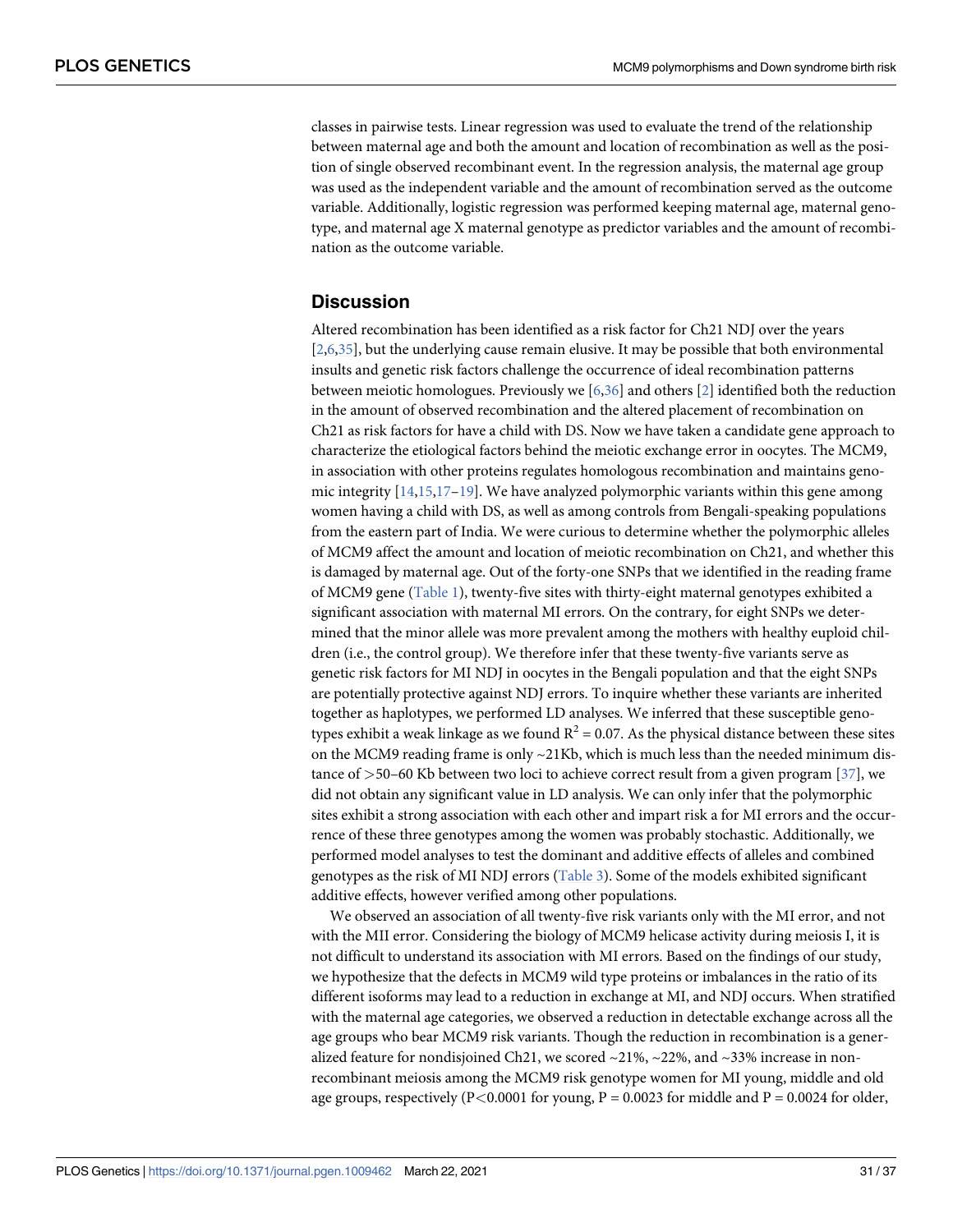<span id="page-31-0"></span>[Table 5](#page-19-0)). This is a very unique observation as it suggests the non-stochastic occurrence of lack of exchange between meiotic homologues and specific quantum of the contribution of MCM9 variants in recombination error on one hand and the presence of other risk factors (both stochastic and other genetic/molecular challenges) associated with achiasmate meiosis among the MCM9 protective and neutral variant DS bearing women on other hand. Even, we observed fewer amounts of detectable double recombinant events in the MII category, too [\(Table 6](#page-19-0)). We scored ~13%, ~10%, and ~6% less  $\geq$  events among the MII MCM9 risk genotype women of all age groups, though statistically significant result was obtained only for the old age group when comparison was done between MCM9 protective and neutral genotype categories. This needs careful rationalization. Though we observed a strong association of all twenty-five risk alleles with MI error, many women of the MII error group bear MCM9 risk variants too. For them, suboptimal functioning of MCM9 and subsequent drop in exchange frequency between homologues might have been compromised through MI in some way but not at MII, when the molecular backup system of chromosome seggeration apparatus in the overy of old age mother could not work properly and NDJ occurred. Alternatively, it may possible that the MCM9 risk alleles that obliterate crossing over may cause precocious separation of sister chromatids (PSSC) or reverse segregation, the processes which may be frequent than classical NDJ as evident from genome-wide recombination analysis of human oocyte in the study [\[38\]](#page-36-0), which suggests typical non-exchange chromosome usually undergo PSSC or reverse segregation (with or without MII missegregation), instead of classical MI error. Again, this is an intuitive interpretation and needs an additional molecular study for confirmation. Reduction in cross over activity was evident in the study that has estimated the recombination of the genome of aneuploid human oocytes and polar bodies with a more sophisticated single-cell genome analysis technique [\[39\]](#page-36-0).

We observed single telomeric recombinant events among the young mothers of the MI category and subsequent shift of single recombinant events towards the middle of 21q. This trend was found among the MCM9 risk, protective and neutral genotype women ([Table 7\)](#page-21-0). The frequency distribution of single recombinant events across the six intervals on 21q was found similar in all the genotype categories. On the other hand, we recorded a single pericentromeric recombinant events among the older women of all the three MCM9 genotype classes from the MII error group [\(Table 8](#page-22-0)) and the distribution remained statistically similar when compared in pairwise fashion. Both sets of MI and MII data suggest collectively that MCM9 mutations/ polymorphisms may not be a risk for aberrant positioning of recombinant events on 21q.

Maternal age-stratified analyses for the number of exchange events among the three genotype classes under the MI and MII error groups revealed maximum non-exchange meiosis in the young group (*<*29 years) with a gradual decrease in the frequency with age and this trend is concordant to our previous observation  $[6]$  $[6]$ . Additionally, the mean maternal age of DS conception among MCM9 risk, protective and neutral genotype women was not different [\(Table 1\)](#page-3-0). These two observations suggest that the NDJ risk in oocyte imposed by MCM9 polymorphisms/mutations is maternal age-independent and equally affect all the age groups.

Lastly, to infer the probable damaging effect of the MCM9 polymorphisms at the molecular level we employed in silico approach as genomic polymorphisms are known to influence the expression of the gene and may confer susceptibility to certain diseases or disorders. We ran five different programs. Among them 'PolyPhen2', 'Mutationt@ster', 'PROVEAN', and 'SIFT' were employed to predict the probable damages at MCM9 protein structure and function, whereas 'Human Splice Finder (HSF)' was used to predict the change in MCM9 transcript sequence that could affect splicing. The outcome of the programs may differ owing to different algorithms and interfaces used to design the programs. For the programs that analyzed change for defects in protein structure, we tested only the exonic variants. The PolyPhen2 predicted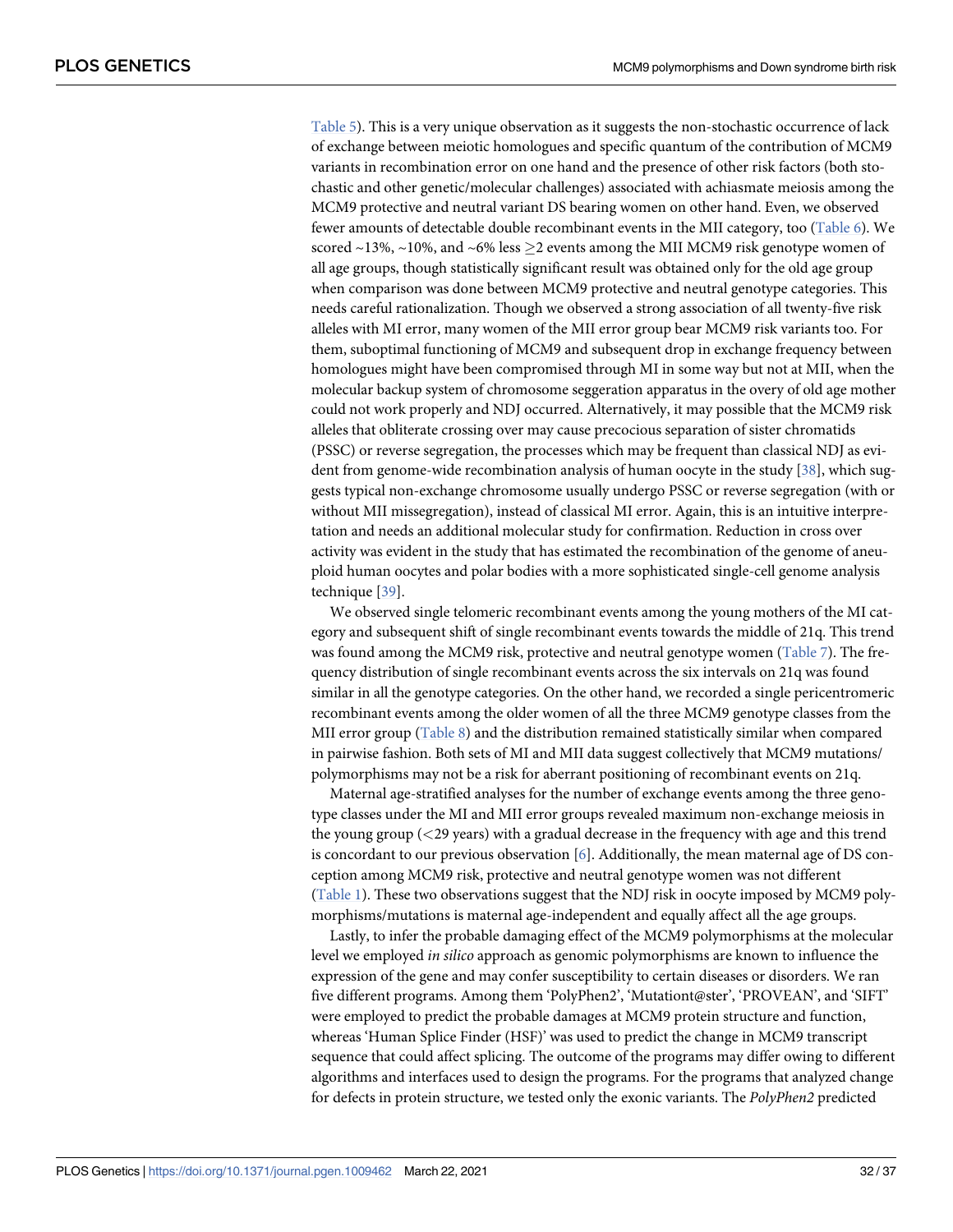<span id="page-32-0"></span>MK647978, rs140838152, rs367896634, rs1322432805, rs1364710617 and rs549531759 as '**DAMAGING**' whereas MK647976, rs531682044, rs576382724, rs1316687536, rs754872940 as '**BENIGN**'. Mutationt@ster predicted that twenty out of the twenty-five risk variants as '**DIS-EASE CAUSING**'. The PROVEAN detected eight missense variants in exon 3, namely rs140838152, rs5763896634, rs1322432805, rs1316687536, rs1364710617, rs754872940 and rs549531759 as '**DELETERIOUS**'. SIFT detected MK647976, MK647978, rs140838152, rs367896634, rs1322432805, rs1316687536, 1364710617 and rs549531759 as '**DAMAGING**'.

The outcome of 'Human Splice Finder (HSF)' is extensive. Mutations/variations within the splicing regulatory sequences are often implicated in various genetic disorders [[40](#page-36-0)] and other diseases  $[41-43]$ . Exons  $[44]$  and introns  $[45]$  have highly conserved Splicing Regulatory Elements (SRE) that are *cis*-acting and either splicing enhancers or silencers [i.e., Exonic splicing enhancers (ESE), Exonic splicing silencer (ESS), Intronic splicing enhancers (ISE) and Intronic splicing silencers (ISS)] that refine bona fide exon recognition. Therefore, genetic variations in these cis-acting SREs result in anomalous intron excision and ultimately lead to varying protein products  $[46,47]$  $[46,47]$ . We tested all the twenty-five risk variants of MCM9 by this program. The result shows (Table S2) some variants delete pre-existing splice acceptor (example MK647975G*>*A), splice donor (example MK647978 G*>*C), enhancer, and silencer (example rs114000233 T*>*G) sites while some other variants creates new site (example rs1370486625). Some however alters the pre-existing splice sites. Only one variant rs1322432805 does not have any effect on splicing. All these results together suggest imperilments induced by change in proportions of different alternate splice variants of MCM9 transcript in the oocytes probably disrupt usual exchange pattern between Ch21 homologues in oogenesis and cause NDJ at MI. Again these predictions need confirmation through proper elaborate molecular analyses.

#### **Conclusion and future direction**

In summary, we report, for the first time, that polymorphic variants of the recombination and DNA repair regulator helicase MCM9 gene are associated with an increased risks for recombination failure in meiosis and most MI errors involving Ch21. In addition, this phenomenon occurs in a maternal age independent manner. We did not find that the variations in MCM9 were associated with the altered placement of recombination on 21q. Further, we report some novel alleles on certain exonic polymorphic sites that are unique to the Indian Bengali population. Some of these variants are risk imposing whereas some are protective to NDJ. Collectively these findings suggest for the first time, the contribution of the MCM9 gene in proper chromosome segregation in the oocytes. Importantly, all twenty-five risk imposing polymorphic sites have been proven in silico as damaging toward optimal splicing of the MCM9 transcripts and generate aberrant splice variants that lead to faulty functioning of the protein.

A previous study [[48](#page-36-0)] on Ch21 NDJ suggests the presence of certain trans-acting factors in the maternal genome that not only affect the recombination pattern on Ch21 but cause a global reduction in recombination on other chromosomes as well. It may possible that the MCM9 is one of the probable candidates of that hypothetical trans-acting factor, though estimation of recombination on other chromosomes in the oocyte from the MCM9 risk variant mothers was beyond the scope of the present study. Very recently, a GWAS [\[36\]](#page-36-0) has been conducted on DS samples from the US population that reported a strong association of some of the maternal genomic loci either with MI or with MII errors within the oocytes. Intuitively, any or all these candidate genes may act as so-called "trans-acting" global regulators of genomic recombination profile. The outcome of our present study, together with the results obtained in the study by Chernus et al. [\[36\]](#page-36-0), strengthen the notion that genetic risk that predisposes mother to have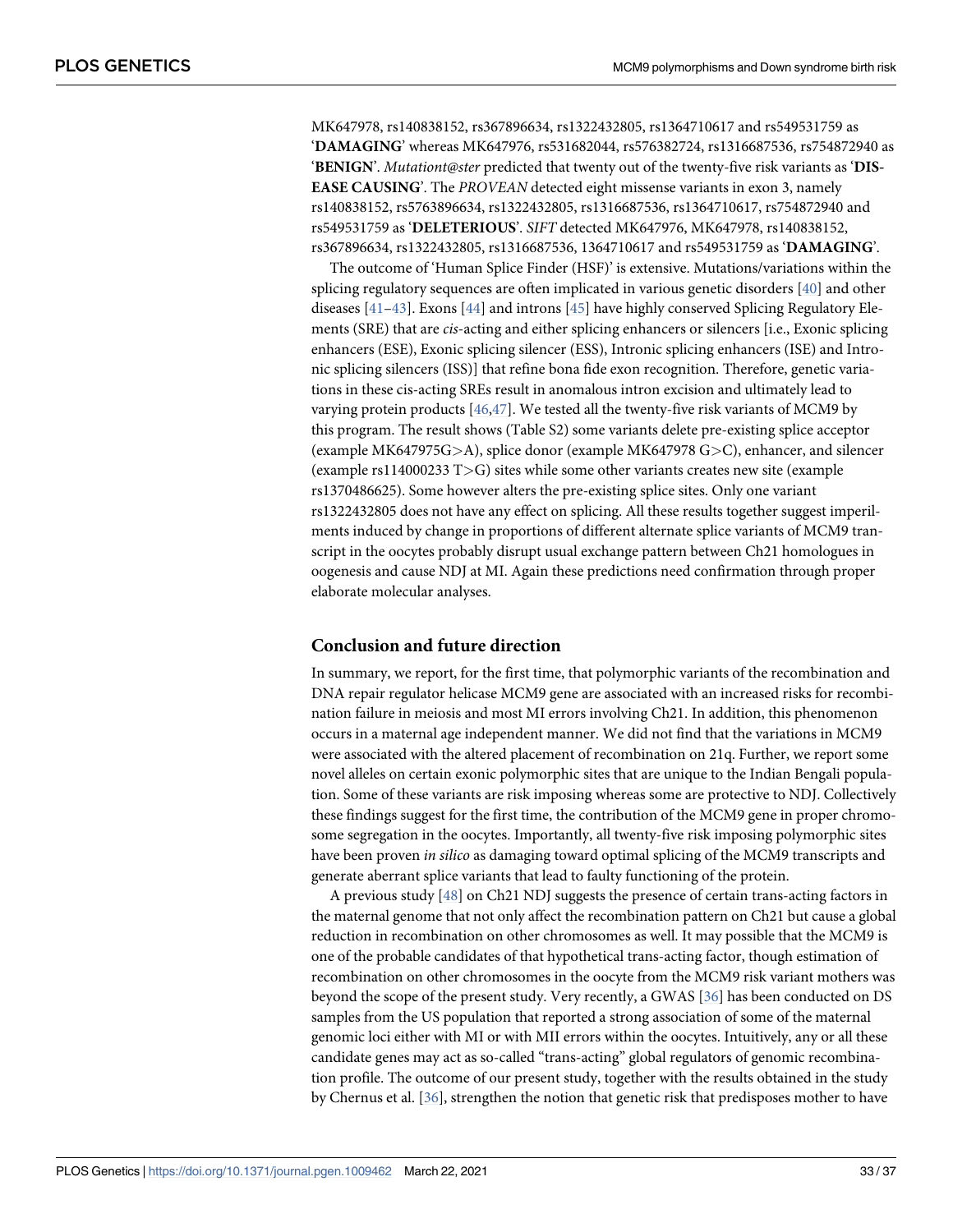<span id="page-33-0"></span>Ch21 errors in the oocytes is multifactorial and various trans-acting factors determine the optimal and delicate balance of proteins necessary for faithful chromosome segregation.

Our study suffers from some limitations; first we have not estimated potential exchanges between Ch21 homologues at the four-strand stage and thus the fraction that we designated as 'observed non-recombinant group' under the MI category is possibly overestimated and does not representthe non-exchange group (E0) as scored in other studies [[38](#page-36-0)]. Secondly, we were not in the position to distinguish PSSC or reverse segregation from classical MI NDJ errors with the STR-genotyping method and possibly grouped them within the MI error category. This would be most probable as the previous study  $[38]$  $[38]$  $[38]$  suggested E0 oocytes often experience PSSC or reverse segregation than classical MI NDJ. Third, we could not explore the effect of the MCM9 risk variants on the recombination profile of Ch21 from siblings of the trisomy 21 proband. Most of our mothers had their first child with DS and reported randomly to our laboratory immediately following birth and did not return. So their later reproductive outcome remained unknown to us. Only a few parents with one or more elder siblings of the proband participated in our study and did not consent for donating tissue of their healthy euploid child due to social reasons. Besides, comparatively smaller sample size limited our attempt to resolve the relationship between the MCM9 variants and the MII error group andour inability to perform NGS restricted from finding deep sited polymorphisms and copy number variations in MCM9 in the maternal genome. Also, the in silico predictions are theoretical, and even though they give a clear idea about the harmful influence of the variations, a proper in vivo approach is essential to validate these predictions. Nevertheless, our work provides the foundation for future study to characterize similar candidate genes that work conjointly with MCM9 to regulate recombination in human oocytes. Very recently a GWAS approach on a US DS [[36](#page-36-0)] sample has identified some of the genomic loci that exhibited distinct associations either with MI or with MII NDJ. All these candidate genes can also be tested following our present work for their association with meiotic exchange events in interaction with maternal age at conception. The effect of the maternal MCM9 risk variants on the recombination profile of normally segregating Ch21 among the euploid siblings of individuals with DS is of further scientific interest. To gain more insight into the role of MCM9 and other associated factors in the etiology of Ch21 missegregation, replication of the work in other populations is warranted.

# **Supporting information**

**[S1 Table.](http://journals.plos.org/plosgenetics/article/asset?unique&id=info:doi/10.1371/journal.pgen.1009462.s001) Summary of the outcome of in silico analysis of the twenty five risk variants using bioinformatics tools PolyPhen 2, Mutationt@ster, PROVEAN and SIFT shows respective scores.**

(XLSX)

**[S2 Table.](http://journals.plos.org/plosgenetics/article/asset?unique&id=info:doi/10.1371/journal.pgen.1009462.s002) Summary of the outcome of in silico analysis of all twenty five MI risk variants on splicing of MCM9 transcript using Human Splice Finder (HSF) program with estimated score for each polymorphic site.** (XLSX)

**[S3 Table.](http://journals.plos.org/plosgenetics/article/asset?unique&id=info:doi/10.1371/journal.pgen.1009462.s003) List of primers used for analyses of exonic sequence in MCM9 gene.** (XLSX)

# **Acknowledgments**

We are indebted to the participating families and physician friends who helped in procuring tissue samples.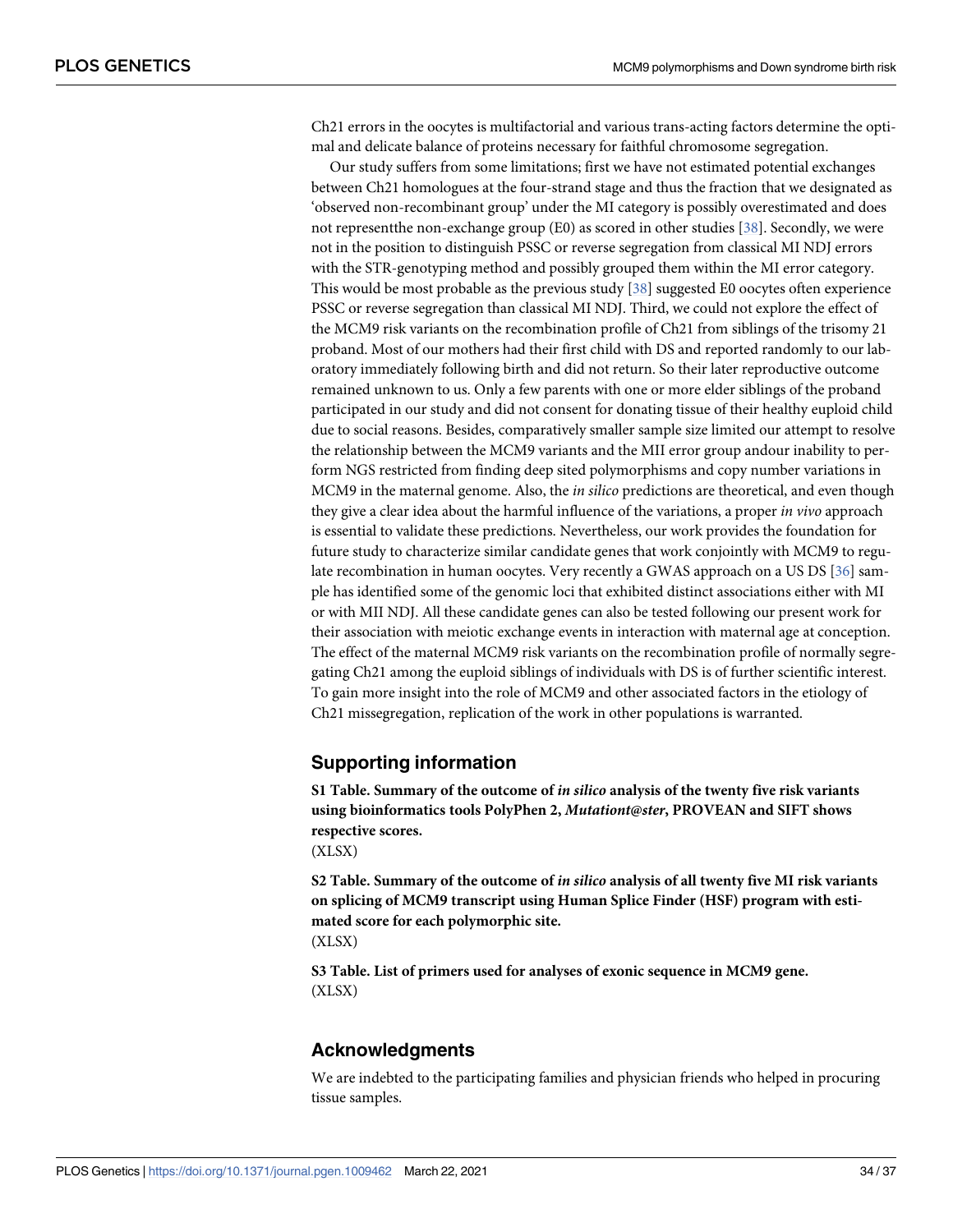### <span id="page-34-0"></span>**Author Contributions**

**Conceptualization:** Sujay Ghosh.

**Data curation:** Upamanyu Pal, Sumantra Sarkar, Supratim Datta, Sujay Ghosh.

**Formal analysis:** Upamanyu Pal, Pinku Halder, Anirban Ray, Papiya Ghosh.

**Funding acquisition:** Sujay Ghosh.

**Investigation:** Sumantra Sarkar, Supratim Datta.

**Methodology:** Upamanyu Pal.

**Project administration:** Sujay Ghosh.

**Supervision:** Sujay Ghosh.

**Writing – original draft:** Upamanyu Pal, Papiya Ghosh, Sujay Ghosh.

#### **References**

- **[1](#page-1-0).** Antonarakis SE. Parental origin of the extra chromosome in trisomy 21 as indicated by analysis of DNA polymorphisms. Down Syndrome Collaborative Group. N Engl J Med. 1991; 324: 872-876. [https://doi.](https://doi.org/10.1056/NEJM199103283241302) [org/10.1056/NEJM199103283241302](https://doi.org/10.1056/NEJM199103283241302) PMID: [1825697](http://www.ncbi.nlm.nih.gov/pubmed/1825697)
- **[2](#page-1-0).** Oliver TR, Feingold E, Yu K, Cheung V, Tinker S, Yadav-Shah M, et al. New insights into human nondisjunction of chromosome 21 in oocytes. PLoS Genet. 2008; 4: e1000033. [https://doi.org/10.1371/](https://doi.org/10.1371/journal.pgen.1000033) [journal.pgen.1000033](https://doi.org/10.1371/journal.pgen.1000033) PMID: [18369452](http://www.ncbi.nlm.nih.gov/pubmed/18369452)
- **[3](#page-1-0).** Sherman SL, Allen EG, Bean LH, Freeman SB. Epidemiology of Down syndrome. Ment Retard Dev Disabil Res Rev. 2007; 13: 221–227. <https://doi.org/10.1002/mrdd.20157> PMID: [17910090](http://www.ncbi.nlm.nih.gov/pubmed/17910090)
- **[4](#page-1-0).** Allen EG, Freeman SB, Druschel C, Hobbs CA, O'Leary LA, Romitti PA, et al. Maternal age and risk for trisomy 21 assessed by the origin of chromosome nondisjunction: a report from the Atlanta and National Down Syndrome Projects. Hum Genet. 2009; 125: 41–52. <https://doi.org/10.1007/s00439-008-0603-8> PMID: [19050929](http://www.ncbi.nlm.nih.gov/pubmed/19050929)
- **[5](#page-1-0).** Ghosh S, Ghosh P. Genetic Etiology of Chromosome 21 Nondisjunction and Down syndrome Birth: Aberrant Recombination and Beyond. J Down Syndr Chromosom Abnorm. 2015; 1. [https://doi.org/10.](https://doi.org/10.4172/2472-1115.1000102) [4172/2472-1115.1000102](https://doi.org/10.4172/2472-1115.1000102)
- **[6](#page-1-0).** Ghosh S, Feingold E, Dey SK. Etiology of Down syndrome: Evidence for consistent association among altered meiotic recombination, nondisjunction, and maternal age across populations. Am J Med Genet A. 2009; 149A: 1415–1420. <https://doi.org/10.1002/ajmg.a.32932> PMID: [19533770](http://www.ncbi.nlm.nih.gov/pubmed/19533770)
- **[7](#page-1-0).** Cheslock PS, Kemp BJ, Boumil RM, Dawson DS. The roles of MAD1, MAD2 and MAD3 in meiotic progression and the segregation of nonexchange chromosomes. Nat Genet. 2005; 37: 756–760. [https://](https://doi.org/10.1038/ng1588) [doi.org/10.1038/ng1588](https://doi.org/10.1038/ng1588) PMID: [15951820](http://www.ncbi.nlm.nih.gov/pubmed/15951820)
- **[8](#page-1-0).** Cheng J-M, Liu Y-X. Age-Related Loss of Cohesion: Causes and Effects. Int J Mol Sci. 2017; 18. <https://doi.org/10.3390/ijms18071578> PMID: [28737671](http://www.ncbi.nlm.nih.gov/pubmed/28737671)
- **[9](#page-1-0).** Steuerwald N, Cohen J, Herrera RJ, Sandalinas M, Brenner CA. Association between spindle assembly checkpoint expression and maternal age in human oocytes. Mol Hum Reprod. 2001; 7: 49–55. [https://](https://doi.org/10.1093/molehr/7.1.49) [doi.org/10.1093/molehr/7.1.49](https://doi.org/10.1093/molehr/7.1.49) PMID: [11134360](http://www.ncbi.nlm.nih.gov/pubmed/11134360)
- **[10](#page-1-0).** Lamb NE, Feingold E, Savage A, Avramopoulos D, Freeman S, Gu Y, et al. Characterization of susceptible chiasma configurations that increase the risk for maternal nondisjunction of chromosome 21. Hum Mol Genet. 1997; 6: 1391–1399. <https://doi.org/10.1093/hmg/6.9.1391> PMID: [9285774](http://www.ncbi.nlm.nih.gov/pubmed/9285774)
- **[11](#page-2-0).** Baudat F, Buard J, Grey C, Fledel-Alon A, Ober C, Przeworski M, et al. PRDM9 is a major determinant of meiotic recombination hotspots in humans and mice. Science. 2010; 327: 836–840. [https://doi.org/](https://doi.org/10.1126/science.1183439) [10.1126/science.1183439](https://doi.org/10.1126/science.1183439) PMID: [20044539](http://www.ncbi.nlm.nih.gov/pubmed/20044539)
- **[12](#page-2-0).** Berg IL, Neumann R, Lam K-WG, Sarbajna S, Odenthal-Hesse L, May CA, et al. PRDM9 variation strongly influences recombination hot-spot activity and meiotic instability in humans. Nat Genet. 2010; 42: 859–863. <https://doi.org/10.1038/ng.658> PMID: [20818382](http://www.ncbi.nlm.nih.gov/pubmed/20818382)
- **[13](#page-2-0).** Oliver TR, Middlebrooks C, Harden A, Scott N, Johnson B, Jones J, et al. Variation in the Zinc Finger of PRDM9 is Associated with the Absence of Recombination along Nondisjoined Chromosomes 21 of Maternal Origin. J Down Syndr Chromosom Abnorm. 2016; 2. [https://doi.org/10.4172/2472-1115.](https://doi.org/10.4172/2472-1115.1000115) [1000115](https://doi.org/10.4172/2472-1115.1000115) PMID: [28702511](http://www.ncbi.nlm.nih.gov/pubmed/28702511)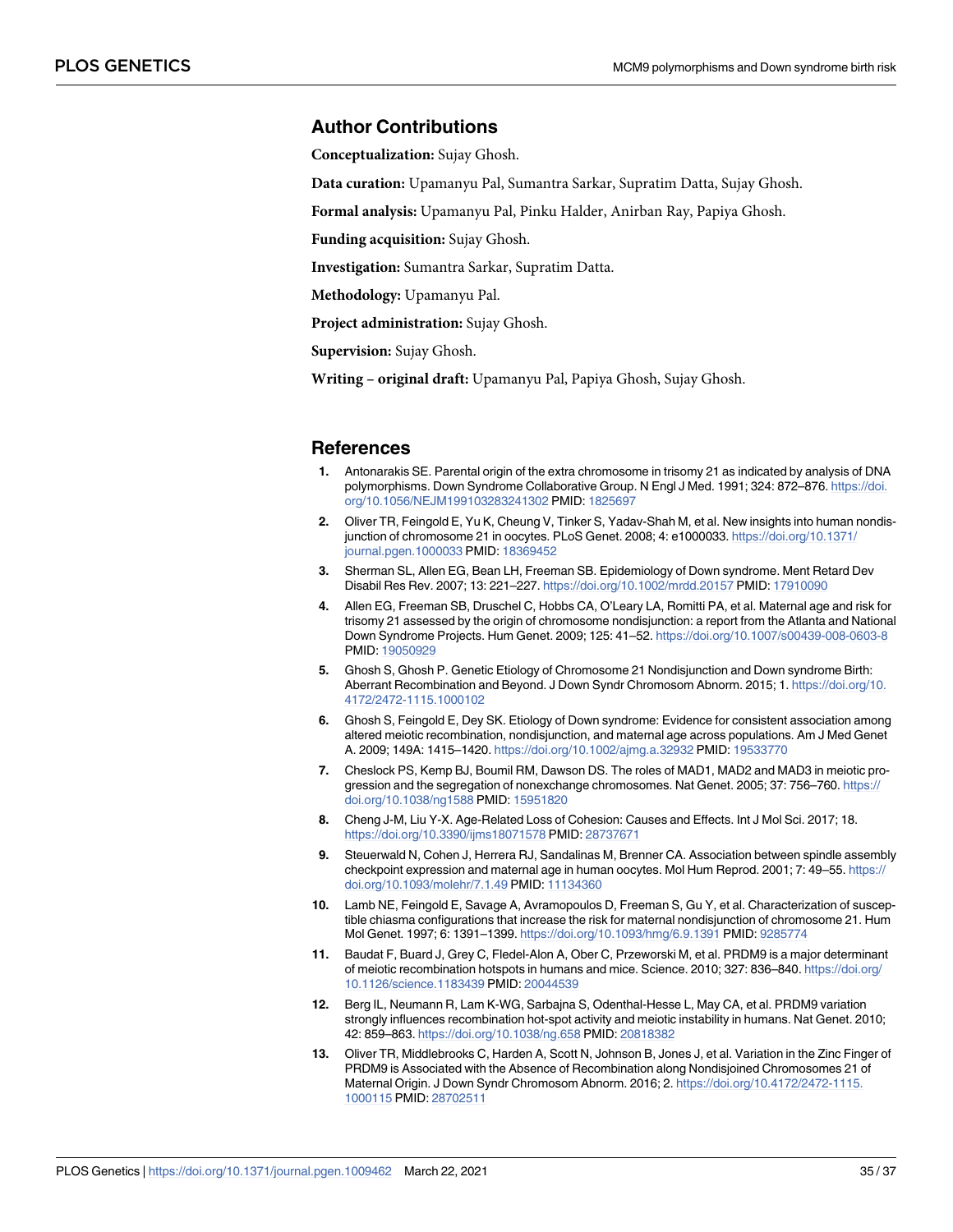- <span id="page-35-0"></span>**[14](#page-2-0).** Griffin WC, Trakselis MA. The MCM8/9 complex: A recent recruit to the roster of helicases involved in genome maintenance. DNA Repair (Amst). 2019; 76: 1–10. [https://doi.org/10.1016/j.dnarep.2019.02.](https://doi.org/10.1016/j.dnarep.2019.02.003) [003](https://doi.org/10.1016/j.dnarep.2019.02.003) PMID: [30743181](http://www.ncbi.nlm.nih.gov/pubmed/30743181)
- **[15](#page-2-0).** Nishimura K, Ishiai M, Horikawa K, Fukagawa T, Takata M, Takisawa H, et al. Mcm8 and Mcm9 form a complex that functions in homologous recombination repair induced by DNA interstrand crosslinks. Mol Cell. 2012; 47: 511–522. <https://doi.org/10.1016/j.molcel.2012.05.047> PMID: [22771115](http://www.ncbi.nlm.nih.gov/pubmed/22771115)
- **[16](#page-2-0).** Maiorano D, Lutzmann M, Méchali M. MCM proteins and DNA replication. Curr Opin Cell Biol. 2006; 18: 130–136. <https://doi.org/10.1016/j.ceb.2006.02.006> PMID: [16495042](http://www.ncbi.nlm.nih.gov/pubmed/16495042)
- **[17](#page-2-0).** Lutzmann M, Méchali M. MCM9 binds Cdt1 and is required for the assembly of prereplication complexes. Mol Cell. 2008; 31: 190–200. <https://doi.org/10.1016/j.molcel.2008.07.001> PMID: [18657502](http://www.ncbi.nlm.nih.gov/pubmed/18657502)
- **[18](#page-2-0).** Park J, Long DT, Lee KY, Abbas T, Shibata E, Negishi M, et al. The MCM8-MCM9 complex promotes RAD51 recruitment at DNA damage sites to facilitate homologous recombination. Mol Cell Biol. 2013; 33: 1632–1644. <https://doi.org/10.1128/MCB.01503-12> PMID: [23401855](http://www.ncbi.nlm.nih.gov/pubmed/23401855)
- **[19](#page-2-0).** Hustedt N, Saito Y, Zimmermann M, Álvarez-Quilón A, Setiaputra D, Adam S, et al. Control of homologous recombination by the HROB-MCM8-MCM9 pathway. Genes Dev. 2019; 33: 1397-1415. [https://](https://doi.org/10.1101/gad.329508.119) [doi.org/10.1101/gad.329508.119](https://doi.org/10.1101/gad.329508.119) PMID: [31467087](http://www.ncbi.nlm.nih.gov/pubmed/31467087)
- **[20](#page-2-0).** Wood-Trageser MA, Gurbuz F, Yatsenko SA, Jeffries EP, Kotan LD, Surti U, et al. MCM9 mutations are associated with ovarian failure, short stature, and chromosomal instability. Am J Hum Genet. 2014; 95: 754–762. <https://doi.org/10.1016/j.ajhg.2014.11.002> PMID: [25480036](http://www.ncbi.nlm.nih.gov/pubmed/25480036)
- **[21](#page-2-0).** Desai S, Wood-Trageser M, Matic J, Chipkin J, Jiang H, Bachelot A, et al. MCM8 and MCM9 nucleotide variants in women with primary ovarian insufficiency. J Clin Endocrinol Metab. 2017; 102: 576–582. <https://doi.org/10.1210/jc.2016-2565> PMID: [27802094](http://www.ncbi.nlm.nih.gov/pubmed/27802094)
- **[22](#page-2-0).** Lutzmann M, Grey C, Traver S, Ganier O, Maya-Mendoza A, Ranisavljevic N, et al. MCM8- and MCM9 deficient mice reveal gametogenesis defects and genome instability due to impaired homologous recombination. Mol Cell. 2012; 47: 523–534. <https://doi.org/10.1016/j.molcel.2012.05.048> PMID: [22771120](http://www.ncbi.nlm.nih.gov/pubmed/22771120)
- **[23](#page-2-0).** Guo T, Zheng Y, Li G, Zhao S, Ma J, Qin Y. Novel pathogenic mutations in minichromosome maintenance complex component 9 (MCM9) responsible for premature ovarian insufficiency. Fertil Steril. 2020; 113: 845–852. <https://doi.org/10.1016/j.fertnstert.2019.11.015> PMID: [32145932](http://www.ncbi.nlm.nih.gov/pubmed/32145932)
- **[24](#page-28-0).** Feingold E, Brown AS, Sherman SL. Multipoint estimation of genetic maps for human trisomies with one parent or other partial data. Am J Hum Genet. 2000; 66: 958–968. <https://doi.org/10.1086/302799> PMID: [10712210](http://www.ncbi.nlm.nih.gov/pubmed/10712210)
- **[25](#page-28-0).** Adzhubei IA, Schmidt S, Peshkin L, Ramensky VE, Gerasimova A, Bork P, et al. A method and server for predicting damaging missense mutations. Nat Methods. 2010; 7: 248–249. [https://doi.org/10.1038/](https://doi.org/10.1038/nmeth0410-248) [nmeth0410-248](https://doi.org/10.1038/nmeth0410-248) PMID: [20354512](http://www.ncbi.nlm.nih.gov/pubmed/20354512)
- **26.** Adzhubei I, Jordan DM, Sunyaev SR. Predicting functional effect of human missense mutations using PolyPhen-2. Curr Protoc Hum Genet. 2013; Chapter 7: Unit7.20. [https://doi.org/10.1002/0471142905.](https://doi.org/10.1002/0471142905.hg0720s76) [hg0720s76](https://doi.org/10.1002/0471142905.hg0720s76) PMID: [23315928](http://www.ncbi.nlm.nih.gov/pubmed/23315928)
- **27.** Ramensky V, Bork P, Sunyaev S. Human non-synonymous SNPs: server and survey. Nucleic Acids Res. 2002; 30: 3894–3900. <https://doi.org/10.1093/nar/gkf493> PMID: [12202775](http://www.ncbi.nlm.nih.gov/pubmed/12202775)
- **[28](#page-28-0).** Sunyaev SR, Eisenhaber F, Rodchenkov IV, Eisenhaber B, Tumanyan VG, Kuznetsov EN. PSIC: profile extraction from sequence alignments with position-specific counts of independent observations. Protein Eng. 1999; 12: 387–394. <https://doi.org/10.1093/protein/12.5.387> PMID: [10360979](http://www.ncbi.nlm.nih.gov/pubmed/10360979)
- **[29](#page-29-0).** Schwarz JM, Cooper DN, Schuelke M, Seelow D. MutationTaster2: mutation prediction for the deepsequencing age. Nat Methods. 2014; 11: 361–362. <https://doi.org/10.1038/nmeth.2890> PMID: [24681721](http://www.ncbi.nlm.nih.gov/pubmed/24681721)
- **[30](#page-29-0).** Choi Y, Sims GE, Murphy S, Miller JR, Chan AP. Predicting the functional effect of amino acid substitutions and indels. PLoS One. 2012; 7: e46688. <https://doi.org/10.1371/journal.pone.0046688> PMID: [23056405](http://www.ncbi.nlm.nih.gov/pubmed/23056405)
- **31.** Choi Y. A fast computation of pairwise sequence alignment scores between a protein and a set of single-locus variants of another protein. Proceedings of the ACM Conference on Bioinformatics, Computational Biology and Biomedicine—BCB' ' '12. New York, New York, USA: ACM Press; 2012. pp. 414– 417.
- **[32](#page-29-0).** Choi Y, Chan AP. PROVEAN web server: a tool to predict the functional effect of amino acid substitutions and indels. Bioinformatics. 2015; 31: 2745–2747. <https://doi.org/10.1093/bioinformatics/btv195> PMID: [25851949](http://www.ncbi.nlm.nih.gov/pubmed/25851949)
- **[33](#page-29-0).** Li W, Godzik A. Cd-hit: a fast program for clustering and comparing large sets of protein or nucleotide sequences. Bioinformatics. 2006; 22: 1658–1659. <https://doi.org/10.1093/bioinformatics/btl158> PMID: [16731699](http://www.ncbi.nlm.nih.gov/pubmed/16731699)